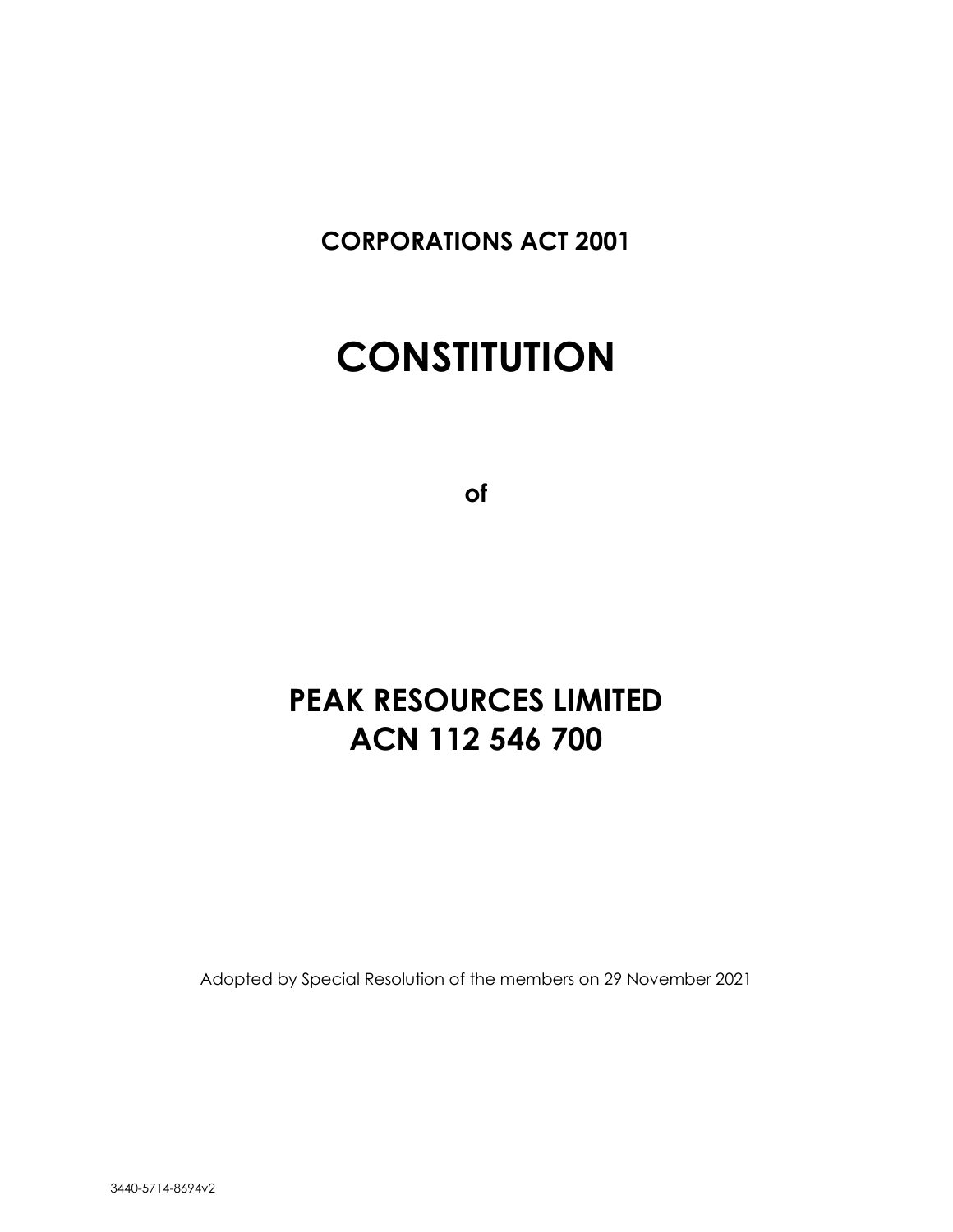## **CONTENTS**

| 1. |      |                                                    |
|----|------|----------------------------------------------------|
|    | 1.1  |                                                    |
|    | 1.2  |                                                    |
|    | 1.3  |                                                    |
|    | 1.4  |                                                    |
|    | 1.5  |                                                    |
|    | 1.6  |                                                    |
|    | 1.7  |                                                    |
|    | 1.8  |                                                    |
| 2. |      |                                                    |
|    | 2.1  |                                                    |
|    | 2.2  |                                                    |
|    | 2.3  |                                                    |
|    | 2.4  |                                                    |
|    | 2.5  |                                                    |
|    | 2.6  |                                                    |
|    | 2.7  |                                                    |
|    | 2.8  |                                                    |
|    | 2.9  |                                                    |
|    | 2.10 |                                                    |
|    | 2.11 |                                                    |
|    | 2.12 |                                                    |
|    | 2.13 |                                                    |
|    | 2.14 |                                                    |
|    | 2.15 |                                                    |
| 3. |      |                                                    |
|    | 3.1  |                                                    |
|    | 3.2  |                                                    |
|    | 3.3  |                                                    |
|    | 3.4  | Sale of Listed Securities of Minority Member<br>.9 |
|    | 3.5  |                                                    |
|    | 3.6  |                                                    |
|    | 3.7  |                                                    |
|    | 3.8  |                                                    |
|    | 3.9  |                                                    |
|    | 3.10 |                                                    |
|    | 3.11 |                                                    |
|    | 3.12 |                                                    |
|    | 3.13 |                                                    |
|    | 3.14 |                                                    |
|    | 3.15 |                                                    |
|    | 3.16 |                                                    |
|    | 3.17 |                                                    |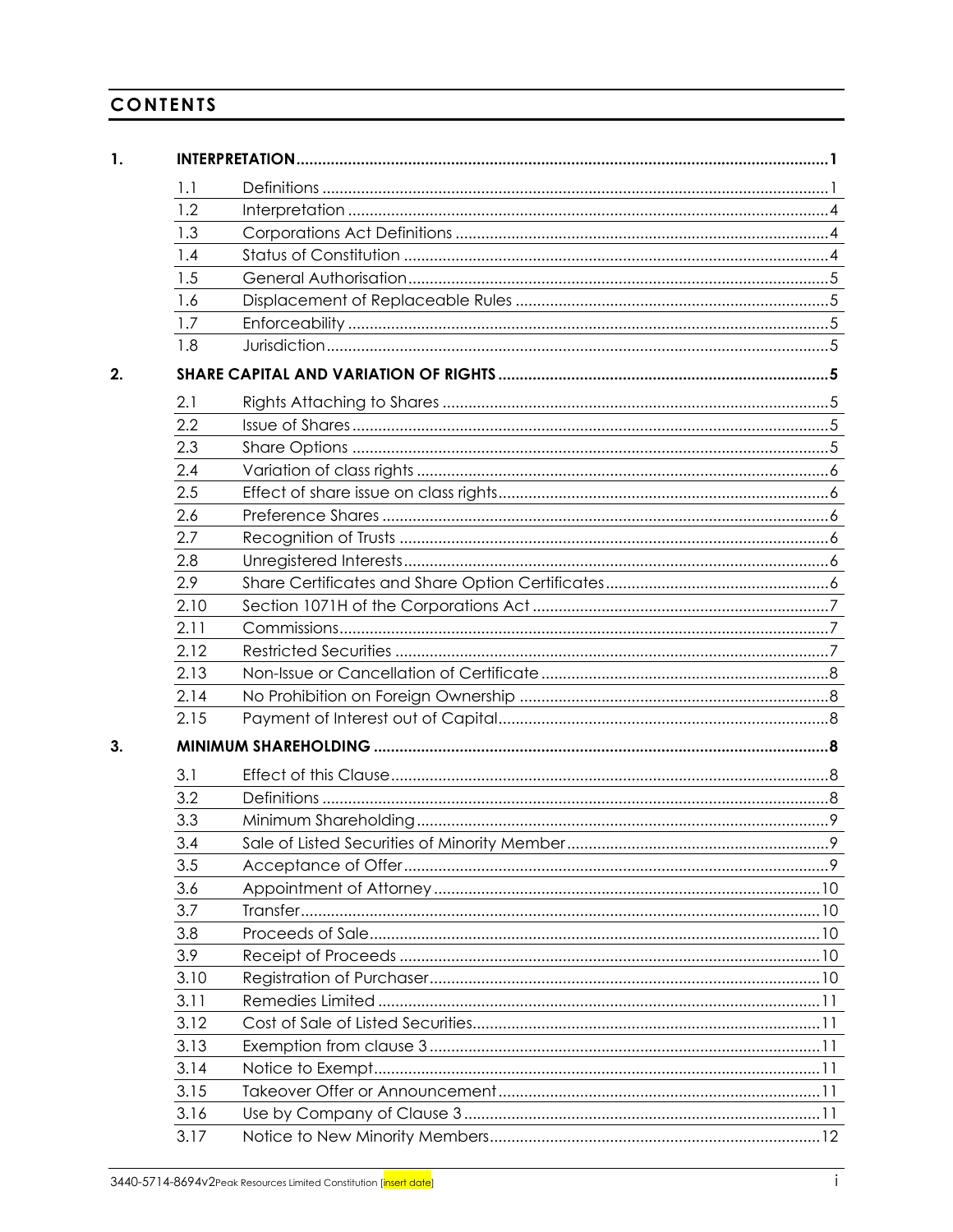| 4.1  |                                                            |  |
|------|------------------------------------------------------------|--|
| 4.2  |                                                            |  |
| 4.3  |                                                            |  |
| 4.4  |                                                            |  |
|      |                                                            |  |
| 5.1  |                                                            |  |
| 5.2  |                                                            |  |
| 5.3  |                                                            |  |
| 5.4  |                                                            |  |
| 5.5  |                                                            |  |
| 5.6  |                                                            |  |
| 5.7  |                                                            |  |
| 5.8  |                                                            |  |
| 5.9  | Protection of Lien under ASX Settlement Operating Rules 15 |  |
| 5.10 |                                                            |  |
|      |                                                            |  |
| 6.1  |                                                            |  |
| 6.2  |                                                            |  |
| 6.3  |                                                            |  |
| 6.4  |                                                            |  |
| 6.5  |                                                            |  |
| 6.6  |                                                            |  |
| 6.7  |                                                            |  |
| 6.8  |                                                            |  |
| 6.9  |                                                            |  |
| 6.10 |                                                            |  |
| 6.11 |                                                            |  |
| 6.12 |                                                            |  |
|      |                                                            |  |
| 7.1  |                                                            |  |
| 7.2  |                                                            |  |
| 7.3  |                                                            |  |
| 7.4  |                                                            |  |
| 7.5  |                                                            |  |
| 7.6  |                                                            |  |
| 7.7  |                                                            |  |
| 7.8  |                                                            |  |
|      |                                                            |  |
| 8.1  |                                                            |  |
| 8.2  |                                                            |  |
| 8.3  |                                                            |  |
| 8.4  |                                                            |  |
| 8.5  |                                                            |  |
| 8.6  |                                                            |  |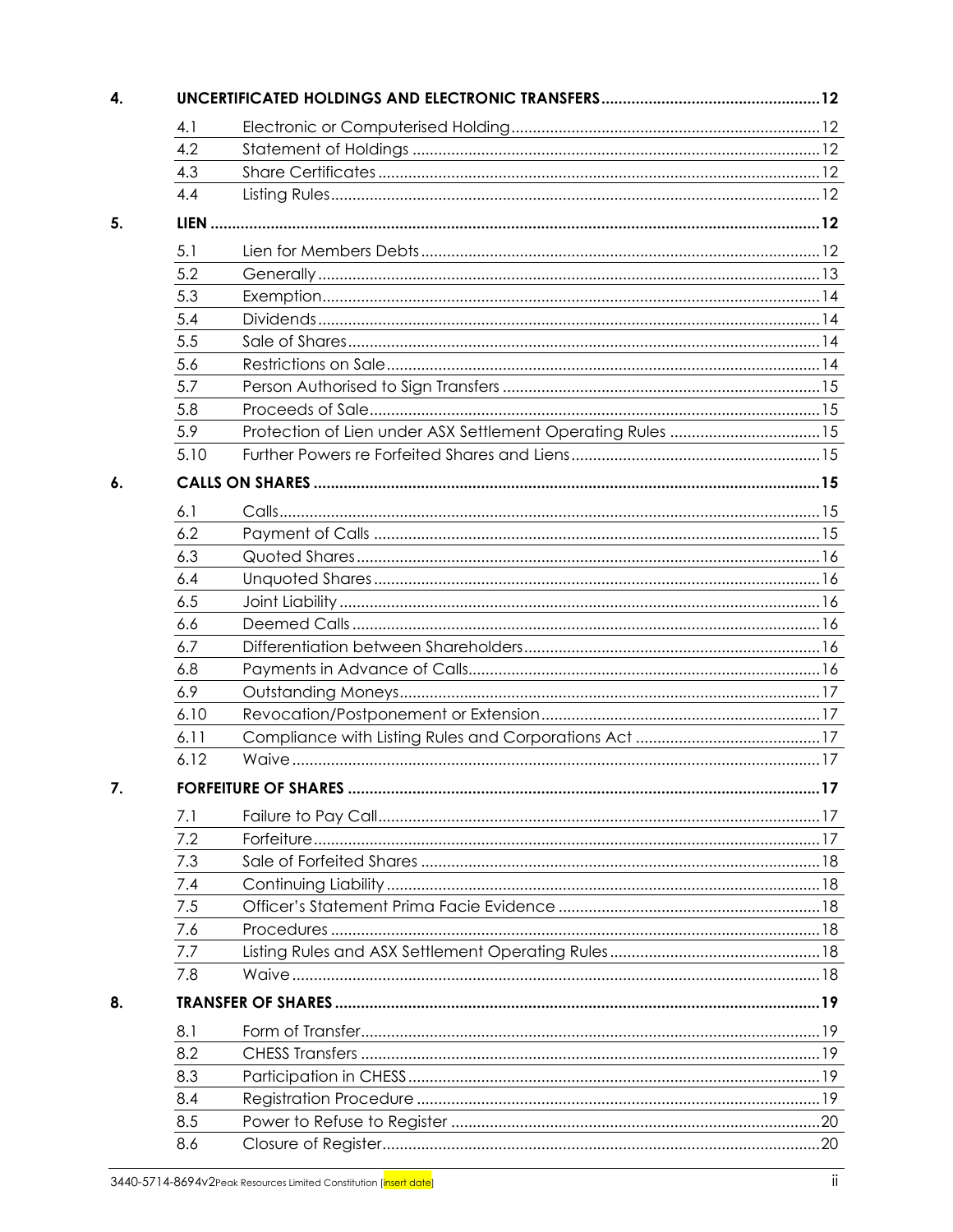| 8.8   |                                                                              |  |
|-------|------------------------------------------------------------------------------|--|
| 8.9   |                                                                              |  |
| 8.10  |                                                                              |  |
| 8.11  |                                                                              |  |
| 8.12  |                                                                              |  |
| 8.13  |                                                                              |  |
| 8.14  |                                                                              |  |
| 8.15  |                                                                              |  |
|       |                                                                              |  |
| 9.1   |                                                                              |  |
| 9.2   | Death or Bankruptcy of Shareholder or the Shareholder becomes of unsound     |  |
|       |                                                                              |  |
| 9.3   |                                                                              |  |
| 9.4   |                                                                              |  |
| 9.5   |                                                                              |  |
| 9.6   |                                                                              |  |
| 9.7   |                                                                              |  |
| 9.8   |                                                                              |  |
|       |                                                                              |  |
| 10.1  |                                                                              |  |
| 10.2  |                                                                              |  |
| 10.3  |                                                                              |  |
| 10.4  |                                                                              |  |
|       |                                                                              |  |
|       |                                                                              |  |
|       |                                                                              |  |
|       |                                                                              |  |
| 12.1  | Convening of General Meetings of Shareholders by Directors' Resolution24     |  |
| 12.2  | Change of place or postponement of a General Meeting of Shareholders24       |  |
| 12.3  | Convening of General Meetings of Shareholders by a Director or requisition24 |  |
| 12.4  |                                                                              |  |
| 12.5  |                                                                              |  |
| 12.6  |                                                                              |  |
| 12.7  |                                                                              |  |
| 12.8  |                                                                              |  |
| 12.9  |                                                                              |  |
| 12.10 |                                                                              |  |
|       |                                                                              |  |
| 13.1  |                                                                              |  |
| 13.2  |                                                                              |  |
| 13.3  |                                                                              |  |
| 13.4  |                                                                              |  |
| 13.5  |                                                                              |  |
| 13.6  |                                                                              |  |
| 13.7  |                                                                              |  |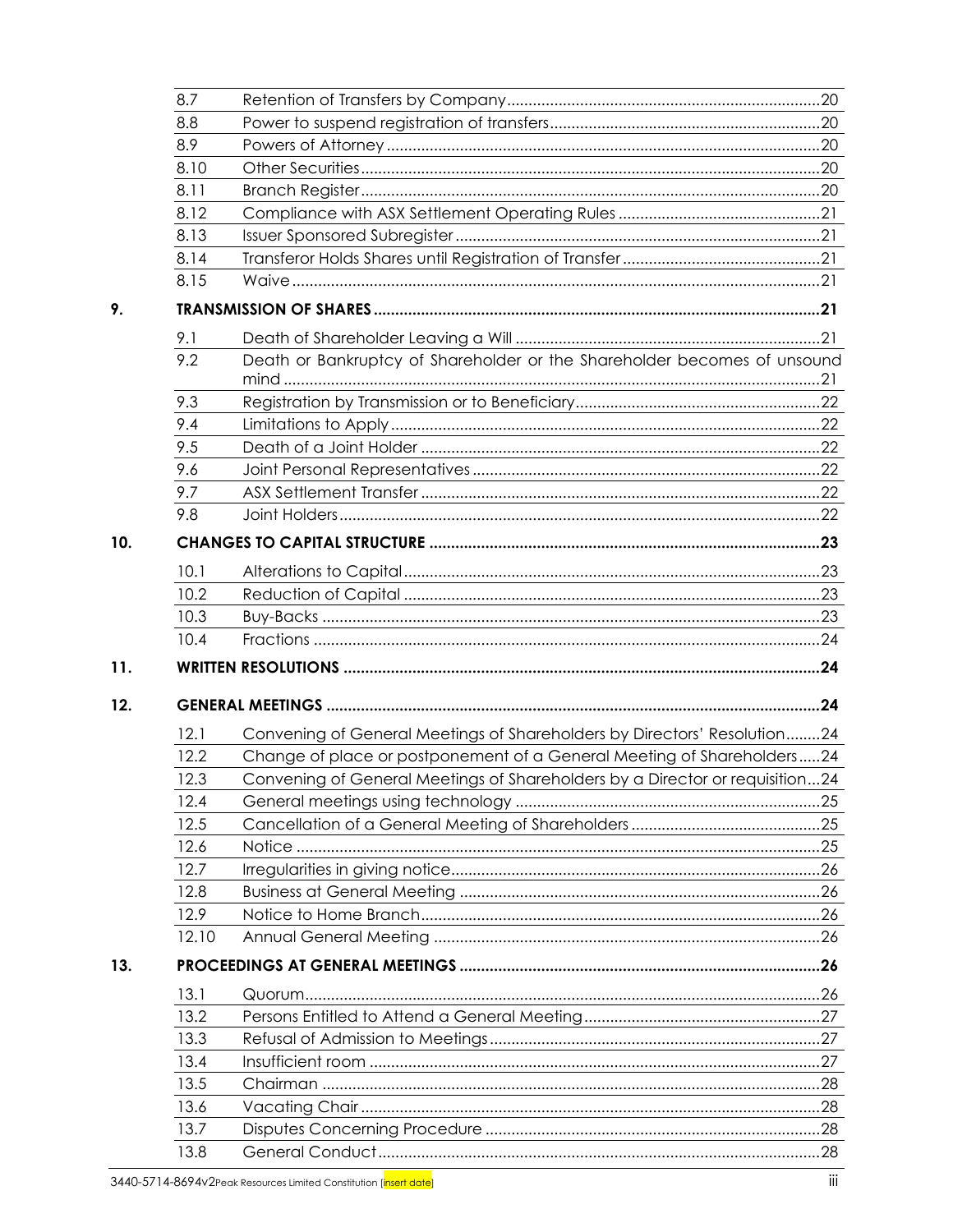| 13.9  |                                                                |  |
|-------|----------------------------------------------------------------|--|
| 13.10 |                                                                |  |
| 13.11 |                                                                |  |
| 13.12 |                                                                |  |
| 13.13 |                                                                |  |
| 13.14 |                                                                |  |
| 13.15 |                                                                |  |
| 13.16 |                                                                |  |
| 13.17 |                                                                |  |
| 13.18 |                                                                |  |
| 13.19 |                                                                |  |
| 13.20 |                                                                |  |
| 13.21 |                                                                |  |
| 13.22 |                                                                |  |
| 13.23 |                                                                |  |
| 13.24 |                                                                |  |
| 13.25 |                                                                |  |
| 13.26 |                                                                |  |
| 13.27 |                                                                |  |
| 13.28 | No right to speak or vote if appointing Shareholder present 32 |  |
| 13.29 |                                                                |  |
| 13.30 |                                                                |  |
| 13.31 |                                                                |  |
| 13.32 |                                                                |  |
| 13.33 |                                                                |  |
| 13.34 |                                                                |  |
| 13.35 |                                                                |  |
| 13.36 |                                                                |  |
| 13.37 |                                                                |  |
| 13.38 |                                                                |  |
| 13.39 |                                                                |  |
| 13.40 |                                                                |  |
|       |                                                                |  |
| 14.1  |                                                                |  |
| 14.2  |                                                                |  |
| 14.3  |                                                                |  |
| 14.4  |                                                                |  |
| 14.5  |                                                                |  |
| 14.6  |                                                                |  |
| 14.7  |                                                                |  |
| 14.8  |                                                                |  |
| 14.9  |                                                                |  |
| 14.10 |                                                                |  |
|       |                                                                |  |
| 15.1  |                                                                |  |
| 15.2  |                                                                |  |
|       |                                                                |  |

14.

 $15.$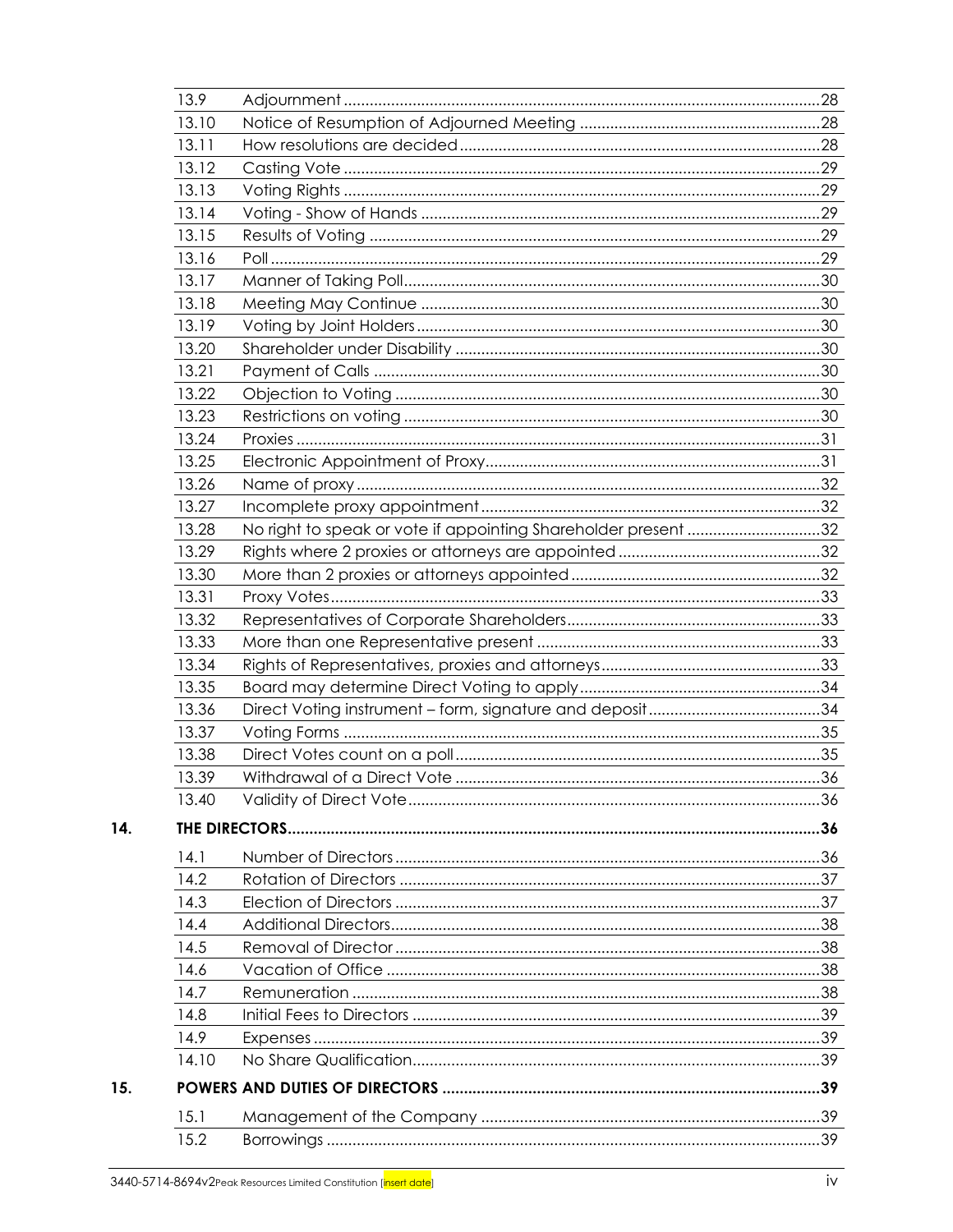|     | 15.3  |  |
|-----|-------|--|
|     | 15.4  |  |
|     | 15.5  |  |
|     | 15.6  |  |
| 16. |       |  |
|     | 16.1  |  |
|     | 16.2  |  |
|     | 16.3  |  |
|     | 16.4  |  |
|     | 16.5  |  |
|     | 16.6  |  |
|     | 16.7  |  |
|     | 16.8  |  |
|     | 16.9  |  |
|     | 16.10 |  |
|     | 16.11 |  |
|     | 16.12 |  |
|     | 16.13 |  |
|     | 16.14 |  |
|     | 16.15 |  |
|     | 16.16 |  |
|     | 16.17 |  |
|     | 16.18 |  |
|     | 16.19 |  |
|     | 16.20 |  |
| 17. |       |  |
|     | 17.1  |  |
|     | 17.2  |  |
|     | 17.3  |  |
|     | 17.4  |  |
| 18. |       |  |
|     | 18.1  |  |
|     | 18.2  |  |
|     | 18.3  |  |
|     | 18.4  |  |
|     | 18.5  |  |
| 19. |       |  |
|     | 19.1  |  |
|     | 19.2  |  |
|     | 19.3  |  |
| 20. |       |  |
|     | 20.1  |  |
|     | 20.2  |  |
|     |       |  |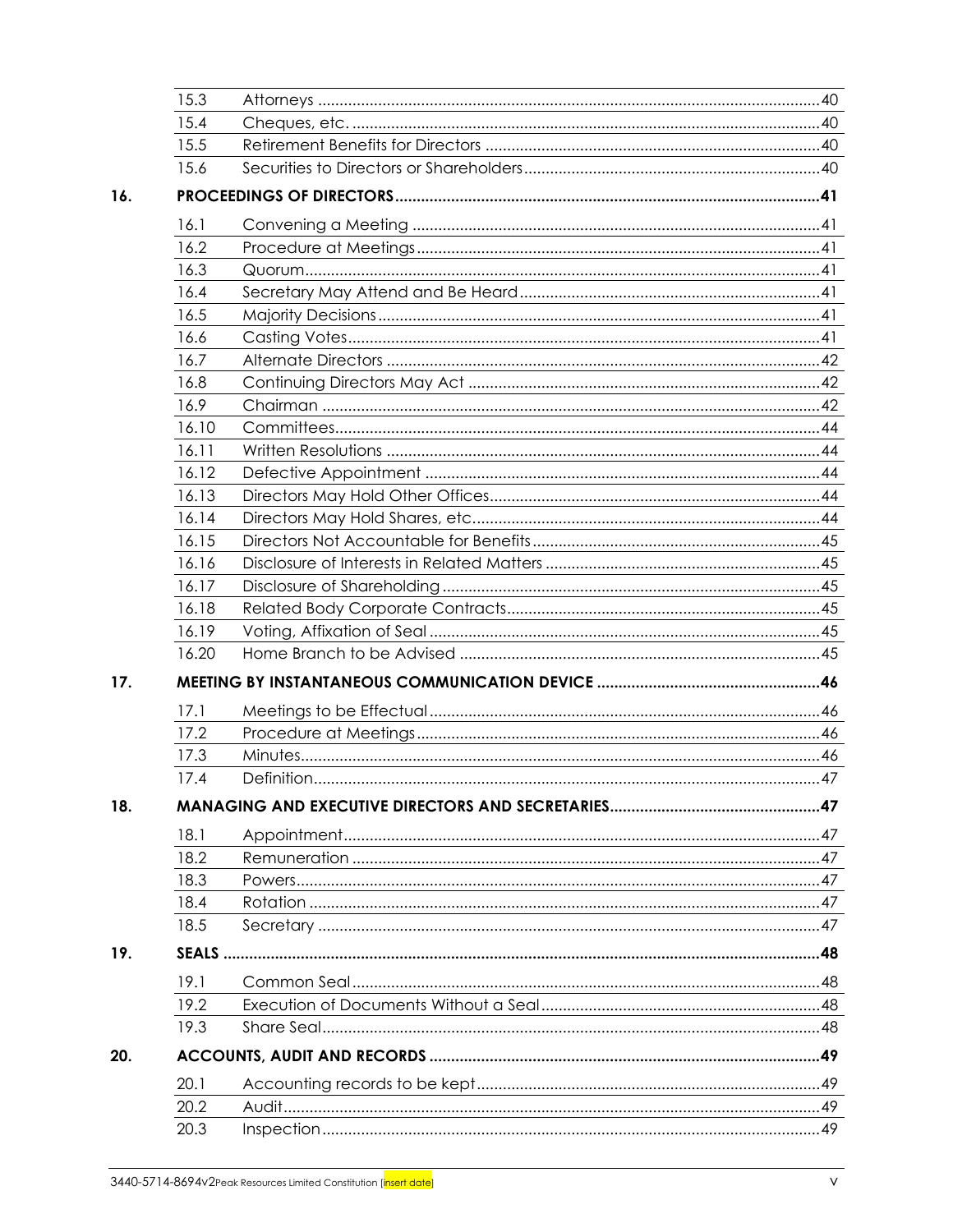| 21.1         |                                                                              |  |
|--------------|------------------------------------------------------------------------------|--|
| 21.2         |                                                                              |  |
| 21.3         |                                                                              |  |
|              |                                                                              |  |
| 22.1         |                                                                              |  |
| 22.2         |                                                                              |  |
| 22.3         |                                                                              |  |
| 22.4         |                                                                              |  |
| 22.5         |                                                                              |  |
| 22.6         |                                                                              |  |
| 22.7         |                                                                              |  |
| 22.8         |                                                                              |  |
| 22.9         |                                                                              |  |
| 22.10        |                                                                              |  |
|              |                                                                              |  |
| 23.1         |                                                                              |  |
| 23.2         |                                                                              |  |
| 23.3         |                                                                              |  |
|              |                                                                              |  |
|              |                                                                              |  |
| 24.1         |                                                                              |  |
| 24.2         |                                                                              |  |
|              |                                                                              |  |
| 25.1         |                                                                              |  |
| 25.2         |                                                                              |  |
|              |                                                                              |  |
|              |                                                                              |  |
| 26.1         |                                                                              |  |
| 26.2<br>26.3 | Service of notices by Directors, Alternate Directors and Shareholders to the |  |
|              |                                                                              |  |
| 26.4         |                                                                              |  |
| 26.5         |                                                                              |  |
| 26.6         |                                                                              |  |
| 26.7         |                                                                              |  |
| 26.8         |                                                                              |  |
| 26.9         |                                                                              |  |
|              |                                                                              |  |
| 27.1         |                                                                              |  |
| 27.2         |                                                                              |  |
| 27.3         |                                                                              |  |
|              |                                                                              |  |
| 28.1         |                                                                              |  |
| 28.2         |                                                                              |  |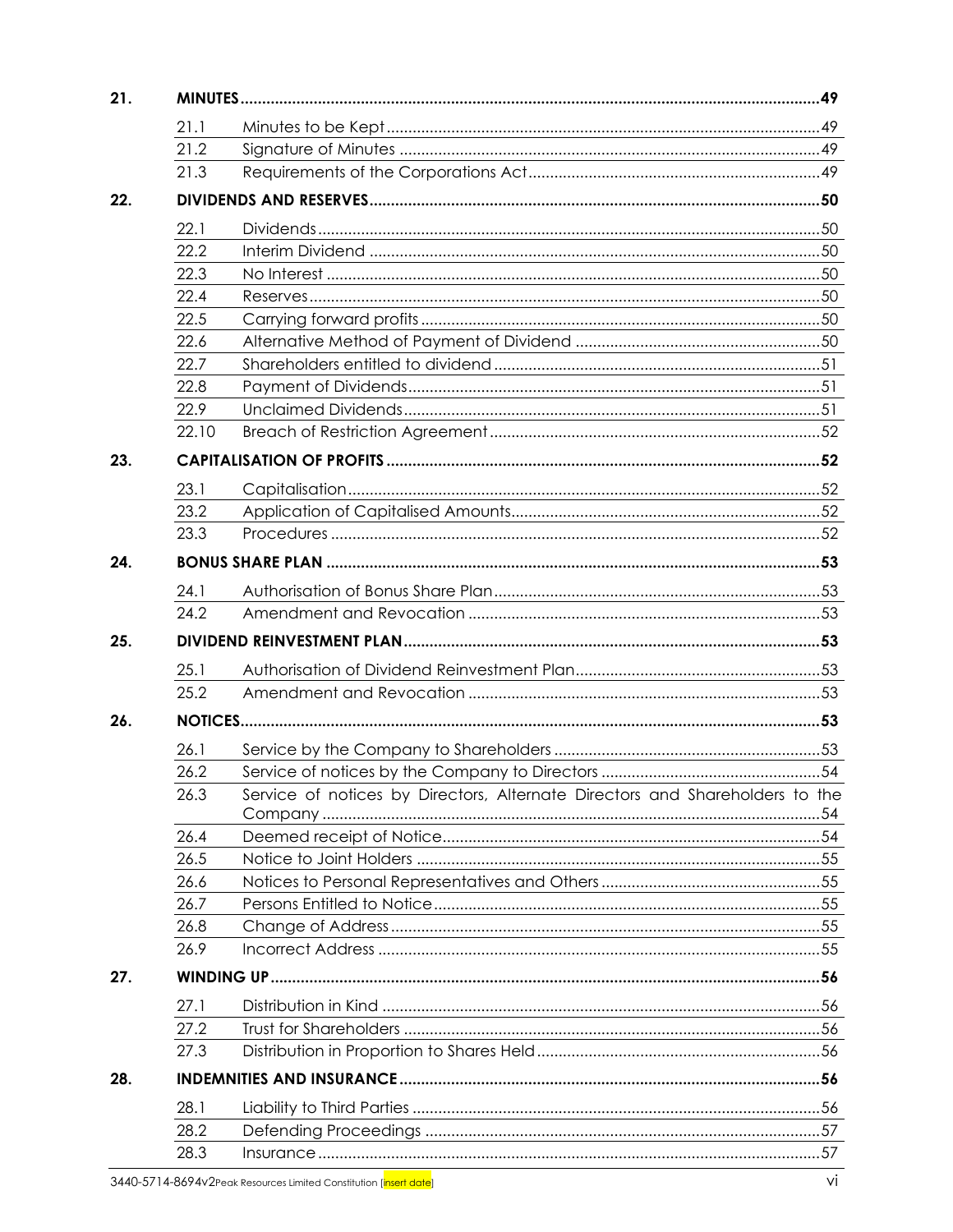| 28.4 |  |
|------|--|
| 28.5 |  |
|      |  |
|      |  |
|      |  |
| 31.1 |  |
| 31.2 |  |
| 31.3 |  |
| 31.4 |  |
|      |  |
|      |  |
|      |  |
|      |  |
|      |  |
| 34.1 |  |
| 34.2 |  |
|      |  |
|      |  |
| 36.1 |  |
| 36.2 |  |
| 36.3 |  |
| 36.4 |  |
| 36.5 |  |
| 36.6 |  |
|      |  |
| 37.1 |  |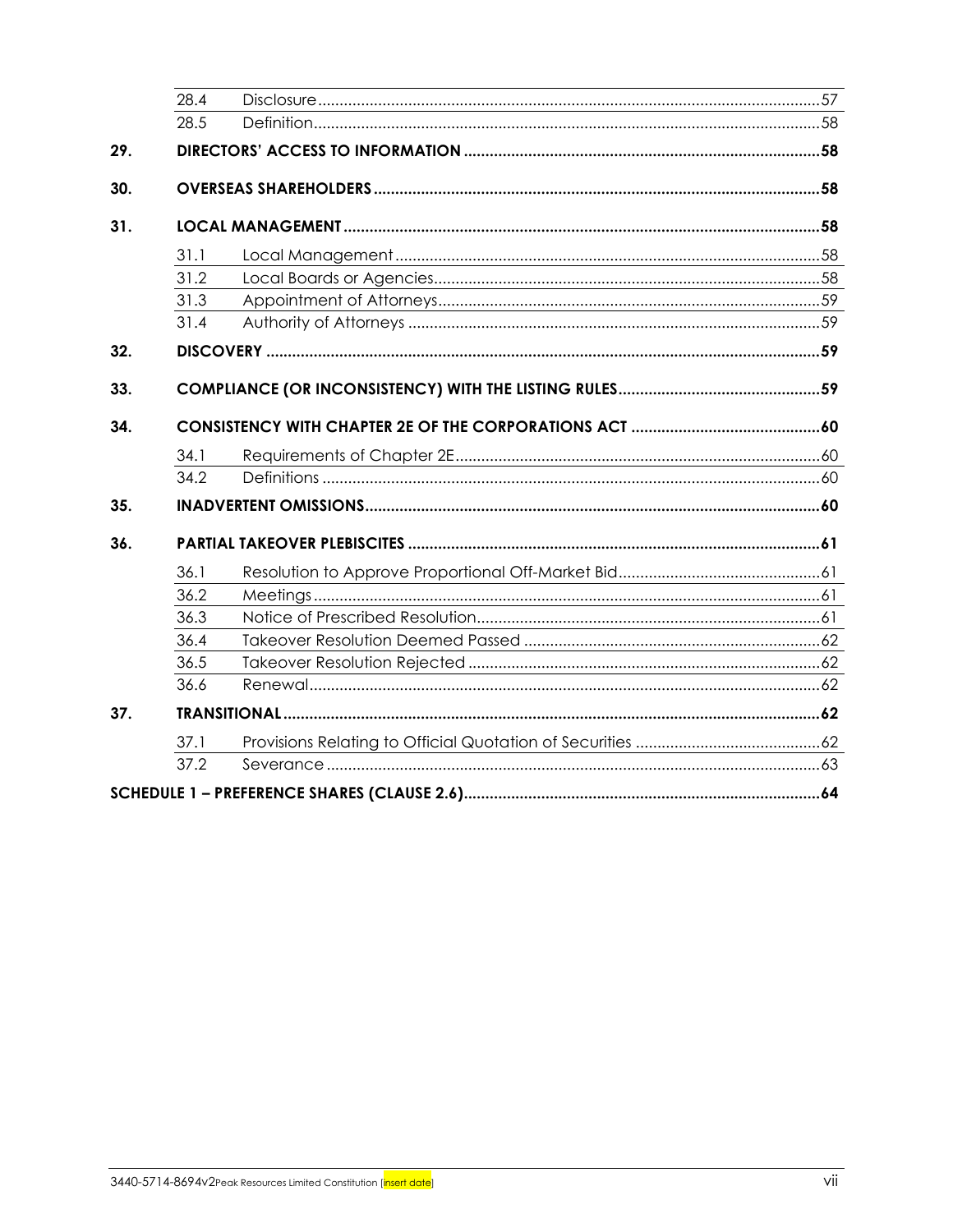#### **CORPORATIONS ACT**

#### **CONSTITUTION**

**of**

#### **PEAK RESOURCES LIMITED ACN 112 546 700**

#### **1. INTERPRETATION**

#### <span id="page-8-0"></span>**1.1 Definitions**

In this Constitution:

**Alternate Director** means a person appointed as an alternate director under clause [16.7.](#page-49-0)

**ASIC** means Australian Securities and Investments Commission.

**ASX** means ASX Limited (ACN 008 624 691) or the Australian Securities Exchange, as the context requires.

**ASX Settlement** means ASX Settlement Pty Ltd (ACN 008 504 532).

**ASX Settlement Operating Rules** means the operating rules of ASX Settlement.

**ASX Settlement Transfer** means a transfer of quoted securities or quoted rights effected in:

- (a) accordance with the ASX Settlement Operating Rules; or
- (b) substantial accordance with the ASX Settlement Operating Rules and determined by ASX Settlement to be an effective transfer.

**Auditor** means the Company's auditor.

**Bonus Share Plan** means a plan implemented under clause [24.](#page-60-0)

**Business Day** means a day other than a Saturday, a Sunday, New Year's Day, Australia Day, Good Friday, Easter Monday, Anzac Day, Christmas Day, Boxing Day and any other day declared and published by ASX to be a day which is not a business day.

**CHESS Approved Securities** means securities of the Company for which CHESS approval has been given in accordance with the ASX Settlement Operating Rules, or such amended definition as may be prescribed by the Listing Rules from time to time.

**CHESS System** means the Clearing House Electronic Subregister System operated by ASX Settlement or such other securities clearing house as is approved pursuant to the Corporations Act and to which the Listing Rules apply.

**Company** means Peak Resources Limited (ACN 112 546 700) or as it is from time to time named in accordance with the Corporations Act of this jurisdiction.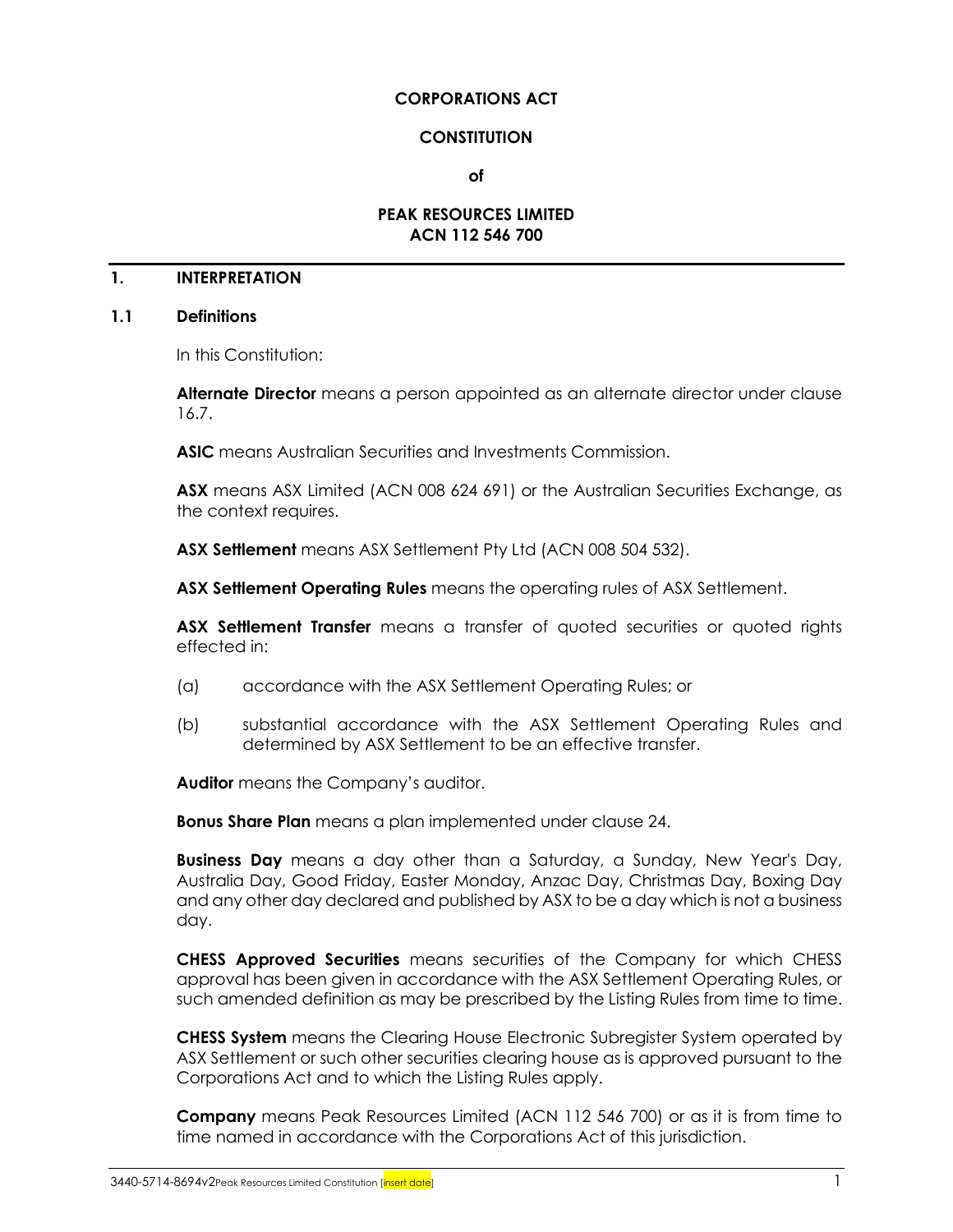**Constitution** means this Constitution as altered or amended from time to time.

**Corporations Act** means the *Corporations Act 2001* (Cth).

**Corporations Regulations** means the *Corporations Regulations 2001* (Cth).

**Director** means a person appointed to the position of a director of the Company and where appropriate, includes an Alternate Director.

**Directors** means all or some of the Directors acting as a board.

**Direct Vote** means a notice of a Shareholder's voting intention delivered to the Company by post, fax, electronic or other means approved by the Board and otherwise in accordance with this Constitution and regulations, rules and procedures made by the Board in accordance with clause [13.35.](#page-41-0)

**Dispose** has the meaning ascribed to it by the Listing Rules.

**Dividend Reinvestment Plan** means a plan implemented under clause [25.](#page-60-1)

**Duty** means any transfer, transaction or registration duty or similar charge imposed by any Government Authority and includes any interest, fine, penalty, charge or other amount imposed in respect of any of them.

**Government Authority** means a government or government department, a governmental or semi-governmental or judicial person (whether autonomous or not) charged with the administration of any applicable law.

**Holding Lock** has the meaning ascribed to it by the Listing Rules.

**Home Branch** means the state branch of ASX designated as such in relation to the Company by ASX.

**Listed Securities** means any Shares, Share Options, stock, debentures, debenture stock or other securities for the time being issued by the Company and officially quoted by ASX on its stock market.

**Listing Rules** means the listing rules of ASX and any other rules of ASX which are applicable while the Company is admitted to the official list of ASX, each as amended or replaced from time to time, except to the extent of any express written waiver by ASX.

#### **Loan Securities** includes:

- (a) unsecured notes or unsecured deposit notes;
- (b) mortgage debentures or mortgage debenture stock;
- (c) debentures or debenture stock; and
- (d) for the purposes of the Listing Rules, convertible loan securities.

**Office** means the registered office of the Company.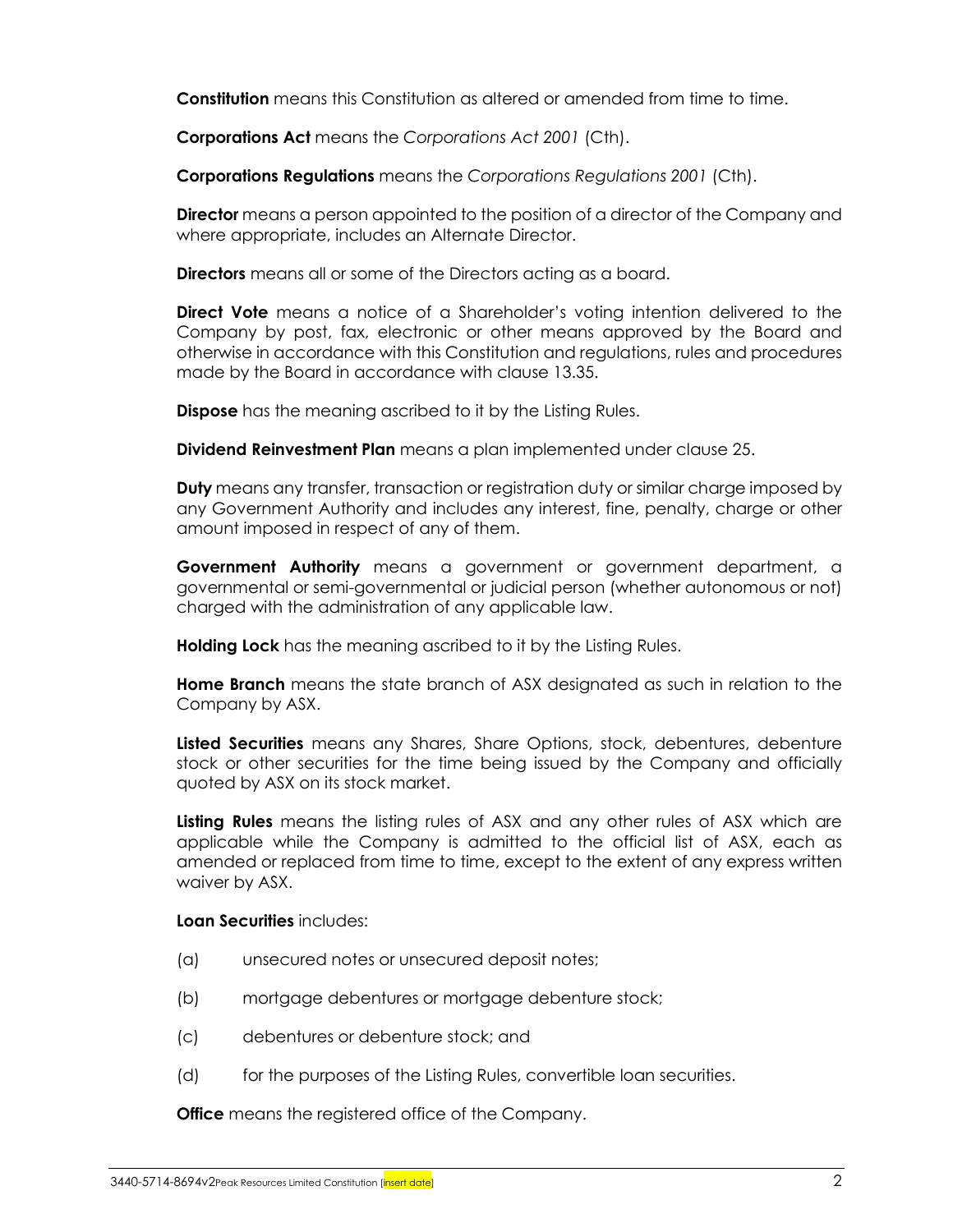**Officer** means any Director or Secretary of the Company or such other person within the meaning of that term as defined by the Corporations Act.

**Official List** means the Official List of the ASX.

**Prescribed Rate** means the interest rate which is 2% above the Reserve Bank of Australia cash rate as published or quoted from time to time, or such other rate as may from time to time be fixed by the Directors, calculated daily.

**Registered Office** means the registered office of the Company in the State.

**Register of Shareholders** means the register of Shareholders kept by the Company in accordance with section 169 of the Corporations Act (including any branch register and any computerised or electronic subregister established and administered under the ASX Settlement Operating Rules).

**Related Body Corporate** means a corporation which by virtue of the provisions of section 50 of the Corporations Act is deemed to be related to the relevant corporation and **related** has a corresponding meaning.

**Representative** means a person authorised to act as a representative of a corporation under clause [13.32.](#page-40-0)

**Restricted Securities** has the meaning ascribed to it by the Listing Rules.

**Restriction Deed** has the meaning ascribed to it by the Listing Rules.

**Seal** means the common seal of the Company and includes any official seal and, where the context so admits, the Share Seal of the Company.

**Secretary** means any person appointed to perform the duties of a secretary of the Company.

**Securities** has the meaning ascribed to it by the Listing Rules.

**Share** means a share in the capital of the Company.

**Shareholder** means a person or company registered in the Register of Shareholders as the holder of one or more Shares and includes any person or company who is a member of the Company in accordance with or for the purposes of the Corporations Act.

**Shareholding Account** means an entry in the Register of Shareholders in respect of a Shareholder for the purpose of providing a separate identification of some or all of the ordinary Shares registered from time to time in the name of that Shareholder and **Securities Account** has an equivalent meaning in relation to Listed Securities of all kinds, including ordinary Shares.

**Share Option** means an option to require the Company to allot and issue a Share.

**Share Seal** means the duplicate common seal referred to in clause [19.3.](#page-55-0)

**State** means Western Australia.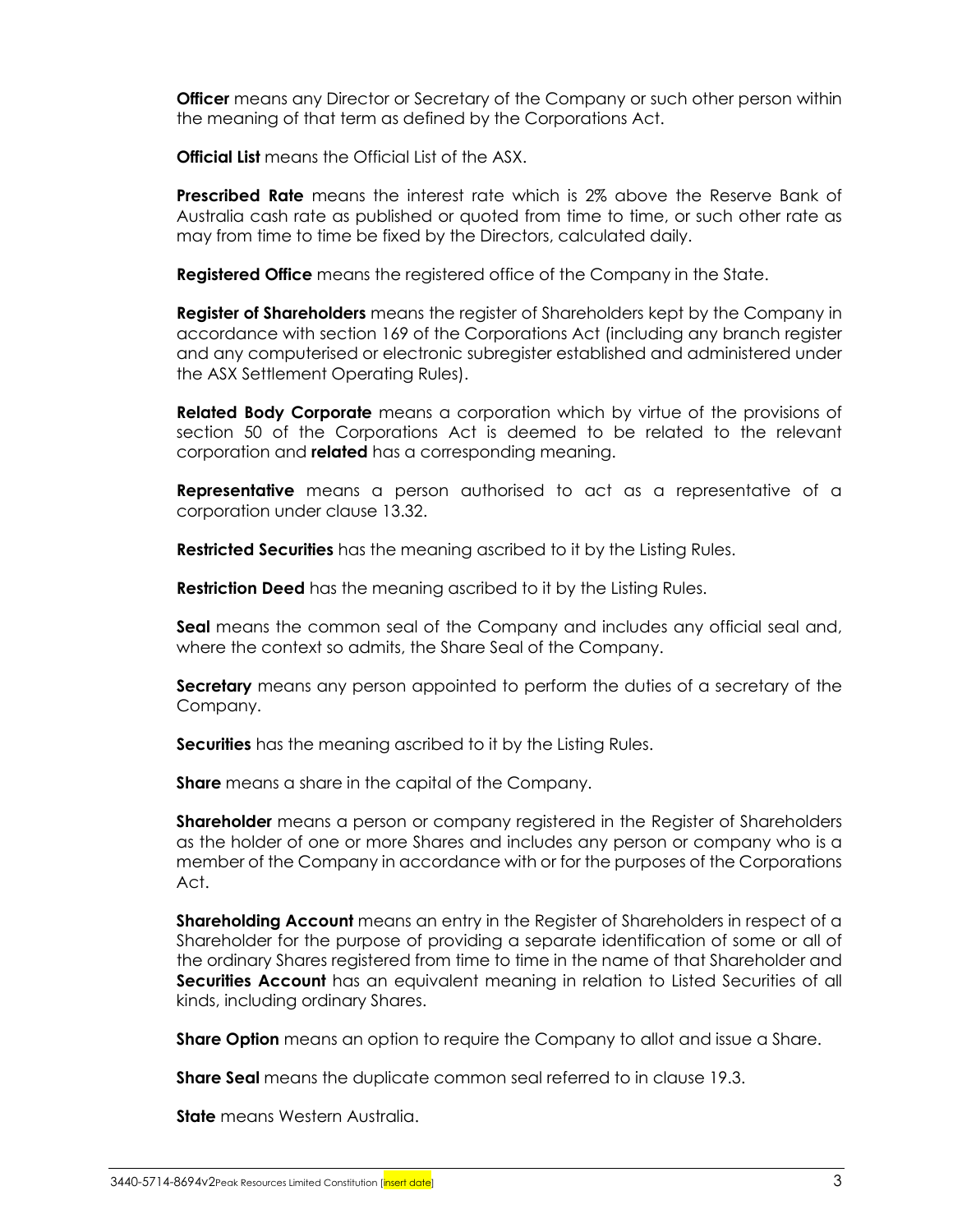## **1.2 Interpretation**

- (a) A reference in this Constitution to a partly paid share is a reference to a share on which there is an amount unpaid.
- (b) A reference in this Constitution to an amount unpaid on a share includes a reference to any amount of the issue price which is unpaid.
- (c) Unless the contrary intention appears, in this Constitution:
	- (i) the singular includes the plural and the plural includes the singular;
	- (ii) words that refer to any gender include all genders;
	- (iii) words used to refer to persons generally or to refer to a natural person include a body corporate, body politic, partnership, joint venture, association, board, group or other body (whether or not the body is incorporated);
	- (iv) a reference to a person includes that person's successors and legal personal representatives;
	- (v) a reference to a statute or regulation, or a provision of any of them includes all statutes, regulations or provisions amending, consolidating or replacing them, and a reference to a statute includes all regulations, proclamations, ordinances and by-laws issued under that statute;
	- (vi) a reference to the Listing Rules or the ASX Settlement Operating Rules includes any variation, consolidation or replacement of those rules and is to be taken to be subject to any applicable waiver or exemption; and
	- (vii) a reference to writing includes any method of reproducing words in a visible form.
- (d) In this Constitution, headings and body type are only for convenience and do not affect the meaning of this Constitution.

#### **1.3 Corporations Act Definitions**

Any word or expression defined in or for the purposes of the Corporations Act shall, unless otherwise defined in clause [1.1](#page-8-0) or the context otherwise requires, have the same meaning when used in this Constitution, and the rules of interpretation specified in or otherwise applicable to the Corporations Act shall, unless the context otherwise requires, apply in the interpretation of this Constitution.

#### **1.4 Status of Constitution**

This Constitution is adopted by the Company in substitution for any former memorandum and articles of association or other consistent documents of the Company. To the extent permitted by law, the replaceable rules provided for in the Corporations Act do not apply to the Company.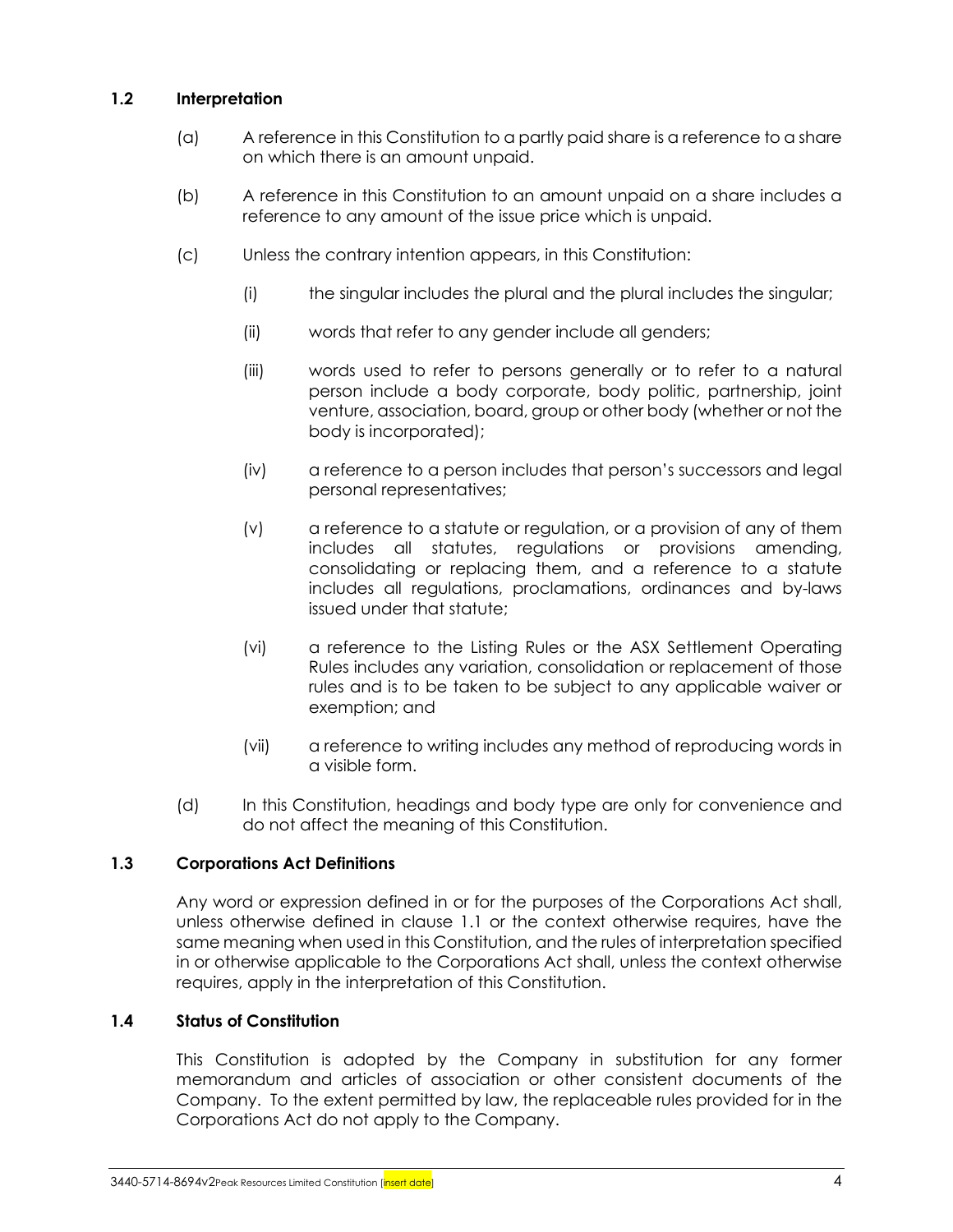#### **1.5 General Authorisation**

Where the Corporations Act authorises or permits a company to do any thing, if so authorised by its constitution, the Company is authorised by this rule to do that thing.

#### **1.6 Displacement of Replaceable Rules**

The provisions of the Corporations Act that apply to public companies as replaceable rules are displaced completely by this Constitution in relation to the Company except to the extent they are repeated in this Constitution.

#### **1.7 Enforceability**

If any provision of this Constitution is or becomes illegal, invalid or unenforceable in any jurisdiction then that illegality, invalidity or unenforceability does not affect the legality, validity or enforceability in that jurisdiction of any other provision of this Constitution or the legality, validity or enforceability in any other jurisdiction of that provision or any other provision of this Constitution.

#### **1.8 Jurisdiction**

The courts having jurisdiction in Western Australia have non-exclusive jurisdiction to settle any dispute arising out of or in connection with this Constitution and each Shareholder irrevocably submits to the jurisdiction of those courts.

#### <span id="page-12-0"></span>**2. SHARE CAPITAL AND VARIATION OF RIGHTS**

#### **2.1 Rights Attaching to Shares**

Subject to this Constitution and to the terms of issue of Shares, all Shares attract the right to receive notice of and to attend and vote at all general meetings of the Company, the right to receive dividends, in a winding up or a reduction of capital, the right to participate equally in the distribution of the assets of the Company (both capital and surplus), subject to any amounts unpaid on the Share and, in the case of a reduction, to the terms of the reduction.

#### **2.2 Issue of Shares**

Without prejudice to any special rights previously conferred on the holders of any existing Shares or class of Shares, unissued Shares shall be under the control of the Directors and, subject to the Corporations Act, the Listing Rules and this Constitution, the Directors may at any time issue such number of Shares either as ordinary Shares or Shares of a named class or classes (being either an existing class or a new class) at the issue price that the Directors determine and with such preferred, deferred, or other special rights or such restrictions, whether with regard to dividend, voting, return of capital or otherwise, as the Directors shall, in their absolute discretion, determine.

#### **2.3 Share Options**

Subject to the Listing Rules, the Directors may at any time and from time to time issue Share Options on such terms and conditions as the Directors shall, in their absolute discretion, determine.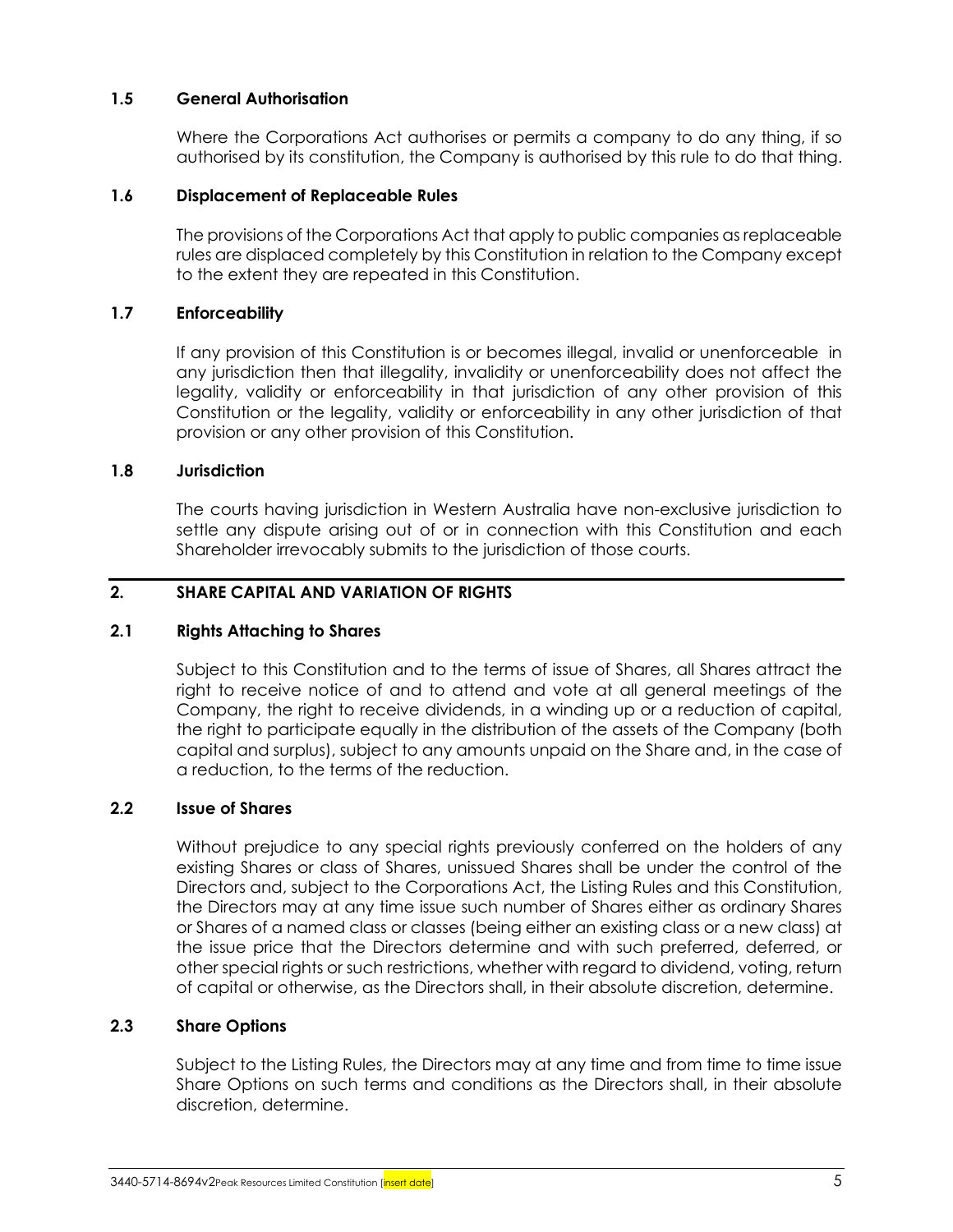## <span id="page-13-0"></span>**2.4 Variation of class rights**

If at any time the share capital of the Company is divided into different classes of Shares, the rights attached to any class (unless otherwise provided by the terms of issue of the Shares of that class) may be varied, whether or not the Company is being wound up, with the consent in writing of the holders of three quarters of the issued Shares of that class, or if authorised by a special resolution passed at a separate meeting of the holders of the Shares of the class. Any variation of rights under this clause [2.4](#page-13-0) shall be subject to Part 2F.2 of Chapter 2F of the Corporations Act. The provisions of this Constitution relating to general meetings shall apply so far as they are capable of application and with necessary alterations to every such separate meeting except that a quorum is constituted by two persons who together hold or represent by proxy not less than one-third of the issued Shares of the class.

## **2.5 Effect of share issue on class rights**

The rights attached to any class of shares are not taken to be varied by the issue or creation of further shares ranking equally with them unless expressly provided by the terms of issue of the shares of that class.

## **2.6 Preference Shares**

Subject to the Listing Rules and the Corporations Act, the Company may issue Preference Shares:

- <span id="page-13-1"></span>(a) that are liable to be redeemed whether at the option of the Company or otherwise; and
- (b) including, without limitation preference shares of the kind described in clause [2.6\(a\)](#page-13-1) in accordance with the terms of [Schedule](#page-71-0) 1.

## **2.7 Recognition of Trusts**

Except as permitted or required by the Corporations Act, the Company shall not recognise a person as holding a Share or Share Option upon any trust.

## **2.8 Unregistered Interests**

The Company is not bound by or compelled in any way to recognise any equitable, contingent, future or partial right or interest in any Share or Share Option (whether or not it has notice of the interest or right concerned) unless otherwise provided by this Constitution or by law, except an absolute right of ownership in the registered holder of the Share or Share Option.

## <span id="page-13-2"></span>**2.9 Share Certificates and Share Option Certificates**

Subject to the ASX Settlement Operating Rules (if applicable), claus[e 4](#page-19-0) and the Listing Rules, a person whose name is entered as a Shareholder in the Register of Shareholders is entitled without payment to receive a Share certificate or notice (as the case may be) in respect of the Share under the Seal in accordance with the Corporations Act but, in respect of a Share or Shares held jointly by several persons, the Company is not bound to issue more than one certificate or notice. Delivery of a certificate or notice for a Share to one of several joint Shareholders is sufficient delivery to all such holders. In addition: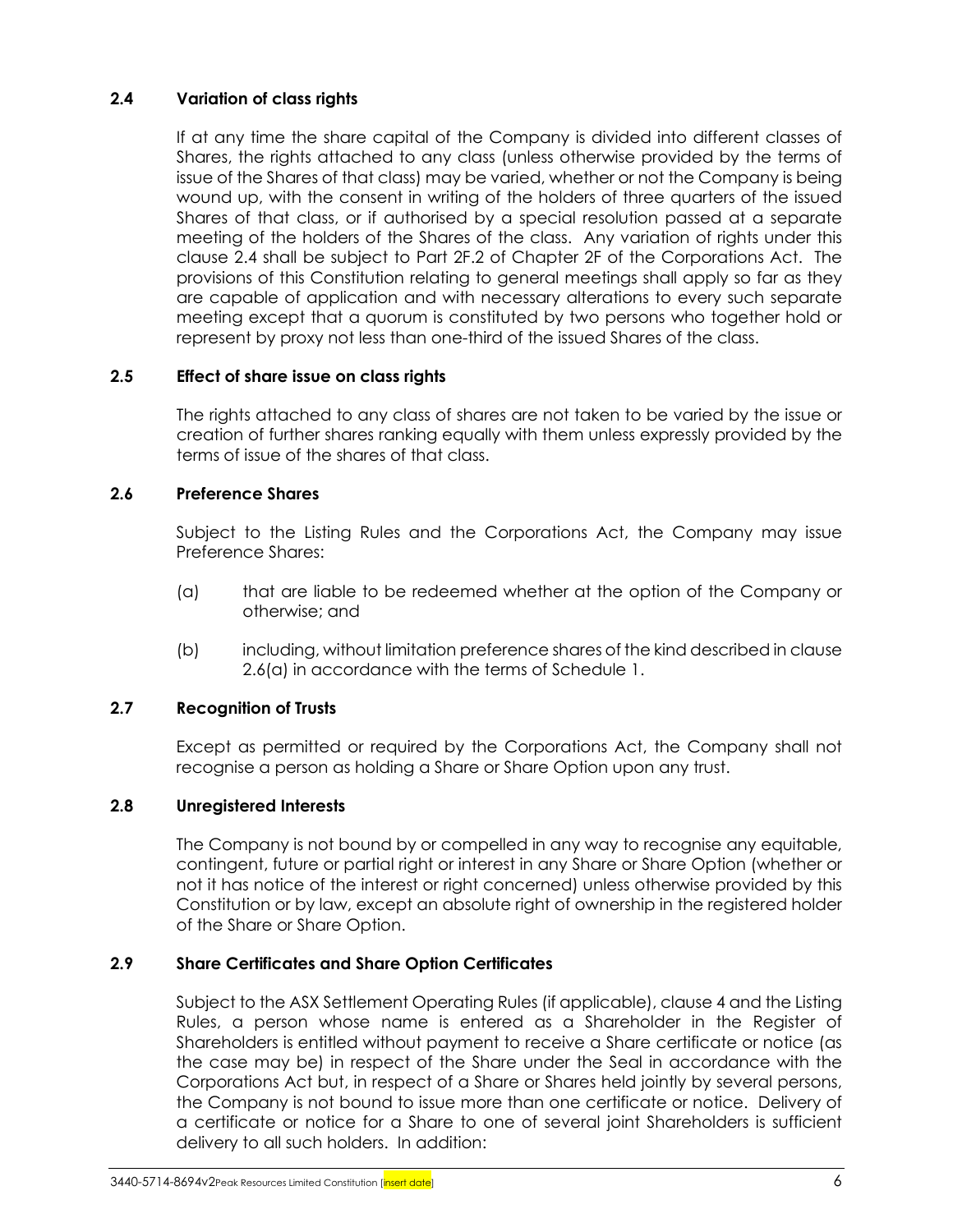- (a) Share certificates or notices in respect of Shares shall only be issued in accordance with the Listing Rules;
- (b) subject to this Constitution, the Company shall dispatch all appropriate Share certificates within one month from the date of issue of any of its Shares and within one month after the date upon which a transfer of any of its Shares is lodged with the Company;
- (c) where a Share certificate is lost, worn out or destroyed, the Company shall issue a duplicate certificate in accordance with the requirements of section 1070D of the Corporations Act and the Listing Rules; and
- (d) the above provisions of this clause [2.9](#page-13-2) shall, with necessary alterations, apply to Share Options.

If securities of the Company are CHESS Approved Securities and held in uncertificated mode, then the preceding provisions of this clause [2.9](#page-13-2) do not apply to those CHESS Approved Securities and the Company shall allot such CHESS Approved Securities and enter those CHESS Approved Securities into the Shareholder's uncertificated holding in accordance with the Listing Rules and the ASX Settlement Operating Rules.

#### **2.10 Section 1071H of the Corporations Act**

Clause [2.9](#page-13-2) shall not apply if and to the extent that, on an application by or on behalf of the Company, the ASIC has made a declaration under section 1071H(5) of the Corporations Act published in the Commonwealth of Australia Gazette that the Company is a person in relation to whom section 1071H of the Corporations Act does not apply.

#### **2.11 Commissions**

The Company may, subject to the Listing Rules, exercise the powers of paying commission conferred by section 258C of the Corporations Act. Such commission may be satisfied by the payment of cash or the allotment of fully or partly paid Shares or partly in the one way and partly in the other. The Company may also on any issue of Shares pay such brokerage as may be lawful.

#### **2.12 Restricted Securities**

The Company shall comply in all respects with the requirements of the Listing Rules with respect to Restricted Securities. Without limiting the generality of the above:

- (a) a holder of Restricted Securities must not Dispose of, or agree or offer to Dispose of, the Securities during the escrow period applicable to those Securities except as permitted by the Listing Rules or the ASX;
- (b) if the Restricted Securities are in the same class as quoted Securities, the holder will be taken to have agreed in writing that the Restricted Securities are to be kept on the Company's issuer sponsored subregister and are to have a Holding Lock applied for the duration of the escrow period applicable to those Securities;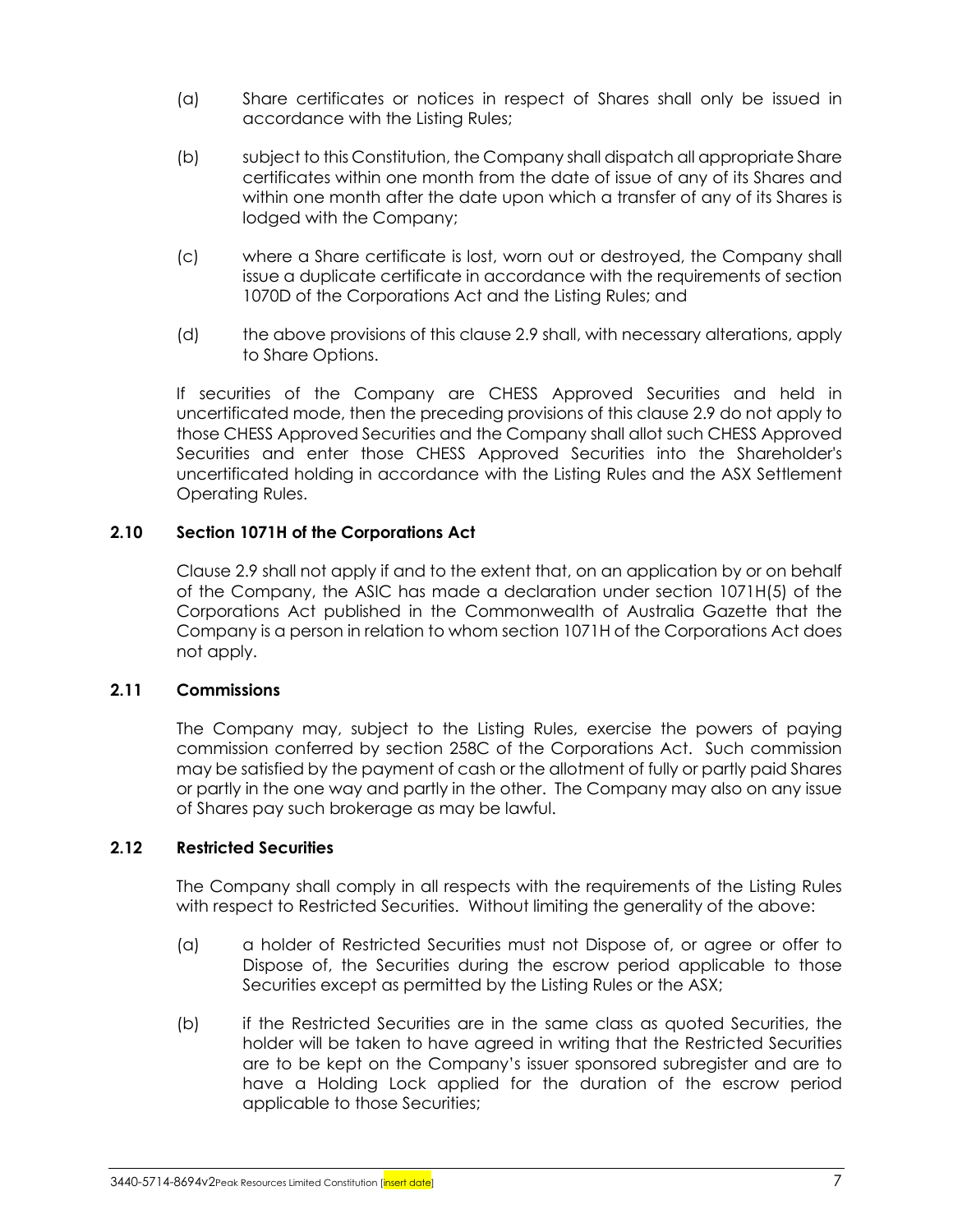- (c) the Company will refuse to acknowledge any Disposal (including, without limitation, to register any transfer) of Restricted Securities during the escrow period applicable to those Securities except as permitted by the Listing Rules or the ASX;
- (d) a holder of Restricted Securities will not be entitled to participate in any return of capital on those Securities during the escrow period applicable to those Securities except as permitted by the Listing Rules or the ASX; and
- (e) if a holder of Restricted Securities breaches a Restriction Deed or a provision of this Constitution restricting a Disposal of those Securities, the holder will not be entitled to any dividend or distribution, or to exercise any voting rights, in respect of those Securities for so long as the breach continues.

#### **2.13 Non-Issue or Cancellation of Certificate**

Notwithstanding any other provision of this Constitution, the Company need not issue a certificate, and may cancel any certificate without issuing a certificate in substitution, in respect of any Shares or Share Options of the Company in any circumstances where the non-issue or cancellation of that certificate is permitted by the Corporations Act, the Listing Rules or the ASX Settlement Operating Rules.

#### **2.14 No Prohibition on Foreign Ownership**

Nothing in this Constitution shall have the effect of limiting or restricting the ownership of any securities of the Company by foreign persons except where such limits or restrictions are prescribed by Australian law.

#### **2.15 Payment of Interest out of Capital**

Where any Shares are issued for the purpose of raising money to defray the expenses of the construction of any works or buildings or the provision of any plant which cannot be made profitable for a lengthened period the Company may pay interest on so much of such share capital as is paid up for the period and may charge this interest to capital as part of the cost of construction of the works, buildings or plant.

#### <span id="page-15-0"></span>**3. MINIMUM SHAREHOLDING**

#### **3.1 Effect of this Clause**

The provisions of this clause have effect notwithstanding any other provision of this Constitution, except clause [33.](#page-66-0)

#### **3.2 Definitions**

In this clause:

**Authorised Price** means the price per share of the Listed Securities equal to the simple average of the last closing price of the Listed Securities quoted on ASX for each of the ten trading days immediately preceding the date of any offer received by the Company pursuant to clause 3.5.

**Date of Adoption** means the date upon which this clause is inserted in this Constitution by special resolution of the members of the Company.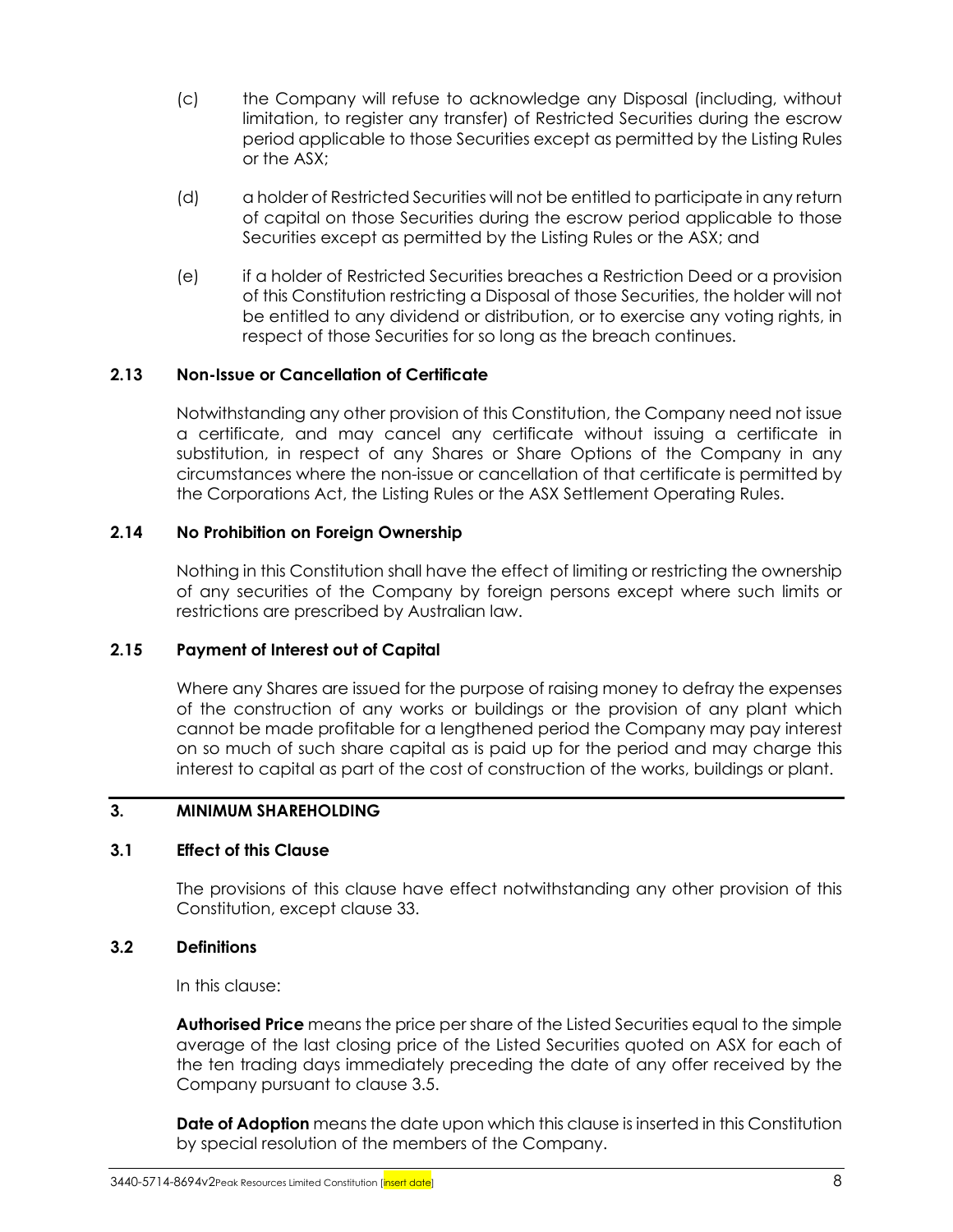**Date of Effect** has the meaning given in clause [3.13.](#page-18-0)

**Minimum Shareholding** means a number of shares equal to a "marketable parcel" of Listed Securities within the meaning of the Listing Rules.

**Minority Member** means a member holding less than the Minimum Shareholding on or at any time after the Date of Adoption.

**New Minority Member** means a member who is the holder or a joint holder of a New Minimum Shareholding.

**New Minimum Shareholding** means a holding of shares in the same class created after the Date of Adoption by the transfer of a parcel of shares the aggregate market price of which, at the time at which a transfer of those Listed Securities was initiated or a paper based transfer of those Listed Securities was lodged with the Company, was less than a marketable parcel.

**Purchaser** means the person or persons (including one or more members) whose offer or offers to purchase Listed Securities is or are accepted by the Company.

#### **3.3 Minimum Shareholding**

Subject to clauses [3.13](#page-18-0) and [3.14,](#page-18-1) on and from the Date of Effect, the shareholding of a member which is less than the Minimum Shareholding may be sold by the Company pursuant to the provisions of this clause [3.](#page-15-0)

#### **3.4 Sale of Listed Securities of Minority Member**

Subject to clauses [3.13](#page-18-0) and [3.14,](#page-18-1) on and from the Date of Effect, each Minority Member shall be deemed to have irrevocably appointed the Company as his agent:

- (a) to sell all the Listed Securities held by him at a price not less than the Authorised Price and without any cost being incurred by the Minority Member;
- (b) to deal with the proceeds of the sale of those Listed Securities in accordance with this clause; and
- (c) where the Listed Securities are CHESS Approved Securities held in uncertificated form, to initiate a Holding Adjustment (as defined in the ASX Settlement Operating Rules) to move the securities from the CHESS Holding (as defined in the ASX Settlement Operating Rules) of the Minority Member to an Issuer Sponsored or Certificated Holding (as defined in the ASX Settlement Operating Rules) for the sale of the Listed Securities.

#### **3.5 Acceptance of Offer**

Where the Company receives an offer for the purchase of all the Listed Securities of a Minority Member to whom this clause applies at the date of the offer at a price not less than the Authorised Price, the Company may accept the offer on behalf of that Minority Member.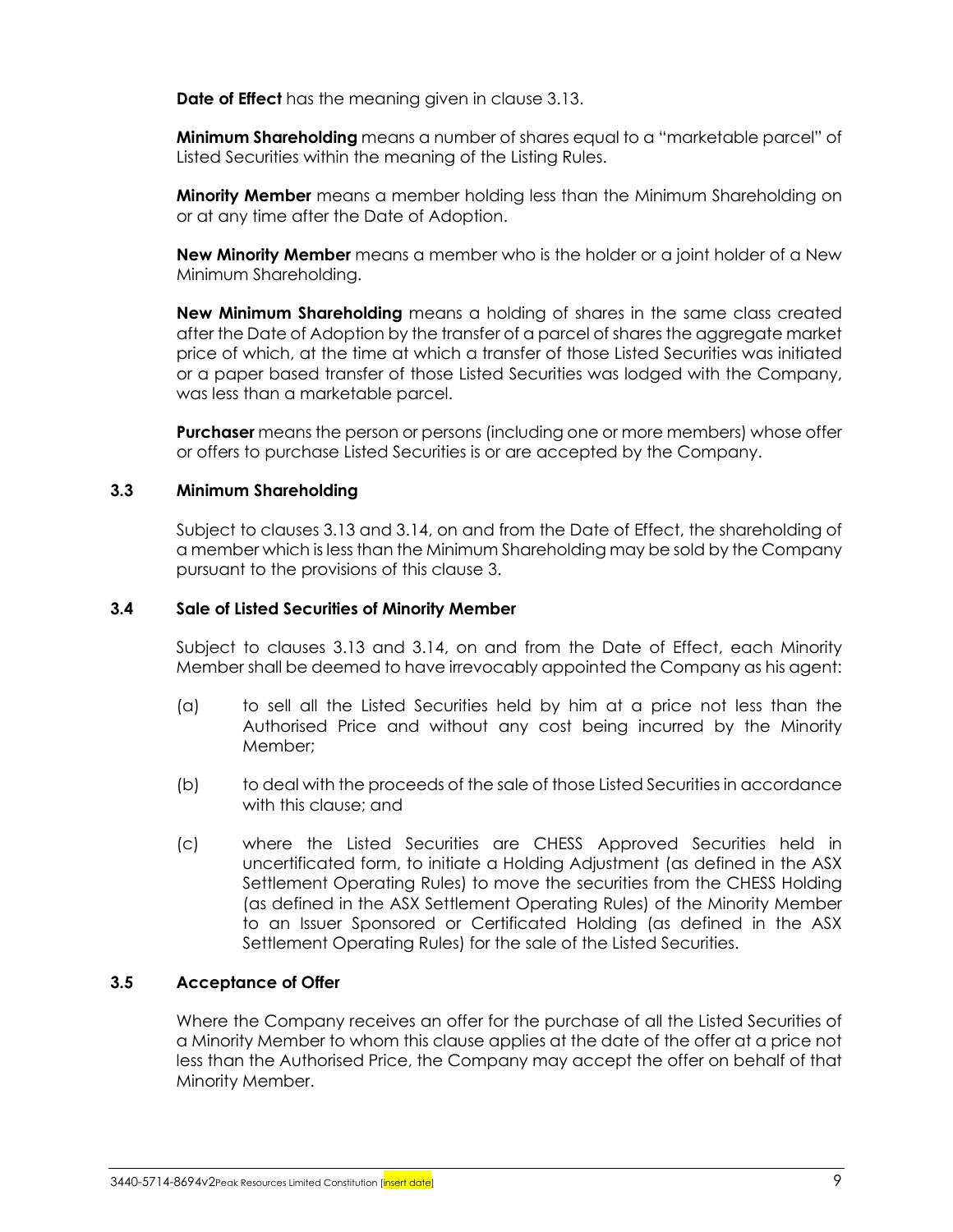## **3.6 Appointment of Attorney**

The Company shall, by instrument in writing, appoint a person or persons to act as attorney or attorneys of each Minority Member to whom this clause applies, to execute an instrument or instruments of transfer of their Listed Securities to the Purchaser.

#### **3.7 Transfer**

Where:

- (a) all the Listed Securities of each Minority Member to whom this clause applies at any time are sold to one Purchaser; or
- (b) all the Listed Securities of two or more Minority Members to whom this clause applies at any time are sold to one Purchaser,

the transfer may be effected by one instrument of transfer.

#### <span id="page-17-0"></span>**3.8 Proceeds of Sale**

The Company shall receive the aggregate proceeds of the sale of all of the Listed Securities of each Minority Member to whom this clause applies at any time and shall:

- (a) immediately cause the name of the Purchaser to be entered in the Register of Shareholders as the holder of the Listed Securities sold; and
- (b) within fourteen days of receipt of the relevant share certificate or otherwise as soon as is practicable, cause the pro rata proportions of the proceeds attributable to each Minority Member to be sent to each Minority Member by electronic transfer or cheque mailed to his address in the Register of Shareholders (or in the case of joint holders, to the address of the holder whose name is shown first in the Register of Shareholders), this cheque or electronic transfer to be made payable to the Minority Member (or, in the case of joint holders, to them jointly). In the case where a Minority Member's whereabouts are unknown or where a Minority Member fails to return the share certificate or certificates (where required) relating to the Listed Securities sold, the proceeds of sale shall be applied in accordance with the applicable laws dealing with unclaimed moneys.

#### **3.9 Receipt of Proceeds**

The receipt by the Company of the proceeds of sale of Listed Securities of a Minority Member shall be a good discharge to the Purchaser of all liability in respect of the purchase of the Listed Securities.

#### **3.10 Registration of Purchaser**

Upon entry of the name of the Purchaser in the Register of Shareholders as the holder of the Listed Securities of a Minority Member to whom this clause applies:

(a) the Purchaser shall not be bound to see to the regularity of the actions and proceedings of the Company pursuant to this Constitution or to the application of the proceeds of sale; and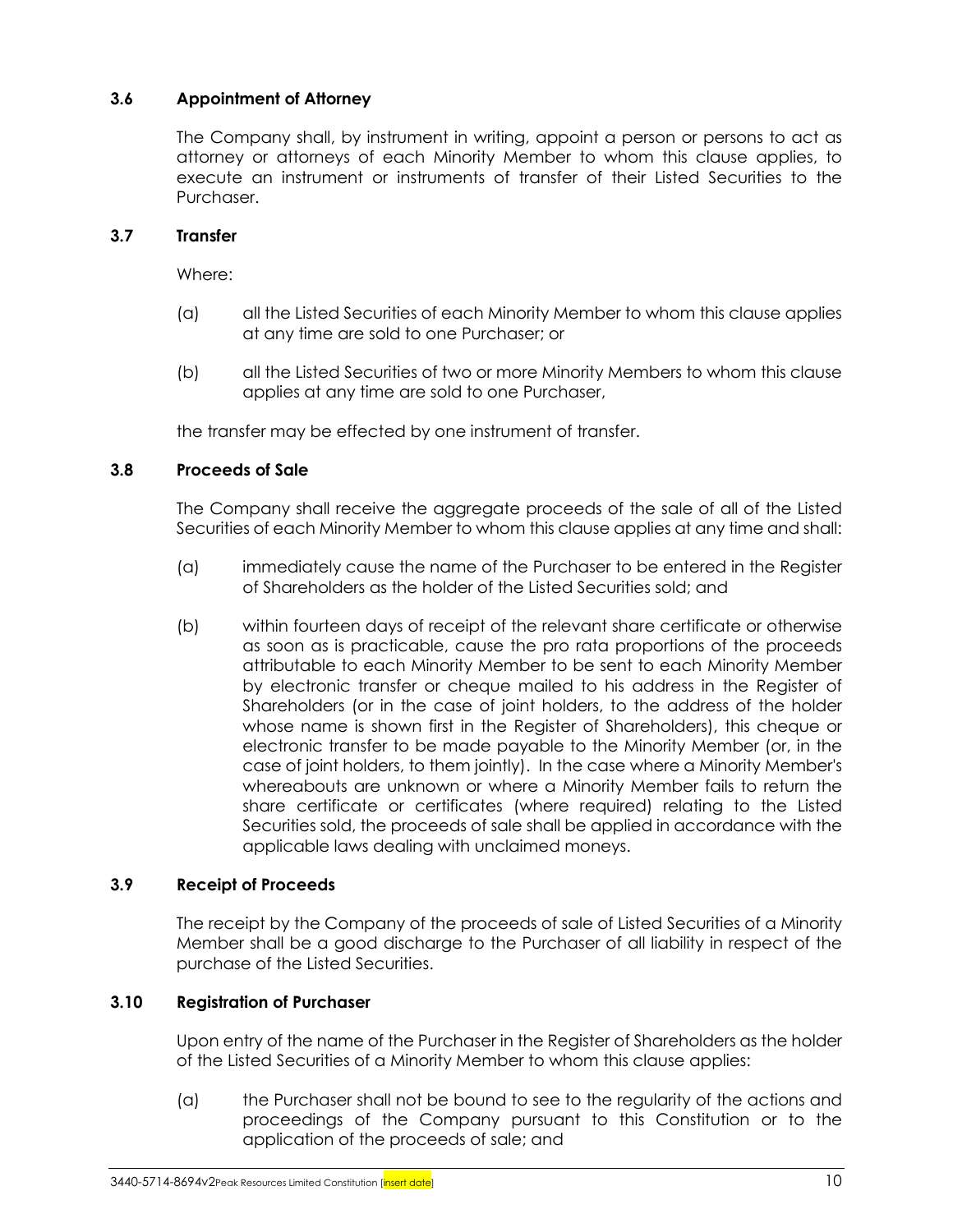(b) the validity of the sale shall not be impeached by any person.

## **3.11 Remedies Limited**

The remedy of any Minority Member to whom this clause applies in respect of the sale of his or her Listed Securities is expressly limited to a right of action in damages against the Company to the exclusion of any other right, remedy or relief against any other person.

## **3.12 Cost of Sale of Listed Securities**

The Company shall bear all the costs of the sale of the Listed Securities.

## <span id="page-18-0"></span>**3.13 Exemption from clause [3](#page-15-0)**

- (a) The Company must give written notice to a Minority Member and, where the Shares are CHESS Approved Securities, to the Controlling Participant (as defined in the ASX Settlement Operating Rules) for the holding of the Minority Member, advising of the Company's intention to sell his or her shareholding pursuant to this clause [3.](#page-15-0)
- (b) Unless the Minority Member, within 6 weeks from the date the notice was sent from the Company in accordance with this clause [3,](#page-15-0) gives written notice to the Company that it desires its shareholding to be exempted from clause [3,](#page-15-0) then the Company will be free to sell the Shares held by the relevant Minority Member immediately following expiry of the 6 week period in accordance with this clause [3](#page-15-0) (**Date of Effect**).
- (c) Where Shares are CHESS Approved Securities, a written notice by the Company in terms of this clause shall comply with the ASX Settlement Operating Rules.

## <span id="page-18-1"></span>**3.14 Notice to Exempt**

Where a Minority Member has given written notice to the Company that it desires its shareholding to be exempted from clause [3](#page-15-0) it may, at any time prior to the sale of the Listed Securities under clause [3.8,](#page-17-0) revoke or withdraw that notice. In that event the provisions of clause [3](#page-15-0) shall apply to the Minority Member.

## <span id="page-18-3"></span>**3.15 Takeover Offer or Announcement**

The Company shall not commence to sell Listed Securities comprising less than a Minimum Shareholding following the announcement of a takeover offer or takeover announcement for the Company. If a takeover bid is announced after a notice is given but before an agreement is entered into for the sale of the Listed Securities, this clause [3](#page-15-0) ceases to operate for those Listed Securities. However, despite clause [3.16,](#page-18-2) a new notice under clause [3.13](#page-18-0) may be given after the offer period if the takeover bid closes.

#### <span id="page-18-2"></span>**3.16 Use by Company of Clause [3](#page-15-0)**

Subject to clause [3.15,](#page-18-3) this clause [3](#page-15-0) may be invoked only once in any twelve month period after its adoption or re-adoption.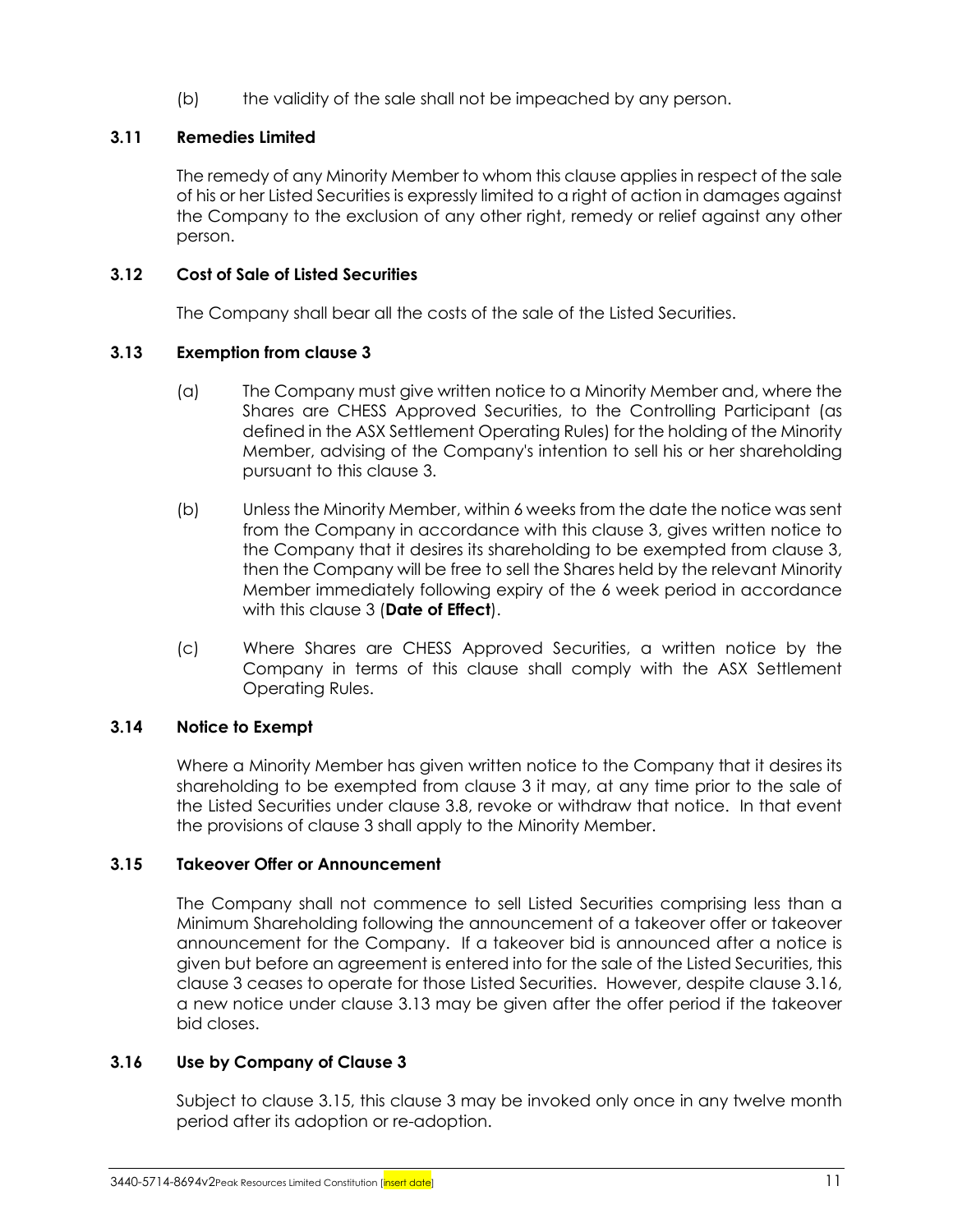## <span id="page-19-1"></span>**3.17 Notice to New Minority Members**

If the Directors determine that a member is a New Minority Member, the Company may give the member notice in writing stating that the member is a New Minority Member, specifying the number of shares making up the New Minimum Shareholding, the market price of those Listed Securities and the date on which the market price was determined and stating that the Company intends to sell the Listed Securities specified in the notice in accordance with the provisions of its Constitution. Unless the Directors determine otherwise, if the Company gives such a notice, all rights of the member to vote and to receive dividends in respect of the shares specified in the notice are suspended until the Listed Securities are sold or that member ceases to be a New Minority Member and any dividends that would, but for this clause [3.17,](#page-19-1) have been paid to that member must be held by the Company and paid to that member within 30 days after the earlier of:

- (a) the date the Listed Securities specified in the notice are transferred; and
- (b) the date that the Company ceases to be entitled to sell those Listed Securities under the sale notice.

#### <span id="page-19-0"></span>**4. UNCERTIFICATED HOLDINGS AND ELECTRONIC TRANSFERS**

#### **4.1 Electronic or Computerised Holding**

The Directors may do anything they consider necessary or desirable and which is permitted under the Corporations Act and the Listing Rules to facilitate the participation by the Company in the CHESS System and any other computerised or electronic system established or recognised by the Corporations Act or the Listing Rules for the purposes of facilitating dealings in Shares or securities.

#### **4.2 Statement of Holdings**

Where the Directors have determined not to issue share certificates or to cancel existing Share certificates, a Shareholder shall have the right to receive such statements of the holdings of the Shareholder as are required to be distributed to a Shareholder under the Corporations Act or the Listing Rules.

#### **4.3 Share Certificates**

If the Directors determine to issue a certificate for Shares held by a Shareholder, the provisions in relation to Share certificates contained in clause [2](#page-12-0) shall apply.

#### **4.4 Listing Rules**

The Company shall comply with the Listing Rules and the ASX Settlement Operating Rules in relation to the CHESS System.

## <span id="page-19-2"></span>**5. LIEN**

#### **5.1 Lien for Members Debts**

The Company has a first and paramount lien on each Share (except where the Share is a Listed Security and is fully paid up) registered in a Shareholder's name in respect of all money owed to the Company by the Shareholder (including any money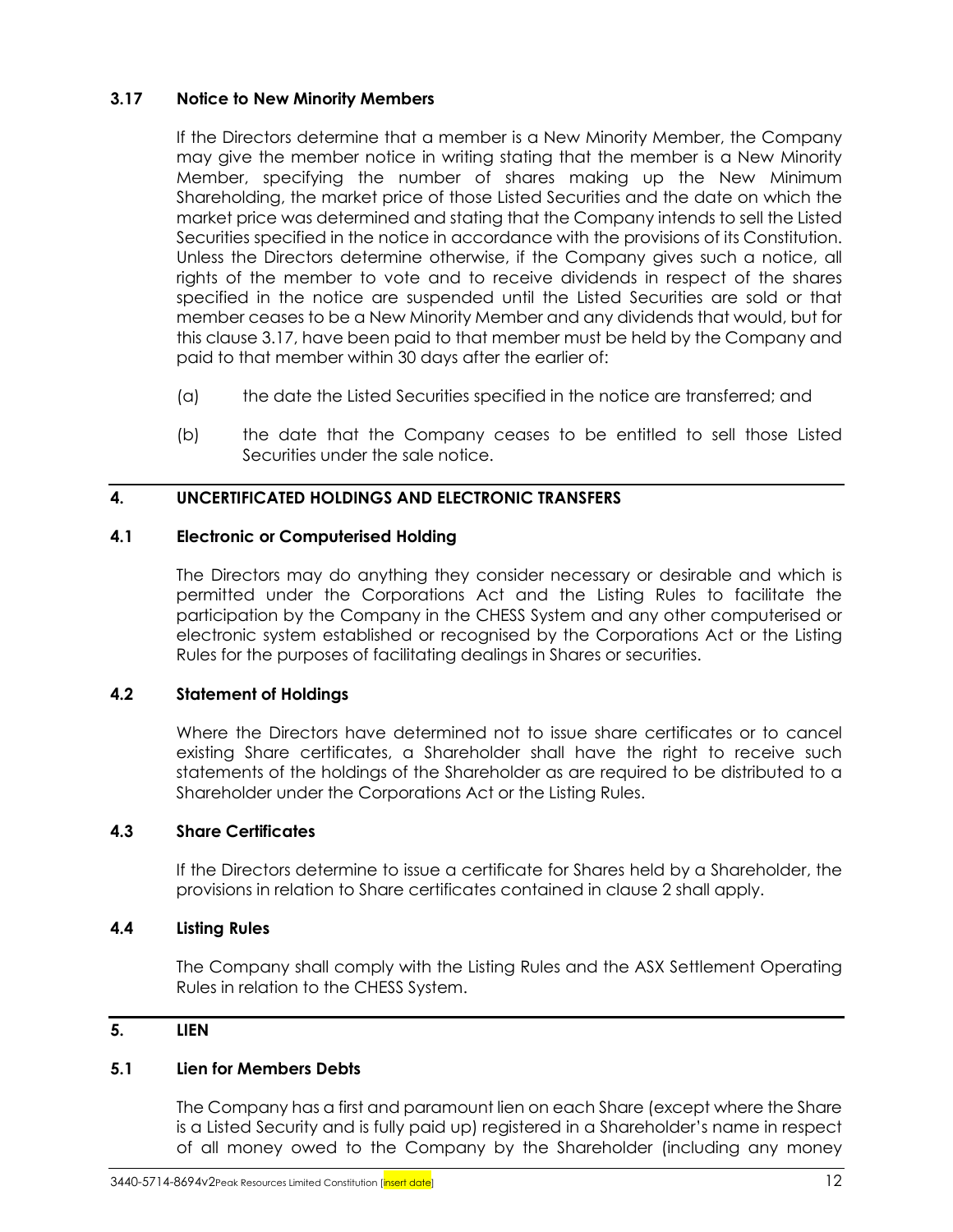payable under clause [5.2](#page-20-0) to the extent that the Company has made a payment in respect of a liability or a requirement referred to in that clause) but not any unpaid call once the Share has been forfeited under section 254Q of the Corporations Act. The lien extends to reasonable interest and expenses incurred because the amount is not paid.

## <span id="page-20-0"></span>**5.2 Generally**

Whenever any law for the time being of any country, state or place imposes or purports to impose any immediate or future possible liability upon the Company to make any payments or empowers any government or taxing authority or governmental official to require the Company to make any payment in respect of any Shares held either jointly or solely by any Shareholder, or in respect of any transfer of Shares, or of any dividends, bonuses or other moneys due or payable or accruing due or which may become due or payable to such Shareholder by the Company on or in respect of any Shares or for or on account or in respect of any Shareholder, and whether in consequence of:

- (a) the death of such Shareholder;
- (b) the non-payment of any income tax or other tax by such Shareholder;
- (c) the non-payments of any estate, probate, succession or death, duty or of any other Duty by the executor or administrator of such Shareholder or by or out of his estate; or
- (d) any other act or thing,

the Company in every case:

- (e) shall be fully indemnified by such Shareholder or his executor or administrator from all liability;
- (f) shall have a lien upon all dividends, bonuses and other moneys payable in respect of the Shares held either jointly or solely by this Shareholder for all moneys paid by the Company in respect of the Shares or in respect of any dividend, bonus or other money or for an account or in respect of this Shareholder under or in consequence of any law, together with interest at the Prescribed Rate from date of payment to date of repayment, and may deduct or set off against any dividend, bonus or other moneys so paid or payable by the Company together with interest at the Prescribed Rate;
- (g) may recover as a debt due from this Shareholder or his or her executor or administrator, wherever constituted or situated, any moneys paid by the Company under or in consequence of any such law and interest on these moneys at the Prescribed Rate and for the period mentioned above in excess of any dividend, bonus or other money as mentioned above then due or payable by the Company to such Shareholder; and
- (h) may, subject to the Listing Rules, if any such money be paid or payable by the Company under any such law, refuse to register a transfer of any Shares by this Shareholder or his executor or administrator until the money and interest mentioned above is set off or deducted or, in case the money and interest exceeds the amount of any dividend, bonus or other money then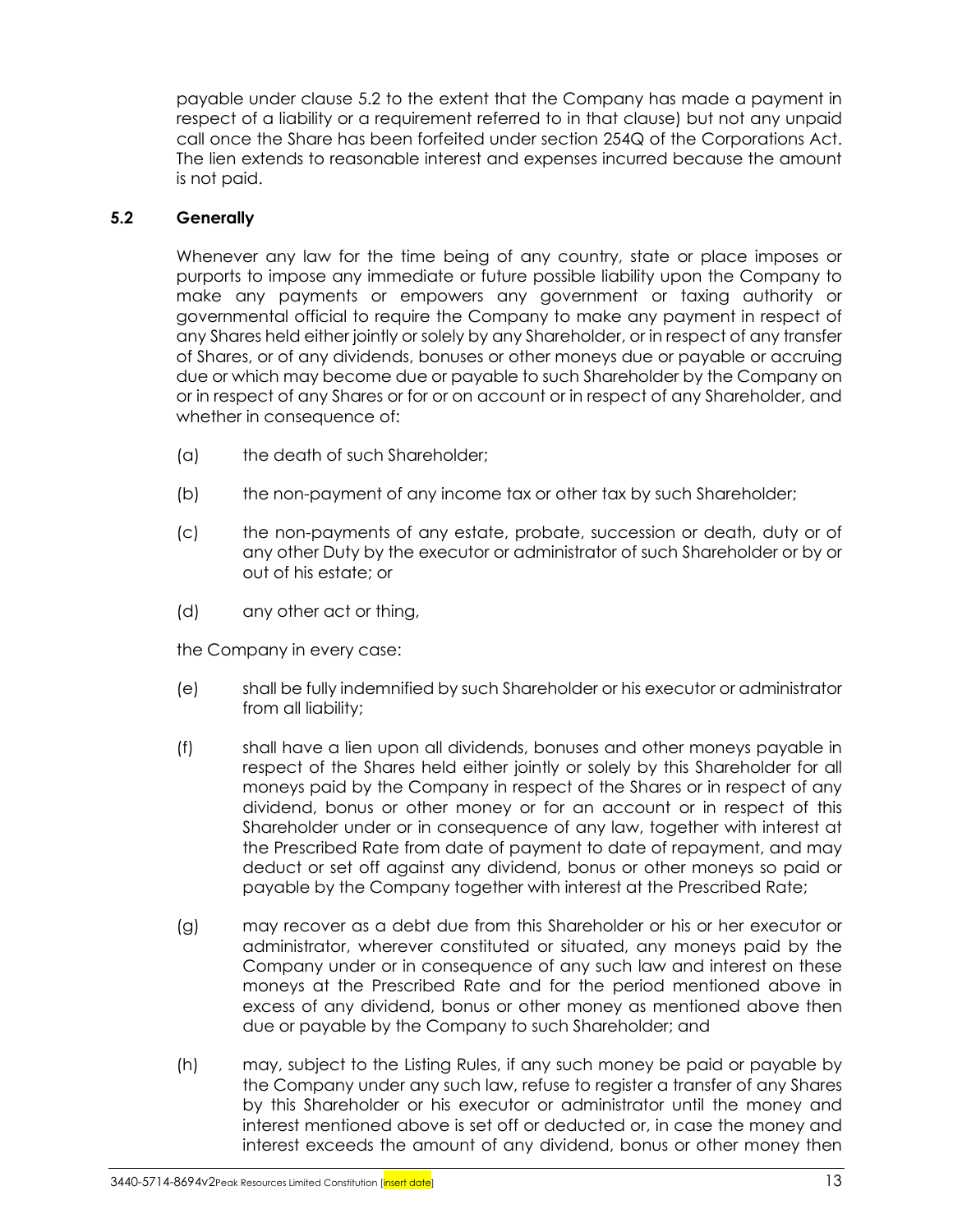due or payable by the Company to the Shareholder, until this excess is paid to the Company.

Nothing contained in this clause shall prejudice or affect any right or remedy which any law may confer or purport to confer on the Company, and, as between the Company and every such Shareholder, his or her executor, administrator and estate, wherever constituted or situate, any right or remedy which this law shall confer on the Company shall be enforceable by the Company.

#### **5.3 Exemption**

The Directors may at any time exempt a Share wholly or in part from the provisions of this clause [5.](#page-19-2)

#### **5.4 Dividends**

Whenever the Company has a lien on a Share, the lien extends to all dividends payable in respect of the Share.

#### <span id="page-21-1"></span>**5.5 Sale of Shares**

Subject to clause [5.6,](#page-21-0) the Company may sell, in such manner as the Directors think fit, any Shares on which the Company has a lien.

#### <span id="page-21-0"></span>**5.6 Restrictions on Sale**

A Share on which the Company has a lien shall not be sold unless:

- (a) the sum in respect of which the lien exists is presently payable; and
- (b) the Company has, not less than 14 days before the date of the sale, given to the registered holder for the time being of the Share or the person entitled to the Share by reason of the death or bankruptcy of the registered holder a notice in writing setting out, and demanding payment of, that part of the amount in respect of which the lien exists as is presently payable.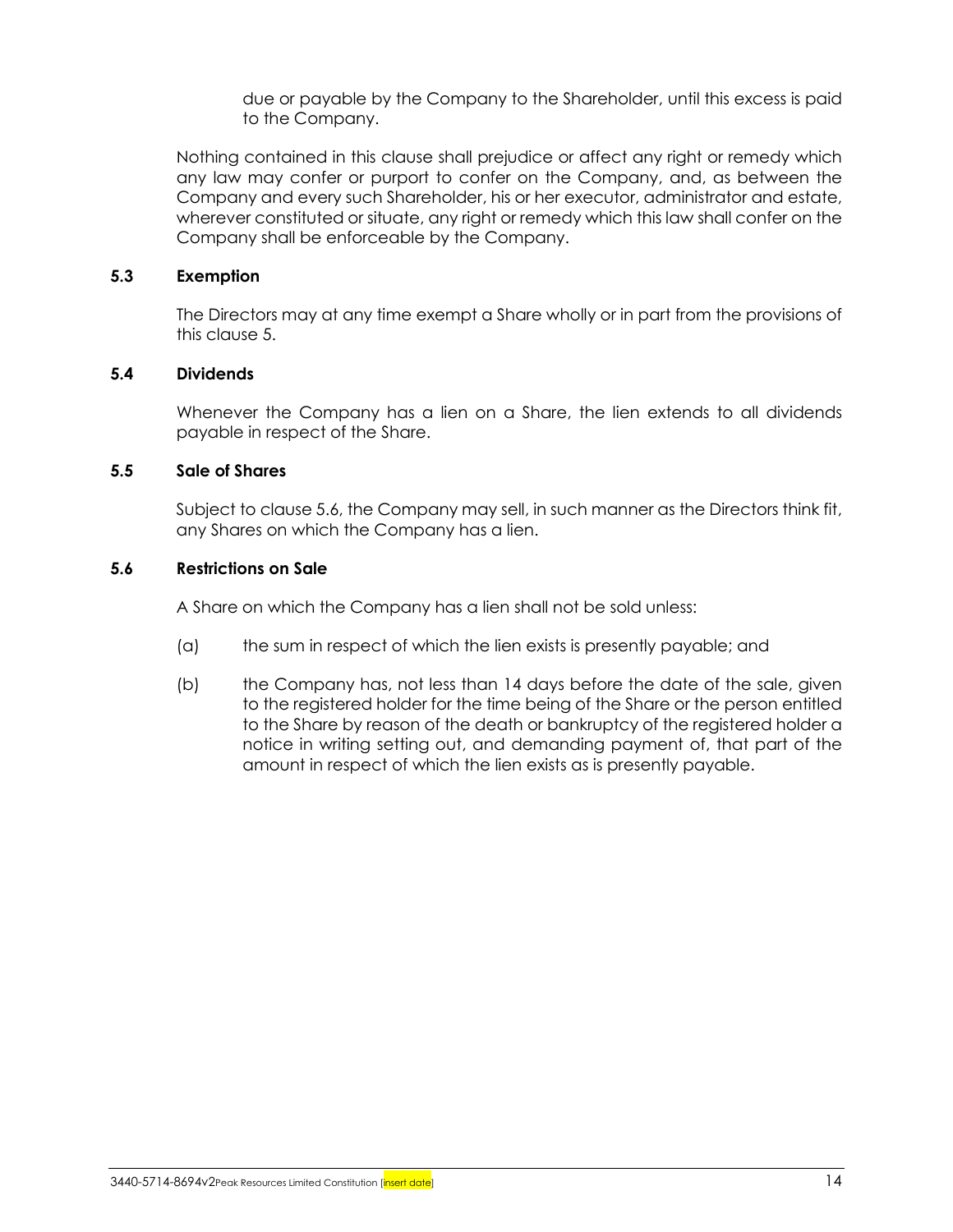## **5.7 Person Authorised to Sign Transfers**

For the purpose of giving effect to a sale of a Share under clause [5.5,](#page-21-1) the Directors may authorise a person to transfer the Shares sold to the purchaser of the Shares. The Company shall register the purchaser as the holder of the Shares comprised in any such transfer and he or she is not bound to see to the application of the purchase money. The title of the purchaser to the Shares is not affected by any irregularity or invalidity in connection with the sale.

#### **5.8 Proceeds of Sale**

The proceeds of a sale under claus[e 5.5](#page-21-1) shall be applied by the Company in payment of that part of the amount in respect of which the lien exists as is presently payable, and the residue (if any) shall (subject to any like lien for sums not presently payable that existed upon the Shares before the sale) be paid to the person entitled to the Shares at the date of the sale.

#### **5.9 Protection of Lien under ASX Settlement Operating Rules**

The Company may do all such things as may be necessary or appropriate for it to do under the ASX Settlement Operating Rules to protect any lien, charge or other right to which it may be entitled under any law or this Constitution.

#### **5.10 Further Powers re Forfeited Shares and Liens**

Where a transfer following the sale of any Shares after forfeiture or for enforcing a lien, charge or right to which the Company is entitled under any law or under this Constitution is effected by an ASX Settlement Transfer, the Company may do all things necessary or desirable for it to do under the ASX Settlement Operating Rulesin relation to that transfer.

#### <span id="page-22-0"></span>**6. CALLS ON SHARES**

#### **6.1 Calls**

- (a) The Directors may by resolution make calls on Shareholders of partly paid Shares to satisfy the whole or part of the debt owing on those Shares provided that the dates for payment of those Shares were not fixed at the time of issue.
- (b) A call shall be deemed to have been made at the time when the resolution of the Directors authorising the call was passed.
- (c) A call may be required or permitted to be paid by instalments.
- (d) Failure to send a notice of a call to any Shareholder or the non-receipt of a notice by any Shareholder does not invalidate the call.

#### **6.2 Payment of Calls**

A Shareholder to whom notice of a call is given in accordance with this Constitution must pay to the Company the amount called in accordance with the notice.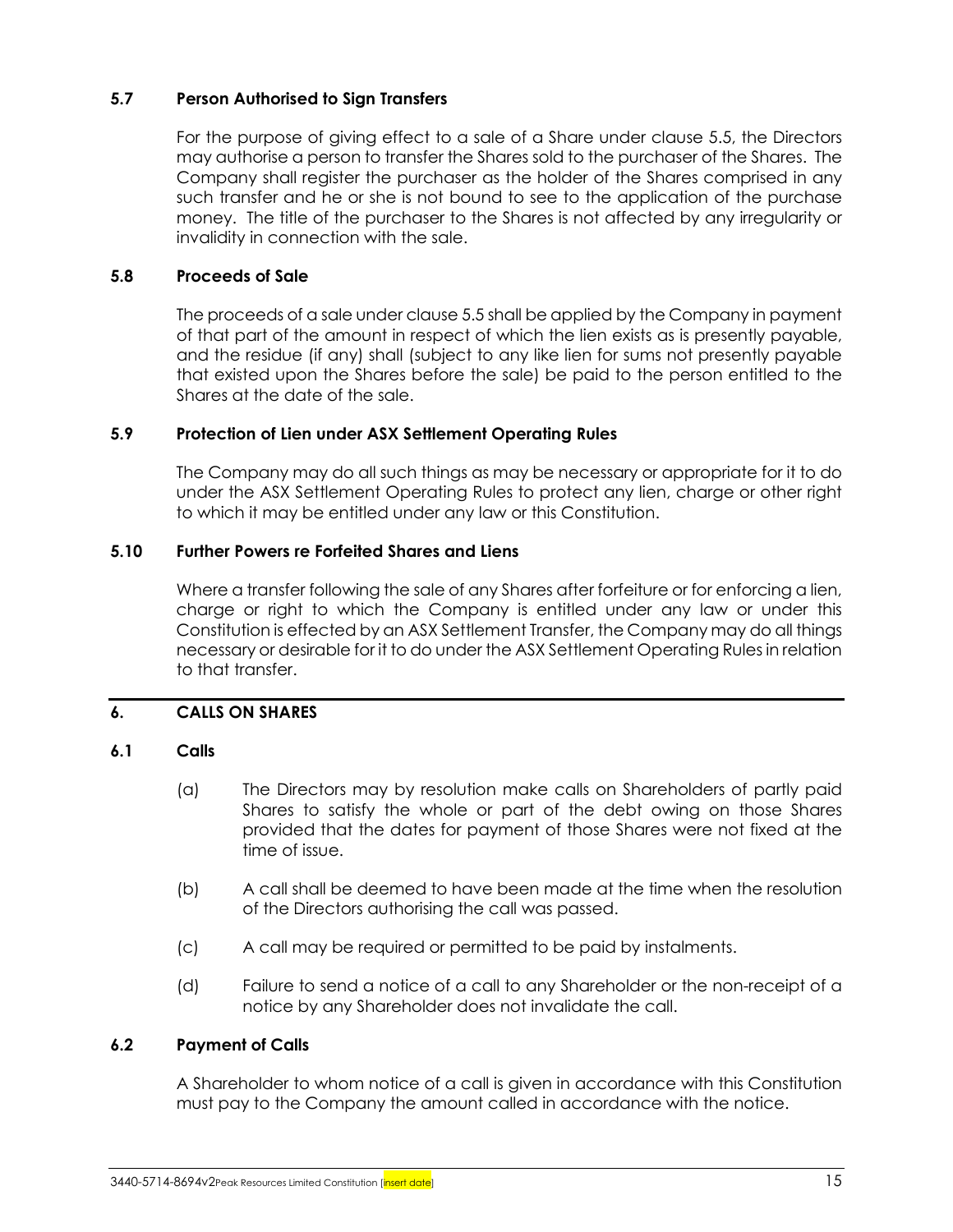## **6.3 Quoted Shares**

- (a) The Directors must not make the date for payment of calls, (**Due Date**), for Shareholders who hold quoted partly paid Shares, less than 30 Business Days and no more than 40 Business Days from the date the Company dispatches notices to relevant Shareholders that a call is made.
- (b) If after a call is made, new Shareholders purchase the same class of Share subject to the call, or if the holdings of the original Shareholders on whom the call was made change, Directors must dispatch a notice informing these Shareholders that a call has been made at least 4 days before the Due Date.
- (c) The Company must enter a call payment on the Company register no more than 5 Business Days after the Due Date.

## **6.4 Unquoted Shares**

The Directors must not make the Due Date for Shareholders who hold unquoted partly paid Shares, less than 5 Business Days from the date the Company dispatches notices to relevant Shareholders that a call is made.

#### **6.5 Joint Liability**

The joint holders of a Share are jointly and severally liable to pay all calls in respect of the Share.

#### **6.6 Deemed Calls**

Any amount that, by the terms of issue of a Share, becomes payable on allotment or at a fixed date, shall for the purposes of this Constitution be deemed to be a call duly made and payable, and, in case of non-payment, all the relevant provisions of this Constitution as to payment of interest and expenses, forfeiture or otherwise apply as if the amount had become payable by virtue of a call duly made and notified.

#### **6.7 Differentiation between Shareholders**

The Directors may, on the issue of Shares, differentiate between the holders as to the amount of calls to be paid and the times of payment.

#### **6.8 Payments in Advance of Calls**

The Directors may accept from a Shareholder the whole or any part of the amount unpaid on a Share even if no part of that amount has been called up, in which case the Directors shall nominate whether the amount so paid is to be treated as capital or a loan to the Company by the Shareholder, and:

- (a) if the amount paid is nominated to be capital, it shall be deemed as from the date of the nomination to have been applied in paying up (so far as it will extend) the unpaid balance of the total issue price of the Share, but the dividend entitlement attaching to the Share shall remain as it was prior to the payment so made until there is a call in respect of the Share under this clause [6](#page-22-0) of an amount equal to or greater than the amount so paid; or
- (b) if the amount paid is nominated to be a loan to the Company, it shall carry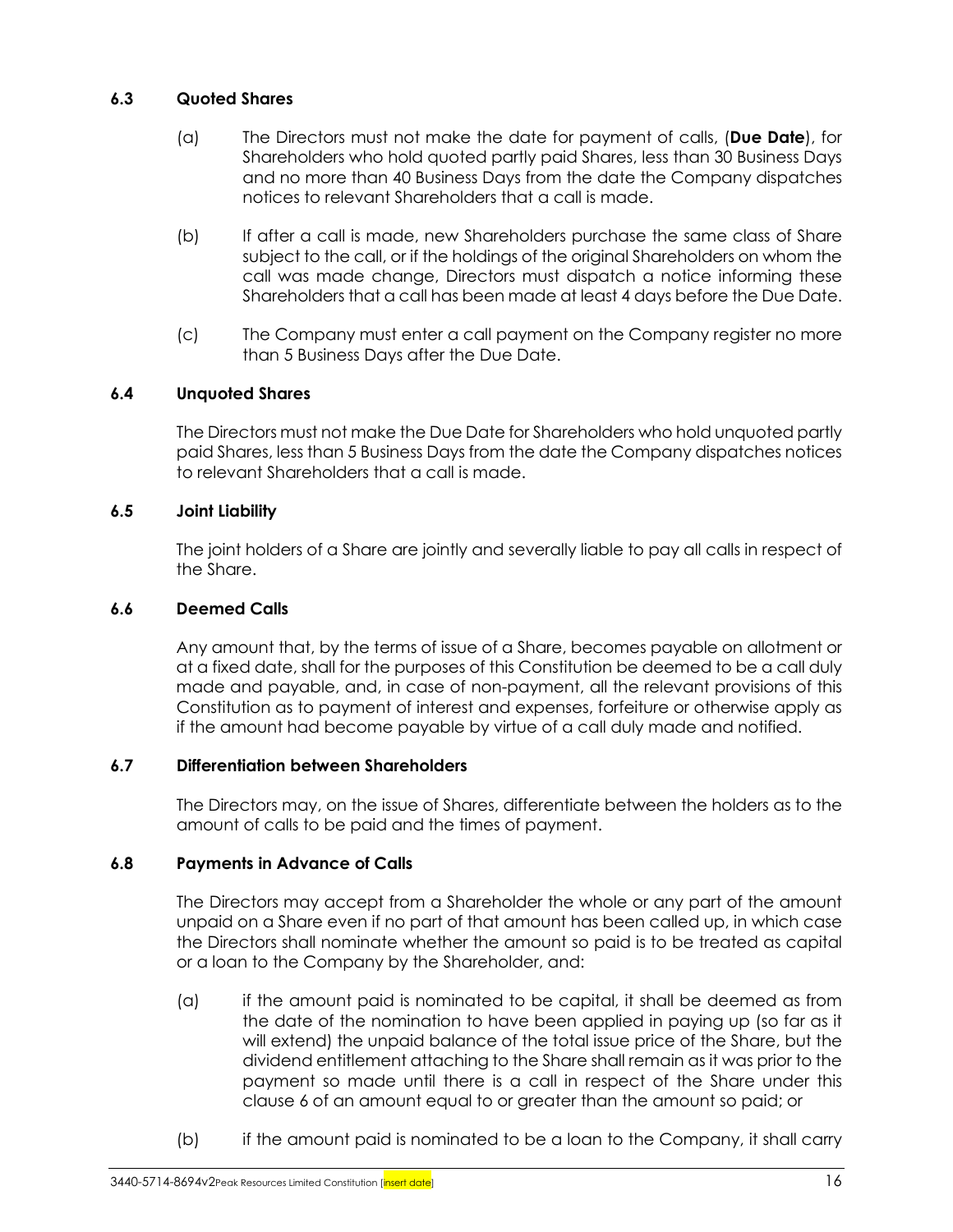interest at a rate, not exceeding the Prescribed Rate, as is agreed between the Directors and the Shareholder, shall not be repayable unless the Directors so determine, shall not confer on the Shareholder any rights attributable to subscribed capital, and shall, unless so repaid, be applied in payment of calls on the Share as and when the calls become due.

#### **6.9 Outstanding Moneys**

Any moneys payable in respect of a call made in accordance with this Constitution which remain outstanding shall from and including the day for payment until the date payment is received bear interest at the Prescribed Rate.

#### **6.10 Revocation/Postponement or Extension**

The Directors may revoke or postpone a call or extend time for payment in accordance with the Listing Rules and/or the Corporations Act, if revocation or postponement is not prohibited by either.

#### **6.11 Compliance with Listing Rules and Corporations Act**

The Company shall comply with the Listing Rules and the Corporations Act in relation to calls. All Listing Rule requirements in relation to calls are not covered in this Constitution.

#### **6.12 Waive**

The Directors may, to the extent the law permits, waive or compromise all or part of any payment due to the Company under the terms of issue of a Share under this claus[e 6.](#page-22-0)

## <span id="page-24-1"></span>**7. FORFEITURE OF SHARES**

#### <span id="page-24-0"></span>**7.1 Failure to Pay Call**

If a Shareholder fails to pay a call or instalment of a call on the day appointed for payment of the call or instalment, the Directors may, at any time after this day during the time any part of the call or instalment remains unpaid (but subject to this clause [7.1\)](#page-24-0) serve a notice on such Shareholder requiring payment of so much of the call or instalment as is unpaid, together with any interest that has accrued and all costs and expenses incurred by the Company as a result of the non-payment. The notice shall name a further day being not less than 14 days after the date of notice on or before which the payment required by the notice is to be made and shall state that, in the event of non-payment at or before the time appointed, the Shares in respect of which the call was made will be liable to be forfeited.

#### **7.2 Forfeiture**

If the requirements of a notice served under clause [7.1](#page-24-0) are not complied with, any Share in respect of which a call is unpaid at the expiration of 14 days after the day for its payment may be forfeited by a resolution of the Directors to that effect. Such a forfeiture shall include all dividends and other distributions declared in respect of the forfeited Shares and not actually paid or distributed before the forfeiture.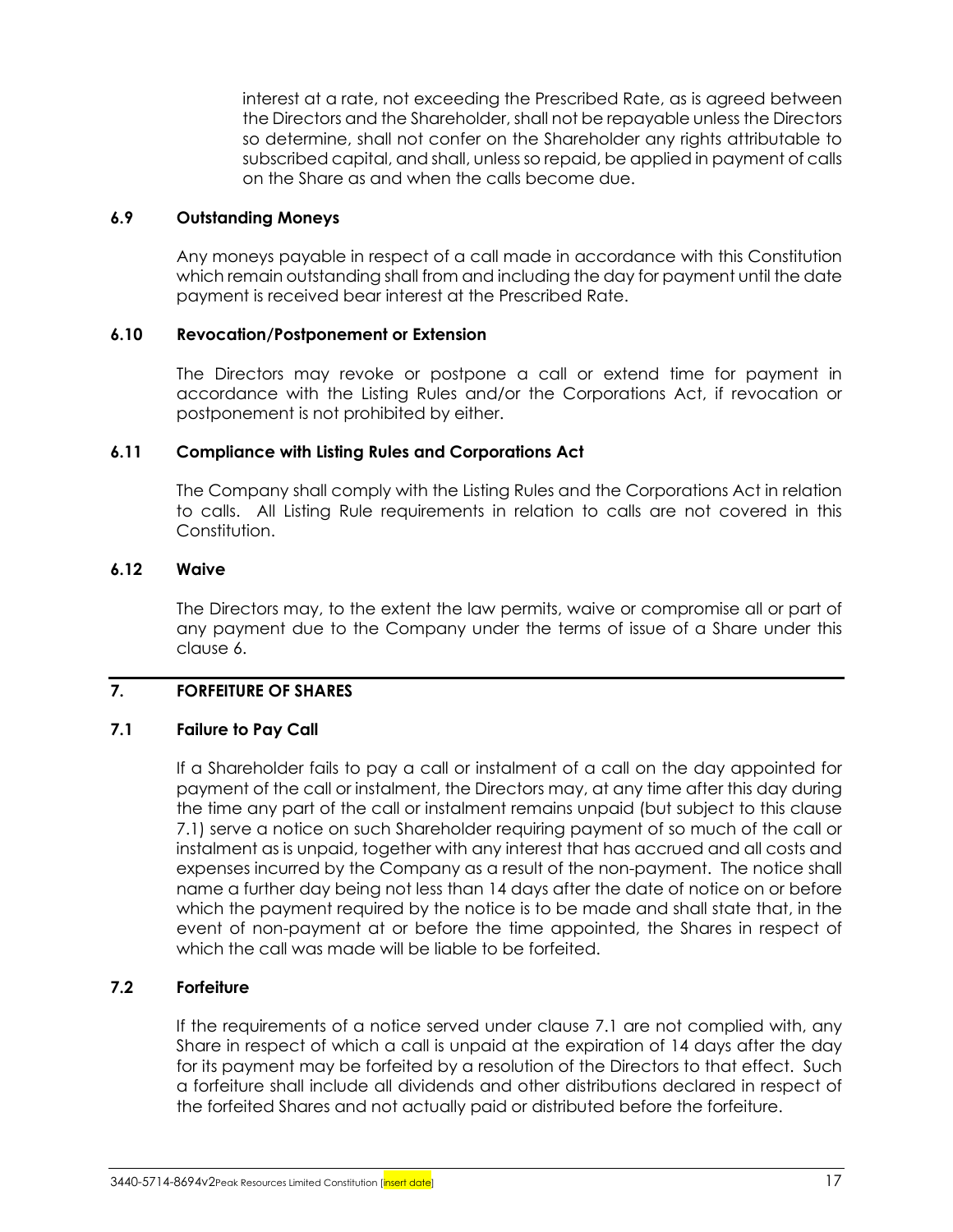## **7.3 Sale of Forfeited Shares**

Subject to the Corporations Act and the Listing Rules, a forfeited Share may be sold or otherwise disposed of on the terms and in the manner that the Directors determine and, at any time before a sale or disposition, the forfeiture may be cancelled on the terms the Directors determine.

## **7.4 Continuing Liability**

A person whose Shares have been forfeited ceases to be a Shareholder in respect of the forfeited Shares, but remains liable to pay the Company all money that, at the date of forfeiture, was payable by him to the Company in respect of the Shares (including interest at the Prescribed Rate from the date of forfeiture on the money for the time being unpaid if the Directors decide to enforce payment of the interest), but his or her liability ceases if and when the Company receives payment in full of all the money (including interest) payable in respect of the Shares.

#### **7.5 Officer's Statement Prima Facie Evidence**

A statement in writing declaring that the person making the statement is a Director or a Secretary of the Company, and that a Share in the Company has been duly forfeited on a date stated in the statement, is prima facie evidence of the facts stated in the statement as against all persons claiming to be entitled to the Share.

#### **7.6 Procedures**

The Company may receive the consideration (if any) given for a forfeited Share on any sale or disposition of the Share, execute a transfer of the Share in favour of the person to whom the Share is sold or disposed of and take all other steps necessary or desirable to transfer or dispose of those shares to the relevant transferee. Upon the execution of the transfer, the transferee shall be registered as the holder of the Share and is not bound to see to the application of any money paid as consideration. The title of the transferee to the Share is not affected by any irregularity or invalidity in connection with the forfeiture, sale or disposal of the Share.

## **7.7 Listing Rules and ASX Settlement Operating Rules**

The Company shall comply with the Listing Rules with respect to forfeited Shares and may do all such things as may be necessary or appropriate for it to do under the ASX Settlement Operating Rules to protect any lien, charge or other right to which it may be entitled under any law or this Constitution.

#### **7.8 Waive**

The Directors may:

- (a) exempt a Share from all or part of this clause [7;](#page-24-1)
- (b) waive or compromise all or part of any payment due to the Company under this clause [7;](#page-24-1) and
- (c) before a forfeited Share has been sold, reissued and otherwise disposed of, cancel the forfeiture on the conditions they decide.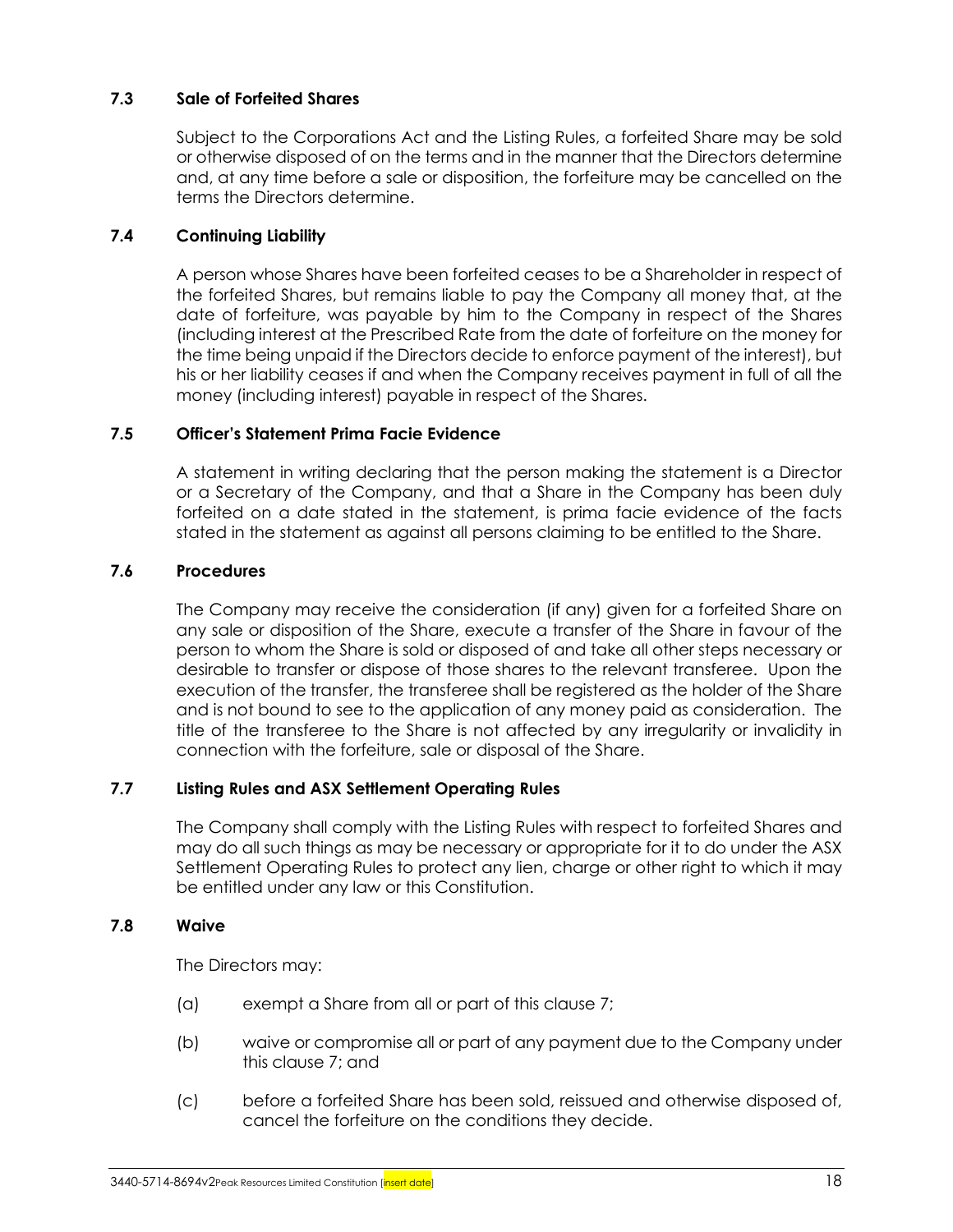## <span id="page-26-1"></span>**8. TRANSFER OF SHARES**

#### **8.1 Form of Transfer**

Subject to this Constitution, Shareholders may transfer any Share held by them by:

- (a) an ASX Settlement Transfer or any other method of transferring or dealing in Shares introduced by ASX or operated in accordance with the ASX Settlement Operating Rules or Listing Rules and in any such case recognised under the Corporations Act; or
- (b) an instrument in writing in any usual or common form or in any other form that the Directors approve.

#### <span id="page-26-0"></span>**8.2 CHESS Transfers**

- (a) The Company must comply with all obligations imposed on the Company under the Corporations Act, the Listing Rules and the ASX Settlement Operating Rules in respect of an ASX Settlement Transfer or any other transfer of Shares.
- (b) Notwithstanding any other provision in this Constitution, the Company must not prevent, delay or interfere with the registration of an ASX Settlement Transfer or any other transfer of Shares.

#### **8.3 Participation in CHESS**

The Directors may do anything they consider necessary or desirable and which is permitted under the Corporations Act, the Listing Rules and the ASX Settlement Operating Rules to facilitate participation by the Company in any system established or recognised by the Corporations Act and the Listing Rules or the ASX Settlement Operating Rules in respect of transfers of or dealings in marketable securities.

#### **8.4 Registration Procedure**

Where an instrument of transfer referred to in clause [8.1\(b\)](#page-26-0) is to be used by a Shareholder to transfer Shares, the following provisions apply:

- (a) the instrument of transfer must be executed by or on behalf of both the transferor and the transferee unless it is a sufficient transfer of marketable securities within the meaning of the Corporations Act and any Duty duly paid if required by law;
- (b) the instrument of transfer shall be left at the Registered Office for registration accompanied by the certificate for the Shares to be transferred (if any) and such other evidence as the Directors may require to prove the title of the transferor and his right to transfer the shares;
- (c) subject to clause [33,](#page-66-0) a reasonable fee may be charged on the registration of a transfer of Shares or other securities; and
- (d) on registration of a transfer of Shares, the Company must cancel the old certificate (if any).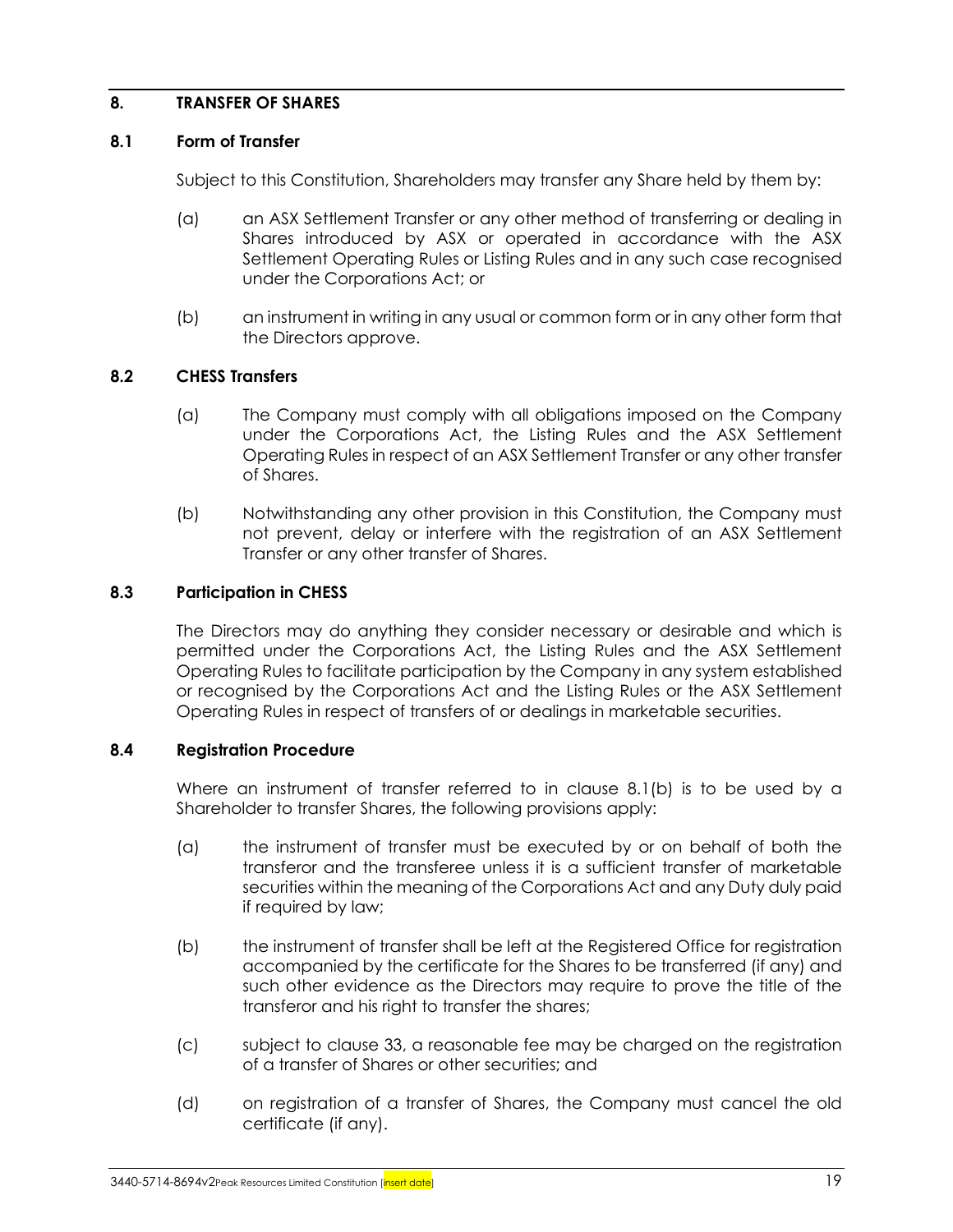## **8.5 Power to Refuse to Register**

The Directors may refuse to register any transfer of Shares (other than an ASX Settlement Transfer) where:

- (a) the Listing Rules permit the Company to do so;
- (b) the Listing Rules require the Company to do so; or
- (c) the transfer is a transfer of Restricted Securities which is or might be in breach of the Listing Rules or any escrow agreement entered into by the Company in relation to such Restricted Securities pursuant to the Listing Rules.

Where the Directors refuse to register a transfer in accordance with this clause, they shall send notice of the refusal and the precise reasons for the refusal to the transferee and the lodging broker (if any) in accordance with the Listing Rules.

#### **8.6 Closure of Register**

Subject to the Listing Rules and the ASX Settlement Operating Rules, the Register of Shareholders may be closed during such time as the Directors may determine, not exceeding 30 days in each calendar year or any one period of more than 5 consecutive Business Days.

#### **8.7 Retention of Transfers by Company**

All instruments of transfer which are registered will be retained by the Company, but any instrument of transfer which the Directors decline or refuse to register (except in the case of fraud) shall on demand be returned to the transferee.

#### **8.8 Power to suspend registration of transfers**

The Directors may suspend the registration of transfers at any times, and for any periods, permitted by the ASX Settlement Operating Rules that they decide.

## **8.9 Powers of Attorney**

Any power of attorney granted by a Shareholder empowering the recipient to transfer Shares which may be lodged, produced or exhibited to the Company or any Officer of the Company will be taken and deemed to continue and remain in full force and effect, as between the Company and the grantor of that power, and the power of attorney may be acted on, until express notice in writing that it has been revoked or notice of the death of the grantor has been given and lodged at the Office or at the place where the Register of Shareholders is kept.

#### **8.10 Other Securities**

The provisions of this clause [8](#page-26-1) shall apply, with necessary alterations, to any other Listed Securities for the time being issued by the Company.

#### **8.11 Branch Register**

The Company may cause a Register of Shareholders to be kept in any place (including without limitation, a branch register) and the Directors may from time to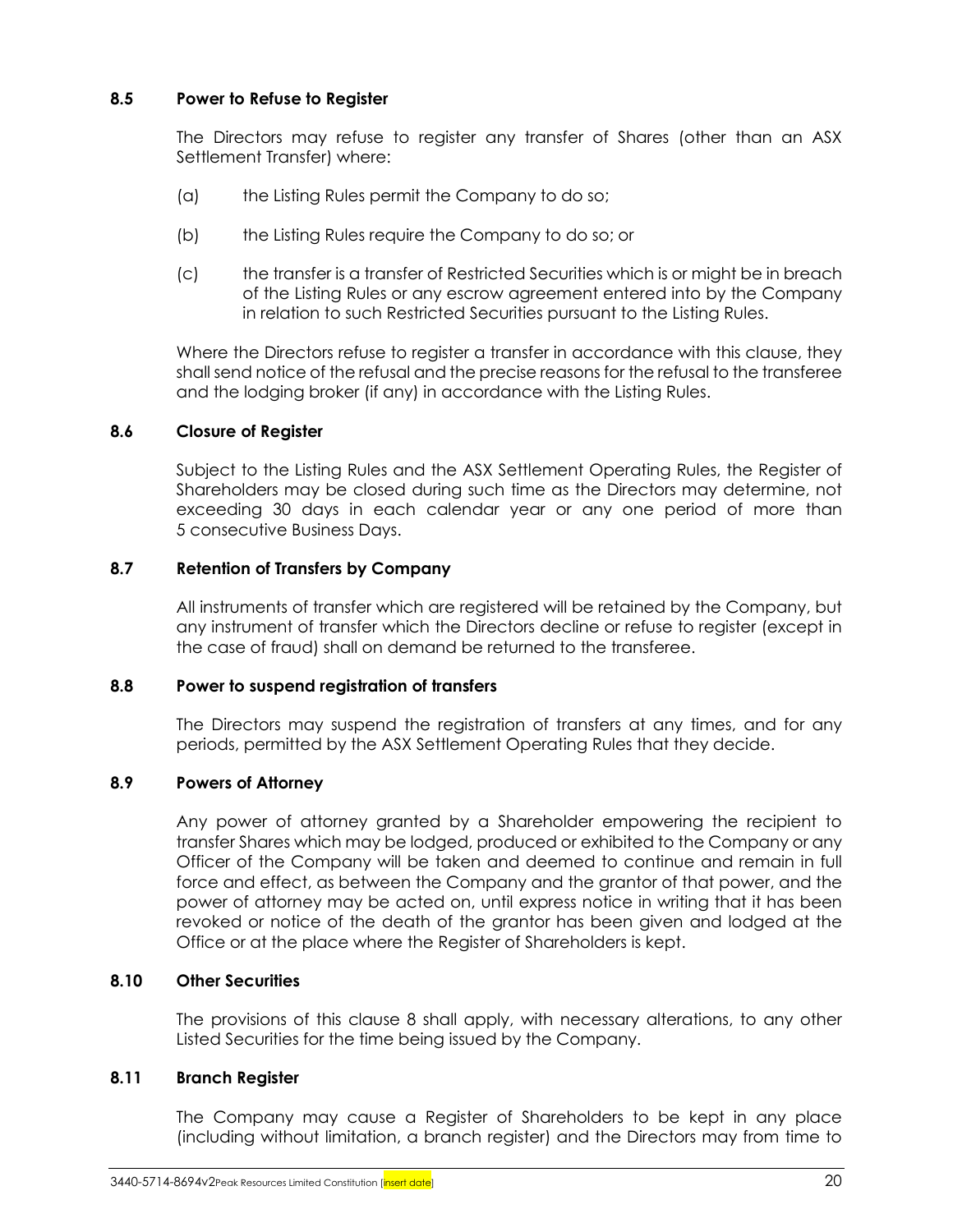time make such provisions as they (subject to the Corporations Act, the Listing Rules and the ASX Settlement Operating Rules) may think fit with respect to the keeping of any such Register.

#### **8.12 Compliance with ASX Settlement Operating Rules**

The Company shall comply with the ASX Settlement Operating Rules and the Listing Rules in relation to all matters covered by those rules.

#### **8.13 Issuer Sponsored Subregister**

The Company may establish and maintain an issuer sponsored subregister in compliance with any relevant provisions of the Corporations Act, the Listing Rules or the ASX Settlement Operating Rules.

#### **8.14 Transferor Holds Shares until Registration of Transfer**

A transferor of Shares remains the registered holder of the Shares transferred until an ASX Settlement Transfer has taken effect in accordance with the ASX Settlement Operating Rules or the transfer is registered in the name of the transferee and is entered in the Register of Shareholders in respect of them, whichever is the earlier.

#### **8.15 Waive**

The Directors may, to the extent the law permits, waive any of the requirements of this clause [8](#page-26-1) and prescribe alternative requirements instead.

#### <span id="page-28-0"></span>**9. TRANSMISSION OF SHARES**

#### <span id="page-28-2"></span>**9.1 Death of Shareholder Leaving a Will**

On the death of a Shareholder who leaves a will appointing an executor, the executor shall be entitled as from the date of death, and on behalf of the deceased Shareholder's estate, to the same dividends and other advantages and to the same rights whether in relation to meetings of the Company, or voting or otherwise, as the Shareholder would have been entitled to if he or she had not died, whether or not probate of the will has been granted. Nevertheless, if probate of the will is granted to a person or persons other than the executor first referred to in this clause [9,](#page-28-0) his or her executor's rights shall cease, and these rights shall only be exercisable by the person or persons to whom probate is granted as provided in clauses [9.2](#page-28-1) and [9.3.](#page-29-0) The estate of a deceased Shareholder will not be released from any liability to the Company in respect of the Shares.

## <span id="page-28-1"></span>**9.2 Death or Bankruptcy of Shareholder or the Shareholder becomes of unsound mind**

Subject to clause [9.1,](#page-28-2) where the registered holder of a Share dies, becomes bankrupt, or the Shareholder becomes of unsound mind, his or her personal representative or the trustee of his or her estate, as the case may be, shall be entitled upon the production of such information as is properly required by the Directors, to the same dividends and other advantages, and to the same rights (whether in relation to meetings of the Company, or to voting or otherwise), as the registered holder would have been entitled to if he or she had not died or become bankrupt.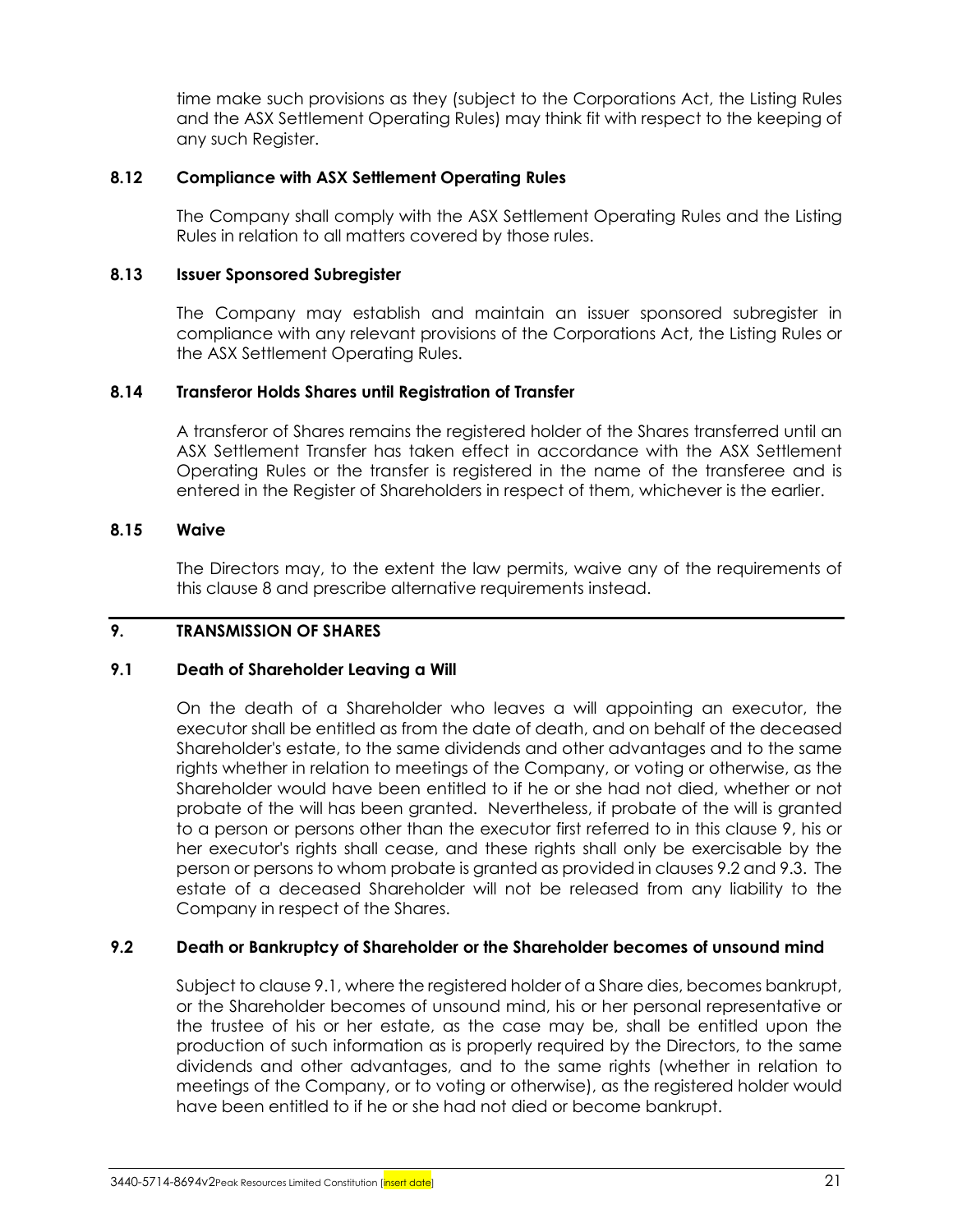#### <span id="page-29-0"></span>**9.3 Registration by Transmission or to Beneficiary**

A person becoming entitled to a Share in consequence of the death or, subject to the *Bankruptcy Act 1966*, the bankruptcy of a Shareholder or the Shareholder becoming of an unsound mind may, upon information being produced that is properly required by the Directors, elect by written notice to the Company either to be registered himself or herself as holder of the Share or to have some other person nominated by the person registered as the transferee of the Share. If this person elects to have another person registered, he or she shall execute a transfer of the Share to that other person.

#### **9.4 Limitations to Apply**

All the limitations, restrictions and provisions of this Constitution relating to the right to transfer Shares and the registration of a transfer of Shares are applicable to any notice or transfer as if the death, bankruptcy of the Shareholder or on the Shareholder becoming of unsound mind had not occurred and the notice or transfer were a transfer signed by that Shareholder.

#### <span id="page-29-1"></span>**9.5 Death of a Joint Holder**

In the case of the death of a Shareholder who was a joint holder, the survivor or survivors shall be the only persons recognised by the Company as having any title to the deceased's interest in the Shares, but this clause [9.5](#page-29-1) does not release the estate of a deceased joint holder from any liability in respect of a Share that had been jointly held by this person with one or more other persons.

#### **9.6 Joint Personal Representatives**

Where two or more persons are jointly entitled to any Share in consequence of the death of the registered holder, they shall, for the purpose of this Constitution, be deemed to be joint holders of the Share.

#### **9.7 ASX Settlement Transfer**

In the case of an ASX Settlement Transfer the provisions of this clause [9](#page-28-0) are subject to any obligation imposed on the Company or the person entitled to the relevant Shares on the death or bankruptcy of a member by the Listing Rules, the ASX Settlement Operating Rules or any law.

#### **9.8 Joint Holders**

If more than three persons are registered as holders of Shares in the Company in the Register of Shareholders (or a request is made to register more than three persons), then only the first three persons will be regarded as holders of Shares in the Company and all other names will be disregarded by the Company for all purposes.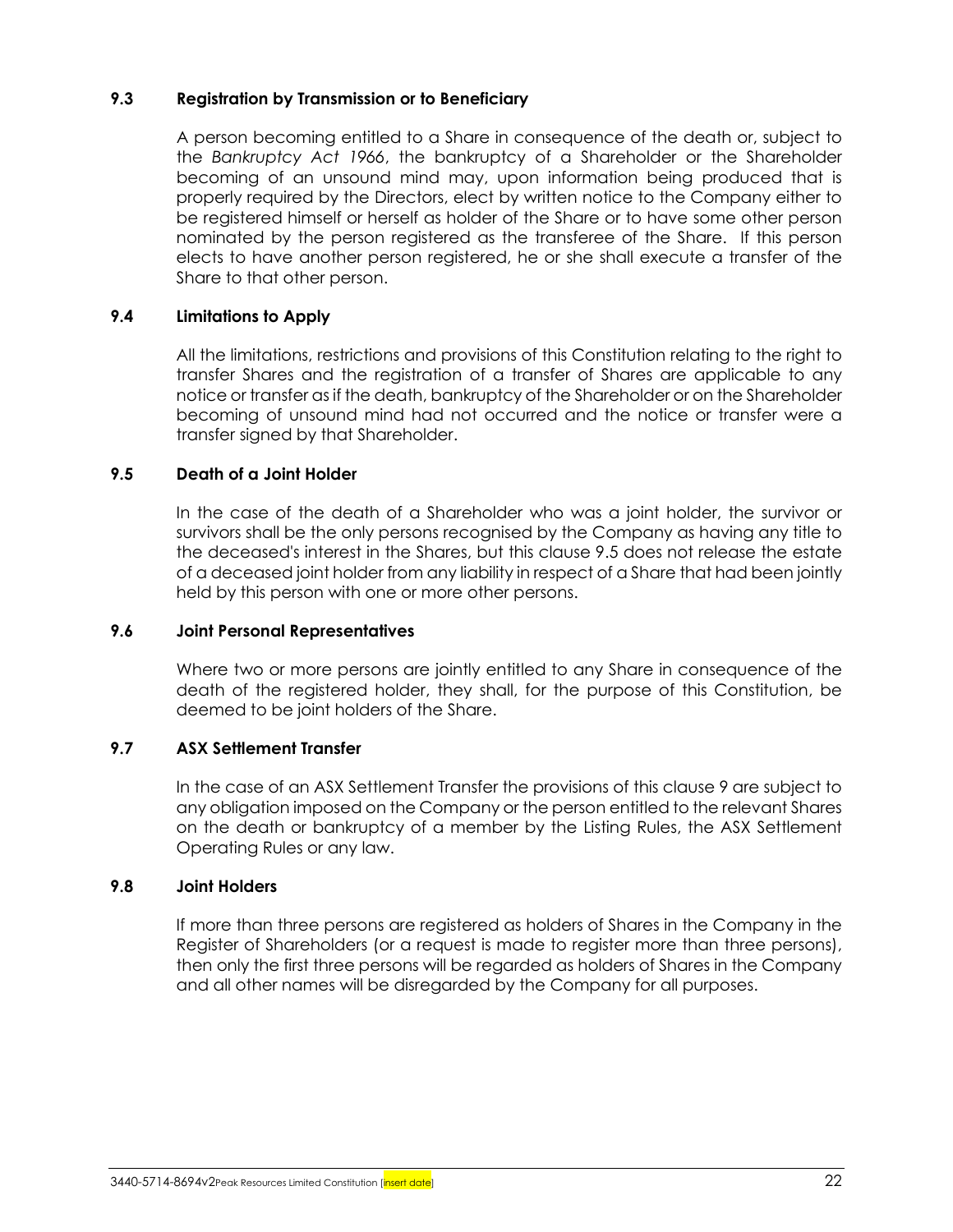## **10. CHANGES TO CAPITAL STRUCTURE**

#### **10.1 Alterations to Capital**

Subject to the Corporations Act and the Listing Rules, the Company may, by ordinary resolution:

- (a) issue new Shares of such amount specified in the resolution;
- (b) consolidate and divide all or any of its Shares into Shares of larger amount than its existing Shares;
- (c) subject to the Listing Rules, sub-divide all or any of its Shares into Shares of smaller amount, but so that in the sub-division the proportion between the amount paid and the amount (if any) unpaid on each such Share of a smaller amount remains the same; and
- (d) cancel Shares that, at the date of the passing of the resolution, have not been taken or agreed to be taken by any person or have been forfeited and, subject to the Corporations Act, reduce the amount of its share capital by the amount of the Shares so cancelled,

and the Directors may take such action as the Directors think fit to give effect to any resolution altering the Company's share capital.

#### **10.2 Reduction of Capital**

Subject to the Corporations Act and the Listing Rules, the Company may reduce its share capital in any way including, but not limited to, distributing to shareholders securities of any other body corporate and, on behalf of the shareholders, consenting to each shareholder becoming a member of that body corporate and agreeing to be bound by the constitution of that body corporate.

#### **10.3 Buy-Backs**

- (a) In this clause "Buy-Back Provisions" means the provisions of Part 2J.1 Division 2 of the Corporations Act.
- (b) The Company may, subject to the Corporations Act and the Listing Rules and in accordance with the Buy-Back Provisions, purchase its own Shares on such terms and at such times as may be determined by the Directors from time to time.
- (c) The Company may give financial assistance to any person or entity for the purchase of its own Shares in accordance with the Buy-Back Provisions on such terms and at such times as may be determined by the Directors from time to time.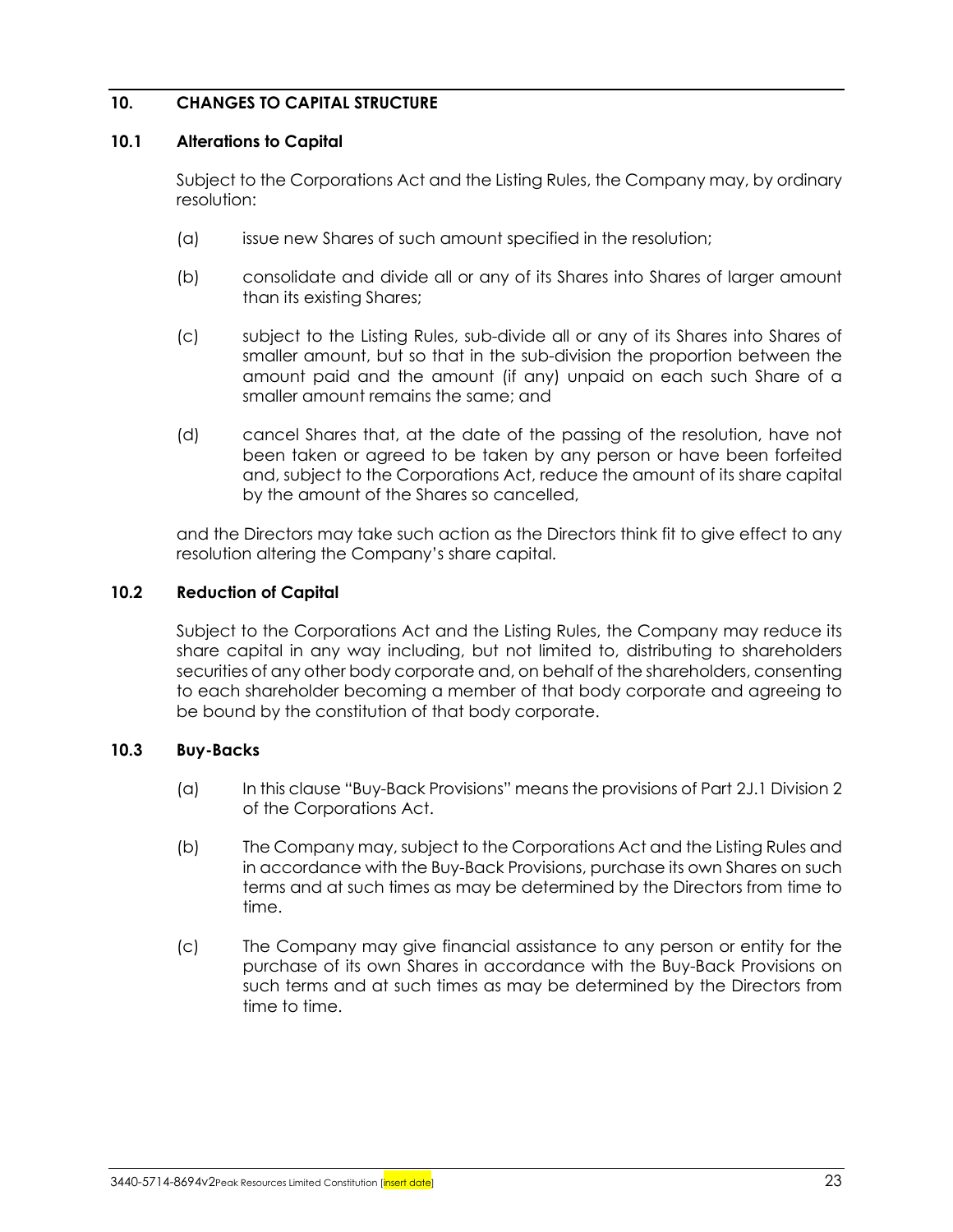## **10.4 Fractions**

If as a result of any issue of shares or any alteration to the Company's share capital any Shareholders would become entitled to fractions of a share, the Directors may deal with those fractions as the Directors think fit including by:

- (a) ignoring fractional entitlements or making cash payments in lieu of fractional entitlements;
- (b) appointing a trustee to deal with any fractions on behalf of Shareholders; and
- (c) rounding up each fractional entitlement to the nearest whole share by capitalising any amount available for capitalisation under clause [23.1](#page-59-0) even though only some of the Shareholders participate in the capitalisation.

#### **11. WRITTEN RESOLUTIONS**

Where the Company has only one Shareholder, to the extent permitted by law, a resolution in writing signed by that Shareholder, shall be as valid and effectual as if it had been passed at a meeting of Shareholders duly convened and held. A facsimile transmission, an email bearing the signature of the Shareholder or an email of the Shareholder addressed to an officer of the Company confirming agreement with the resolution and undertaking to sign the resolution as soon as practicable shall be deemed to be a document in writing signed by the Shareholder.

#### <span id="page-31-0"></span>**12. GENERAL MEETINGS**

#### <span id="page-31-1"></span>**12.1 Convening of General Meetings of Shareholders by Directors' Resolution**

The Directors may, by a resolution passed by a majority of Directors, convene a general meeting of Shareholders in accordance with this clause [12](#page-31-0) and the requirements of the Corporations Act.

#### **12.2 Change of place or postponement of a General Meeting of Shareholders**

The Directors may, subject to the Corporations Act and the Listing Rules, postpone a meeting of Shareholders, change the place (if any) for a general meeting of Shareholders or change the method by which Shareholders entitled to attend a general meeting of Shareholders can attend that meeting by giving written notice to ASX or in any manner permitted by this Constitution or applicable law. If a meeting of Shareholders is postponed for one month or more, the Company must give new notice of the postponed meeting. The only business that may be transacted at a general meeting the holding of which is postponed is the business specified at the original meeting.

#### **12.3 Convening of General Meetings of Shareholders by a Director or requisition**

Any Director may, whenever he or she thinks fit, convene a general meeting of Shareholders, and a general meeting shall also be convened on requisition as is provided for by the Corporations Act, or in default, may be convened by such requisitions as empowered to do so by the Corporations Act. If there are no Directors for the time being, a Secretary may convene a general meeting of Shareholders for the purpose of enabling the election of Directors but for no other purpose.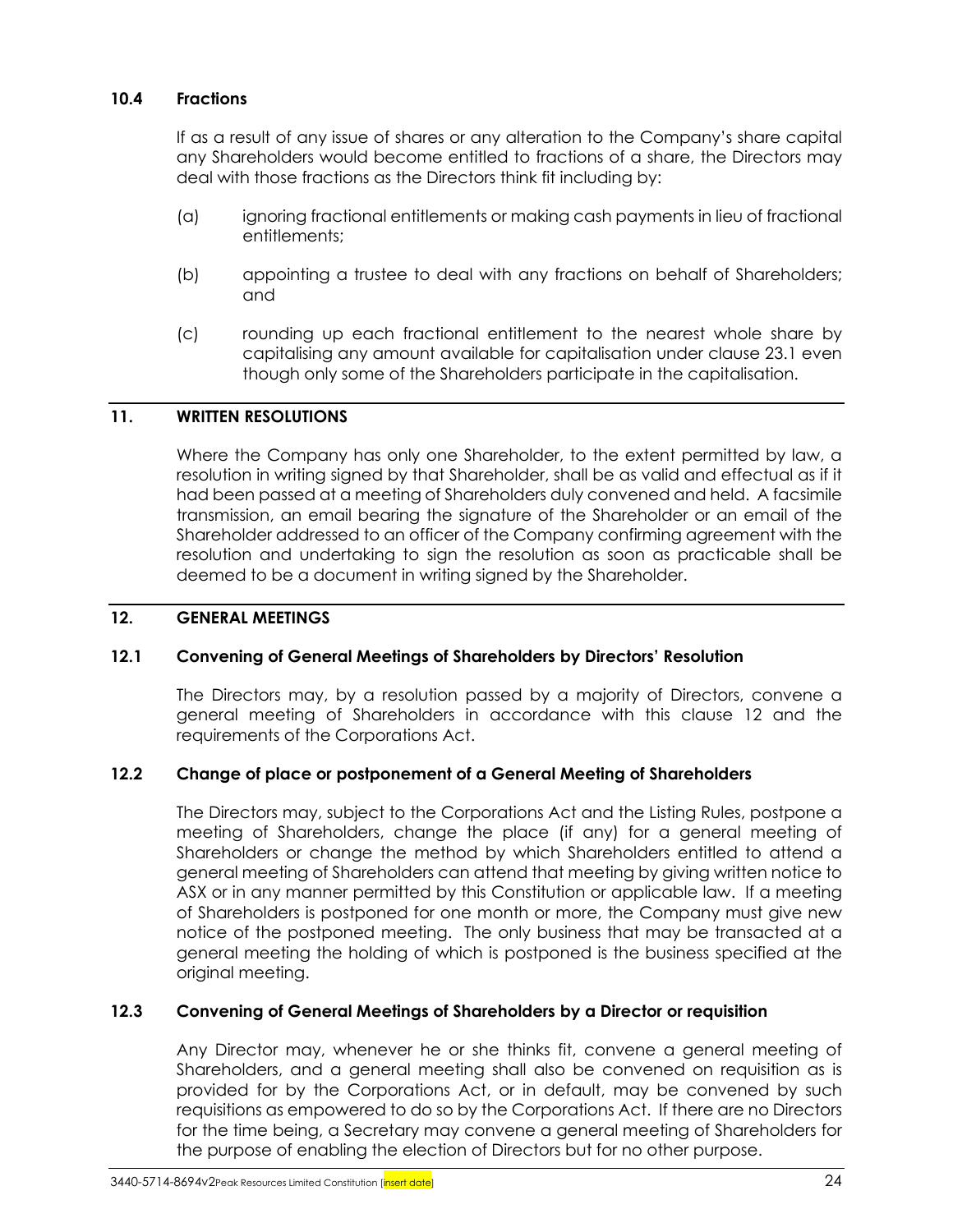## <span id="page-32-0"></span>**12.4 General meetings using technology**

- (a) Notwithstanding anything contained in this Constitution, a general meeting of Shareholders may be held:
	- (i) using or with the assistance of any technology approved by the Directors; or
	- (ii) in any manner permitted by law.
- (b) Subject to any applicable law:
	- (i) the Directors may prescribe the regulations, rules and procedures regarding the manner in which a general meeting of Shareholders is to be conducted, and may communicate such regulations, rules and procedures (or instructions on how they can be accessed) to Shareholders by notification to the ASX or in any manner permitted by this Constitution or the Corporations Act; and
	- (ii) the inability of one or more Shareholders to access, or to continue to access, a general meeting of Shareholders using any technology will not affect the validity of the meeting or any business conducted at the meeting, provided that sufficient Shareholders are able to participate in the meeting as are required to constitute a quorum.
- (c) For the purposes of:
	- (i) constituting a quorum under clause [13.1;](#page-33-0) or
	- (ii) determining whether a person is present (including present 'in person' or present 'by proxy, attorney or Representative') or in attendance at a general meeting of Shareholders,

persons need not be physically in attendance in the same place or any place, provided the meeting is held in accordance with this clause [12.4.](#page-32-0)

## **12.5 Cancellation of a General Meeting of Shareholders**

- (a) A general meeting of Shareholders convened by the Directors in accordance with clause [12.1](#page-31-1) may be cancelled by a resolution passed by a majority of Directors.
- (b) A general meeting of shareholders convened on a requisition as provided for by the Corporations Act, may, if the application for requisition is withdrawn in writing, be cancelled by a resolution passed by a majority of Directors.
- (c) Notice of the cancellation of a general meeting of Shareholders must be given to the Shareholders in accordance with clause [26,](#page-60-2) but notice of such cancellation must be given to each Shareholder not less than two (2) days prior to the date on which the meeting was proposed to be held.

## **12.6 Notice**

(a) A notice of a general meeting shall be given in accordance with the requirements of the Corporations Act, clause [26](#page-60-2) and the Listing Rules, and must state the general nature of the business to be transacted at the meeting and include any other matters required by the Corporations Act or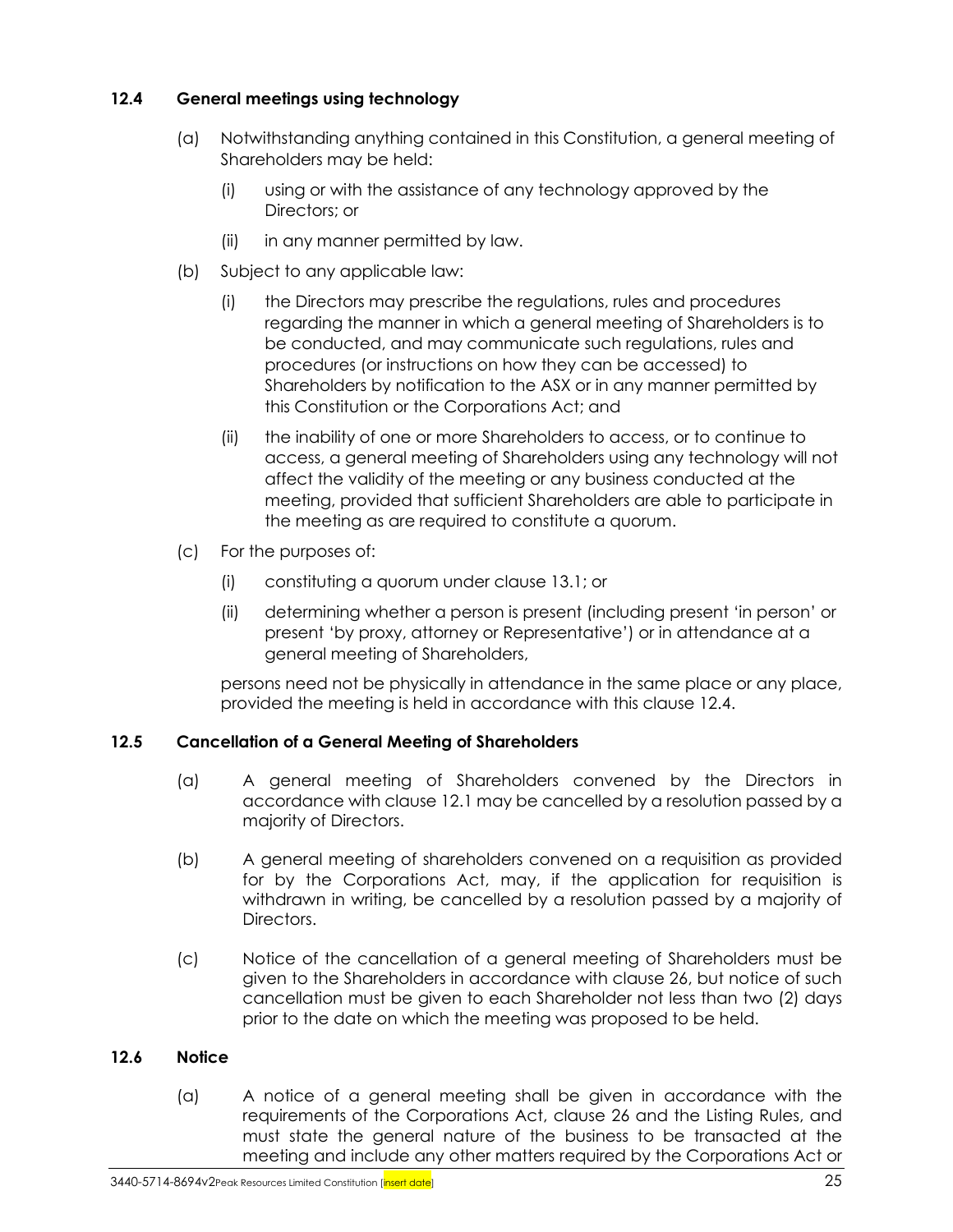the Listing Rules to be included.

(b) The non-receipt of a notice of a general meeting by a Shareholder or the accidental omission to give this notice to a Shareholder shall not invalidate any resolution passed at the meeting.

## **12.7 Irregularities in giving notice**

A person who attends any general meeting waives any objection that the person may have to any failure to give notice or any other irregularity in the notice of that meeting unless that person objects to the holding of the meeting at the start of the meeting. The accidental failure to give notice of a general meeting to, or the nonreceipt of the notice by, any person entitled to receive notice of that meeting does not invalidate the proceedings at the meeting or any resolution passed at that meeting.

## **12.8 Business at General Meeting**

Subject to the Corporations Act, only matters that appear in a notice of meeting shall be dealt with at a general meeting or an annual general meeting, as the case may be.

## **12.9 Notice to Home Branch**

- (a) The Company shall notify the Home Branch of any meeting at which Directors are to be elected at least 5 Business Days before the closing day for receipt of nominations for Directors, and in any other case (other than a meeting to pass a special resolution) at least 10 Business Days before the meeting is held, and in the case of a meeting convened to pass a special resolution, at least 15 Business Days before the meeting is held. All notices convening meetings shall state the general nature of the business to be transacted at the meeting and include any other matters required by the Corporations Act or the Listing Rules to be included.
- (b) The Company shall notify the Home Branch as soon as is practicable after any general meeting in the case of special business as to whether or not the resolutions were carried and in the case of ordinary business as to which of those resolutions were not carried or were amended or were withdrawn.

#### **12.10 Annual General Meeting**

An annual general meeting shall be held in accordance with the requirements of the Corporations Act.

#### **13. PROCEEDINGS AT GENERAL MEETINGS**

#### <span id="page-33-0"></span>**13.1 Quorum**

No business, the election of a chairman and the adjournment of the meeting, shall be transacted at any general meeting unless a quorum is present comprising two Shareholders present in person, by proxy, attorney or Representative. For the purpose of determining whether a quorum is present, a person attending as a proxy, attorney or Representative, shall be deemed to be the Shareholder present in person. If a quorum is not present within 30 minutes after the time appointed for a general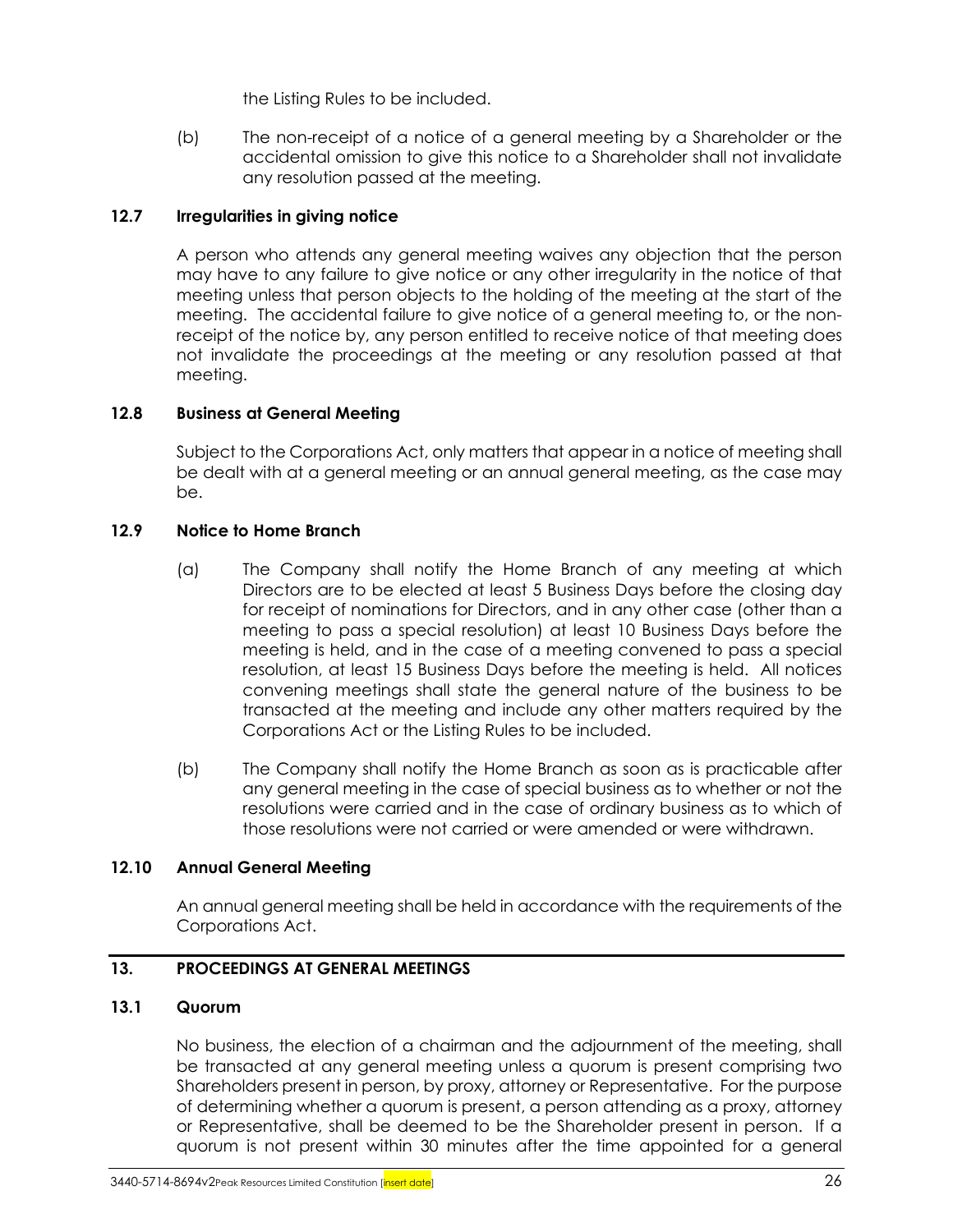meeting, the meeting, if convened upon a requisition shall be dissolved, but in any other case, it shall stand adjourned to a date and at the time and place (if any) to be fixed by the Directors. If at such adjourned meeting a quorum is not present within 30 minutes after the time appointed for the adjourned meeting, the meeting is dissolved.

#### **13.2 Persons Entitled to Attend a General Meeting**

The persons entitled to attend a general meeting shall be:

- (a) Shareholders, in person, by proxy, attorney or Representative;
- (b) Directors and public officers of the Company;
- (c) the Company's auditor; and
- (d) any other person or persons as the chairman may approve.

#### <span id="page-34-0"></span>**13.3 Refusal of Admission to Meetings**

The chairman of a general meeting may refuse admission to a person, limit a person's ability to attend or be present at, or require a person to leave and not return to, a meeting if the person:

- (a) refuses to permit examination of any article in the person's possession;
- (b) is in possession of any:
	- (i) electronic or broadcasting or recording device;
	- (ii) placard or banner; or
	- (iii) other article,

which the chairman considers to be dangerous, offensive or liable to cause disruption;

- (c) causes any disruption to the meeting; or
- (d) is not entitled to attend the meeting under the Corporations Act or this Constitution.

The Chairman may delegate the powers conferred by this claus[e 13.3](#page-34-0) to any person. Nothing in this clause limits the powers conferred on the chairman by law.

#### **13.4 Insufficient room**

The chairman may arrange for any persons attending the meeting who the chairman considers cannot reasonably be accommodated in the place where the meeting is to take place to attend or observe the meeting from a separate place using any technology that gives members present at the meeting as a whole a reasonable opportunity to participate in the meeting.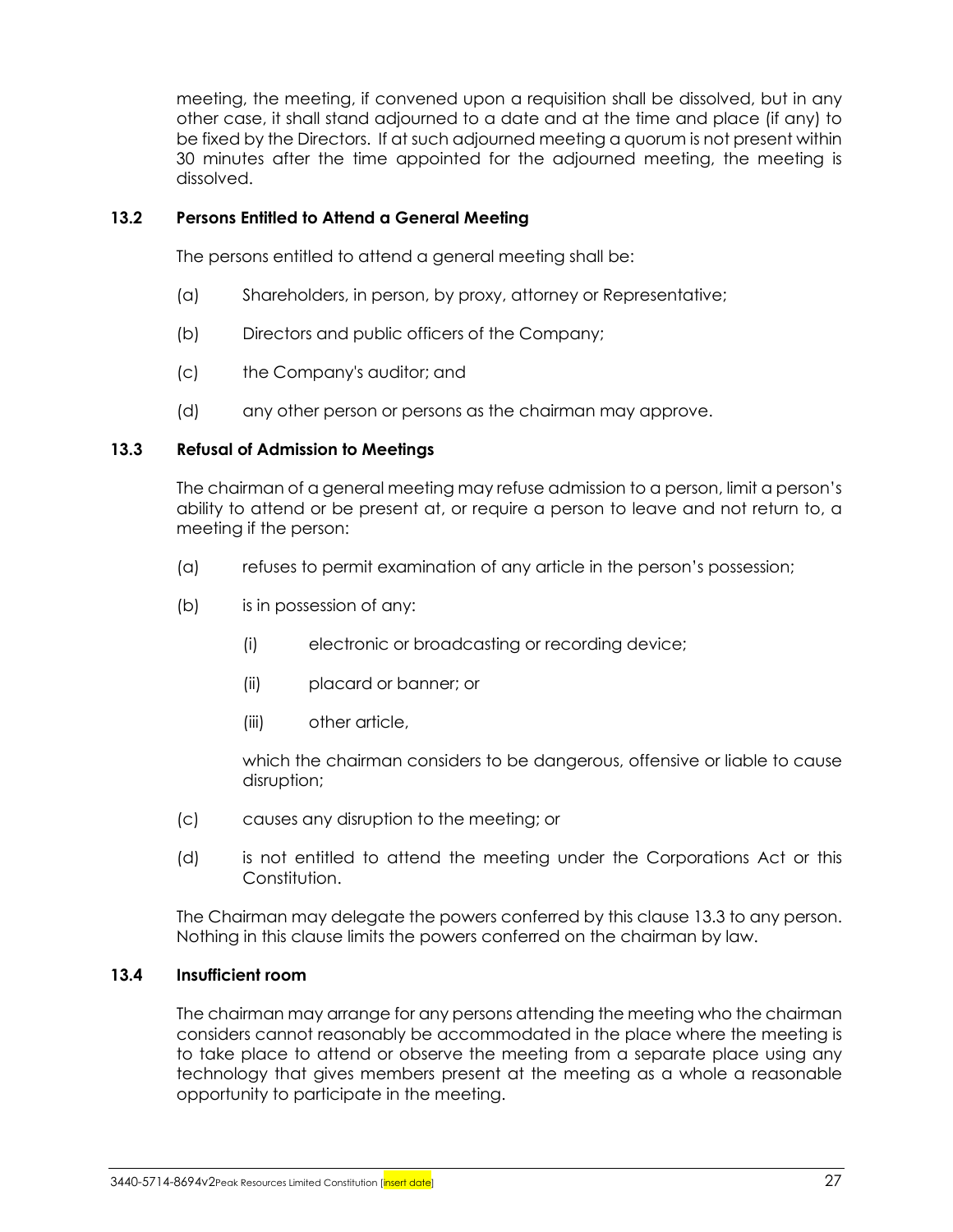#### **13.5 Chairman**

The person elected as the chairman of the Directors' meeting under clause [16.9](#page-49-1) shall, if willing, preside as chairman at every general meeting. Where a general meeting is held and a chairman has not been elected under clause [16.9](#page-49-1) or the chairman or, in his absence, the vice-chairman is not present within 15 minutes after the time appointed for holding of the meeting or is unwilling to act:

- (a) the Directors present may elect a chairman of the meeting; or
- (b) if no chairman is elected in accordance with subsection (a), the Shareholders present shall elect one of their number to be the acting chairman of the meeting.

## **13.6 Vacating Chair**

At any time during a meeting and in respect of any specific item or items of business, the chairman may elect to vacate the chair in favour of another person nominated by the chairman (which person must be a Director unless no Director is present or willing to act). That person is to be taken to be the chairman and will have all the power of the chairman (other than the power to adjourn the meeting), during the consideration of that item of business or those items of business.

## **13.7 Disputes Concerning Procedure**

If there is a dispute at a general meeting about a question of procedure, the chairman may determine the question.

#### **13.8 General Conduct**

The general conduct of each general meeting of the Company and the procedures to be adopted at the meeting will be determined by the chairman, including the procedure for the conduct of the election of Directors.

#### **13.9 Adjournment**

The chairman may adjourn the meeting from time to time, (including where one or more Shareholders are unable to access, or to continue to access, a meeting using any technology) but no business shall be transacted on the resumption of any adjourned meeting other than the business left unfinished at the meeting from which the adjournment took place. A poll cannot be demanded on any resolution concerning the adjournment of a general meeting except by the chairman.

#### **13.10 Notice of Resumption of Adjourned Meeting**

When a meeting is adjourned for 30 days or more, notice of the resumption of the adjourned meeting shall be given in the same manner as for the original meeting, but otherwise, it is not necessary to give any notice of any adjournment or of the business to be transacted on the resumption of the adjourned meeting.

#### **13.11 How resolutions are decided**

Subject to the requirements of the Corporations Act, a resolution is taken to be carried if a majority of the votes cast on the resolution are in favour of it.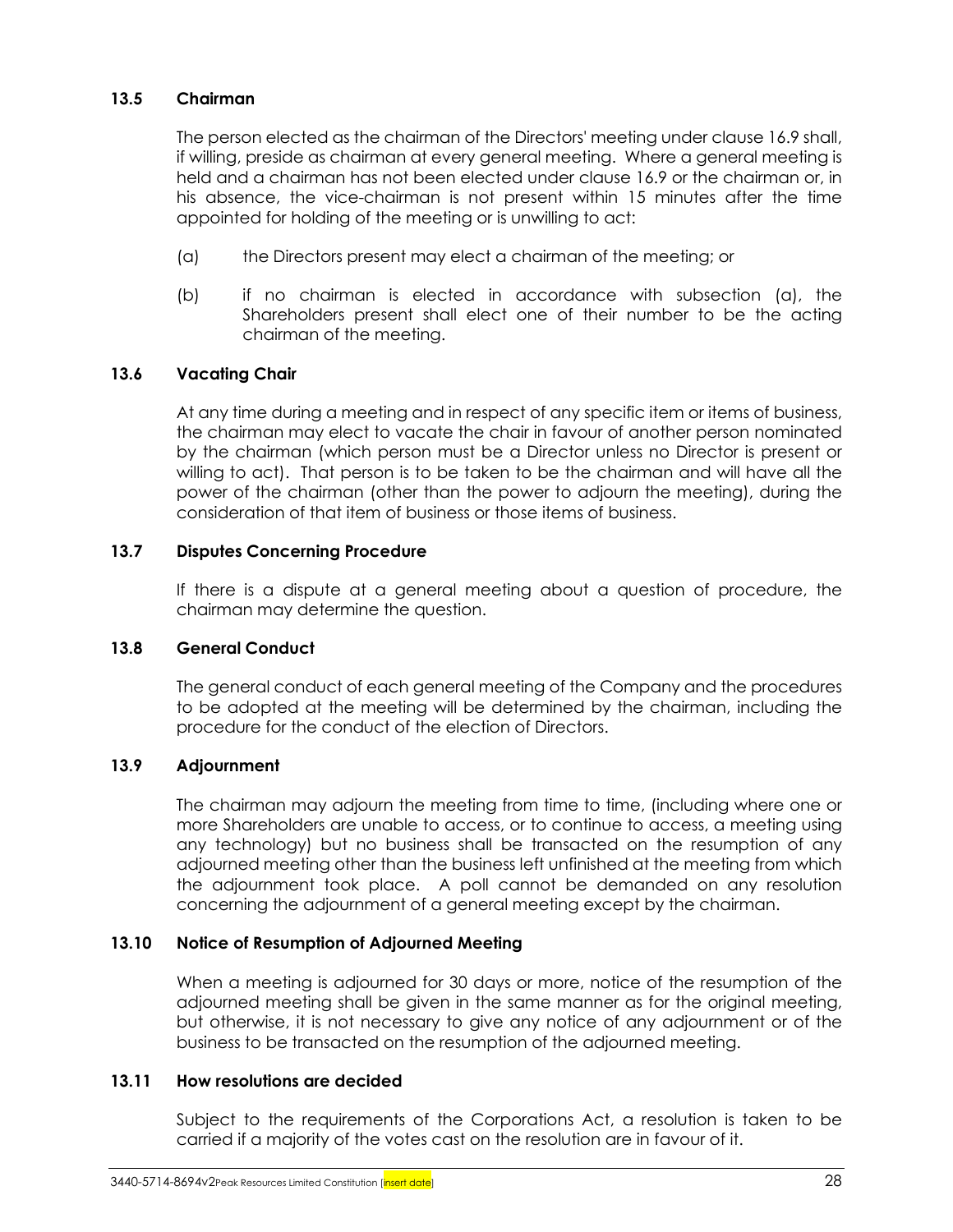# **13.12 Casting Vote**

In the case of an equality of votes, the chairman of the meeting shall have a second or casting vote.

### **13.13 Voting Rights**

Subject to any rights or restrictions for the time being attached to any class or classes of Shares, at meetings of Shareholders or classes of Shareholders:

- (a) each Shareholder entitled to vote may vote in person or by proxy, attorney or Representative or, if a determination has been made by the Board in accordance with clause [13.35,](#page-41-0) by Direct Vote);
- (b) on a show of hands, every person present who is a Shareholder or a proxy, attorney or Representative of a Shareholder has one vote (even though he or she may represent more than one member); and
- (c) on a poll, every person present who is a Shareholder or a proxy, attorney or Representative of a Shareholder (or where a Direct Vote has been lodged) shall, in respect of each fully paid Share held by him, or in respect of which he is appointed a proxy, attorney or Representative, have one vote for the Share, but in respect of partly paid Shares, shall have such number of votes being equivalent to the proportion which the amount paid (not credited) is of the total amounts paid and payable in respect of those Shares (excluding amounts credited).

# **13.14 Voting - Show of Hands**

At any general meeting a resolution put to the vote of the meeting shall be decided on a show of hands unless a poll is demanded in accordance with clause [13.16.](#page-36-0)

# **13.15 Results of Voting**

Unless a poll is so demanded, a declaration by the chairman that a resolution has on a show of hands been carried or carried unanimously or by a particular majority, or lost, and an entry to that effect in the book containing the minutes of the proceedings of general meetings of the Company, is conclusive evidence of the fact without proof of the number or proportion of the votes recorded in favour of or against the resolution.

#### <span id="page-36-0"></span>**13.16 Poll**

A poll may be demanded before or immediately upon the declaration of the result of the show of hands by:

- (a) the chairman of the general meeting;
- (b) at least 5 Shareholders present in person or by proxy, attorney or Representative having the right to vote on the resolution; or
- (c) any one or more Shareholders holding not less than 5% of the total voting rights of all Shareholders having the right to vote on the resolution.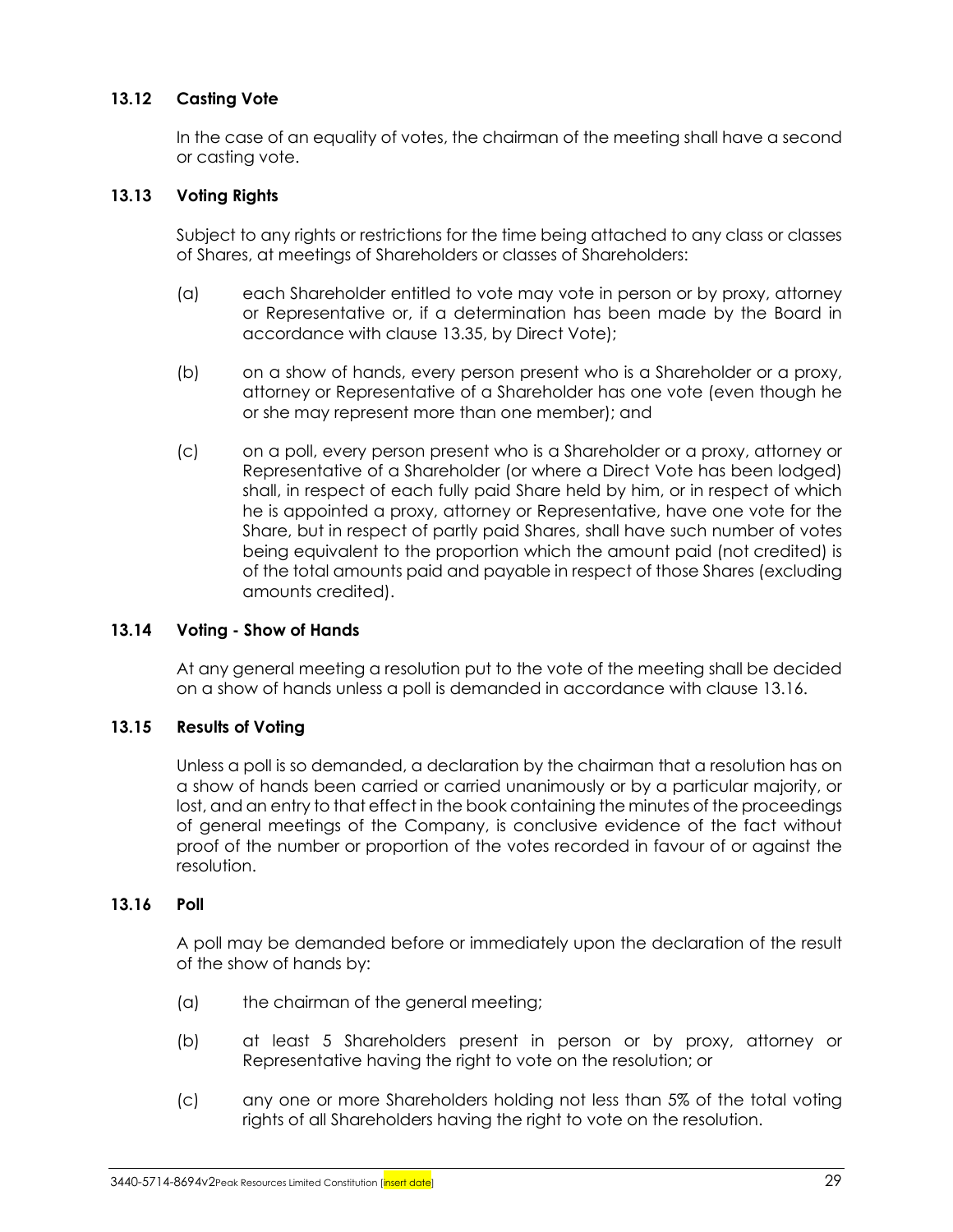The Chairman must demand a poll if, having regard to the number of votes cast by proxy and Direct Vote, the outcome of the poll will or may be different from the outcome of a show of hands.

### **13.17 Manner of Taking Poll**

If a poll is duly demanded, it shall be taken in such manner and either at once or after an interval or adjournment or otherwise as the chairman directs, and the result of the poll shall be the resolution of the meeting at which the poll was demanded. A poll demanded on the election of a chairman or on a question of adjournment shall be taken forthwith.

# **13.18 Meeting May Continue**

A demand for a poll shall not prevent the continuation of the meeting for the transaction of other business.

# **13.19 Voting by Joint Holders**

In the case of joint holders of Shares, the vote of the senior who tenders a vote, whether in person or by proxy, attorney or Representative or by Direct Vote, shall be accepted to the exclusion of the votes of the other joint holders and, for this purpose, seniority shall be determined by the order in which the names stand in the Register of **Shareholders** 

### **13.20 Shareholder under Disability**

If a Shareholder is of unsound mind or is a person whose person or estate is liable to be dealt with in any way under the law relating to mental health, his committee or trustee or any other person that properly has the management of his estate may exercise any rights of the Shareholder in relation to a general meeting as if the committee, trustee or other person were the Shareholder.

# **13.21 Payment of Calls**

A Shareholder is not entitled to any vote at a general meeting unless all calls presently payable by him in respect of Shares have been paid. Nothing in this clause prevents such a Shareholder from voting at a general meeting in relation to any other Shares held by that Shareholder provided all calls and other sums payable by him have been paid on those other Shares.

# **13.22 Objection to Voting**

An objection may be raised to the qualification of a voter only at the meeting or adjourned meeting at which the vote objected to is given or tendered. This objection shall be referred to the chairman of the meeting, whose decision shall be final. A vote not disallowed pursuant to such an objection is valid for all purposes.

#### <span id="page-37-0"></span>**13.23 Restrictions on voting**

A Shareholder is not entitled to vote on a resolution at a general meeting if they are prevented from doing so by the Corporations Act, the Listing Rules or this Constitution. The Company must disregard any vote (including a Direct Vote) purported to be cast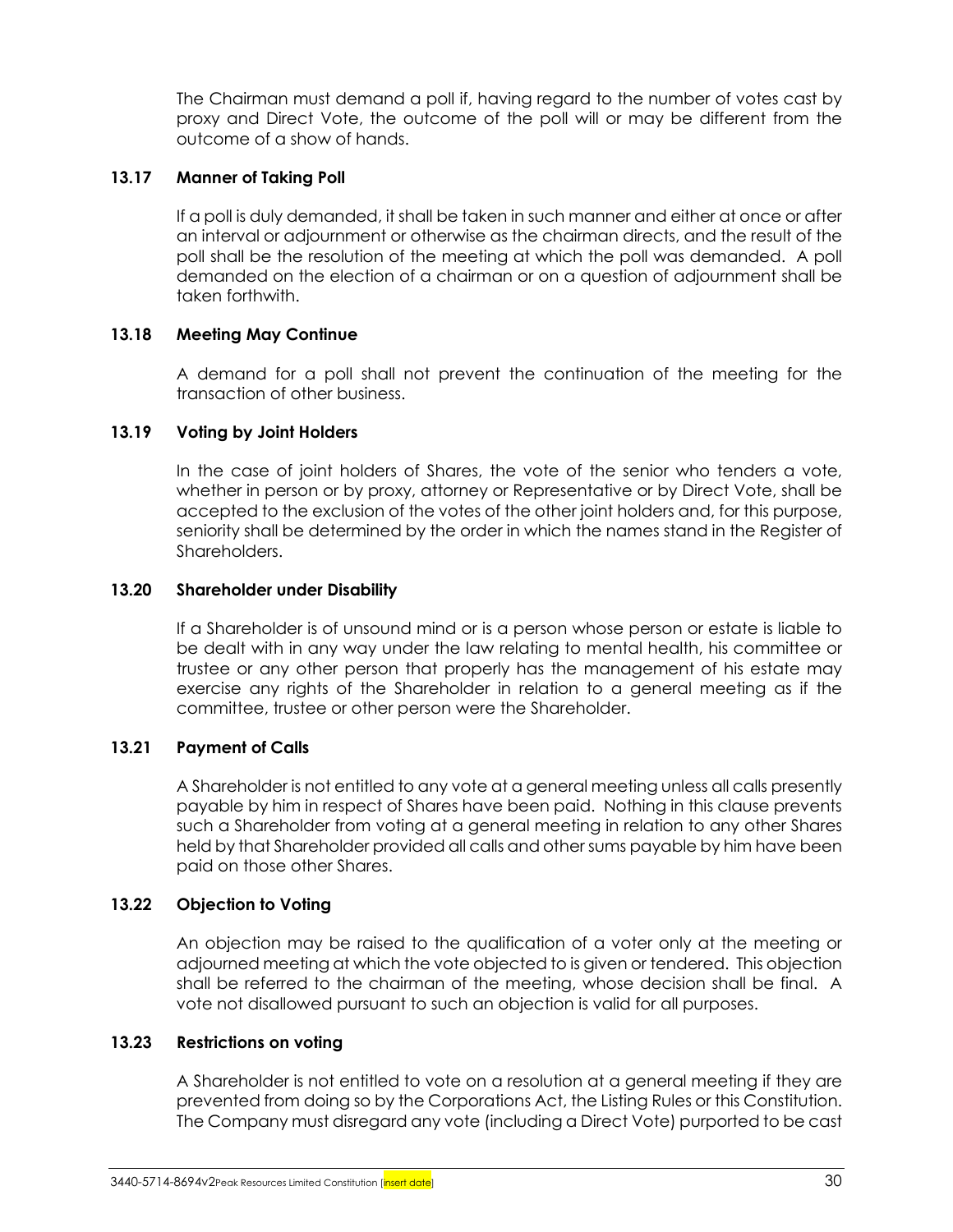on a resolution by a member or a Representative, proxy or attorney in breach of this clause [13.23.](#page-37-0)

# <span id="page-38-1"></span>**13.24 Proxies**

A Shareholder who is entitled to attend and cast a vote at a general meeting may appoint a person as the Shareholder's proxy to attend and vote for the Shareholder at the general meeting. The appointment may specify the proportion or number of votes that the proxy may exercise. Each Shareholder may appoint a proxy. A Shareholder who is entitled to cast 2 or more votes at the meeting may appoint 2 proxies. If the Shareholder appoints 2 proxies and the appointment does not specify the proportion of votes that the proxy may exercise, each proxy may exercise half the votes. Any fraction of votes resulting from the application of this claus[e 13.23](#page-37-0) shall be disregarded. Subject to the Corporations Act, the Listing Rules and clause [13.25,](#page-38-0) an instrument appointing a proxy:

- (a) shall be in writing under the hand of the appointor or of his attorney, or, if the appointor is a corporation, executed in accordance with the Corporations Act;
- (b) may specify the manner in which the proxy is to vote in respect of a particular resolution and, where an instrument of proxy so provides, the proxy is not entitled to vote on the resolution except as specified in the instrument;
- (c) shall be deemed to confer authority to demand or join in demanding a poll;
- (d) shall be in such form as the Directors determine and which complies with Division 6 of Part 2G.2 of the Corporations Act;
- <span id="page-38-2"></span>(e) shall not be valid unless the original instrument and the power of attorney or other authority (if any) under which the instrument is signed, or a copy or facsimile which appears on its face to be an authentic copy of that proxy, power or authority, is returned to the Company as is specified by the Directors for that purpose in the notice convening the meeting (with any Duty paid where necessary), by the time (being not less than 48 hours) prior to the commencement of the meeting (or the resumption of the meeting if the meeting is adjourned and notice is given in accordance with clause [13.10\)](#page-35-0) as shall be specified in the notice convening the meeting (or the notice under clause [13.10,](#page-35-0) as the case may be); and
- (f) shall comply with the Listing Rules.

# <span id="page-38-0"></span>**13.25 Electronic Appointment of Proxy**

For the purposes of clause [13.24,](#page-38-1) a proxy appointment received at an electronic address will be taken to be signed by the appointor if:

- (a) a personal identification code allocated by the Company to the appointor has been input into the appointment;
- (b) the appointment has been verified in another manner approved by the Directors; or
- (c) is otherwise authenticated in accordance with the Corporations Act.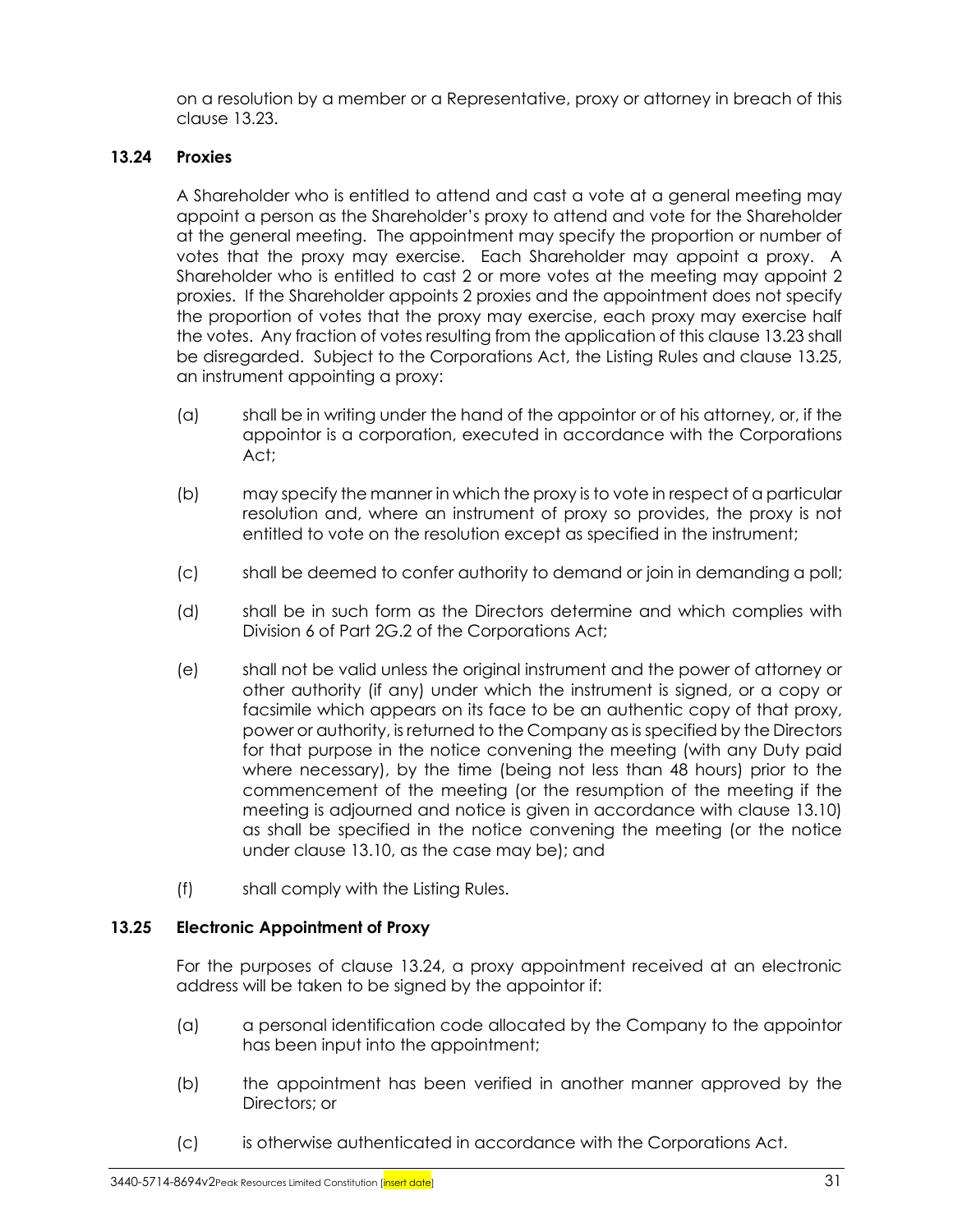# **13.26 Name of proxy**

A proxy form issued by the Company must allow for the insertion of the name of the person to be primarily appointed as proxy and may provide that, in circumstances and on conditions specified in the form that are not inconsistent with this Constitution, the chairman of the relevant meeting (or another person specified in the form) is appointed as proxy.

# **13.27 Incomplete proxy appointment**

Where an instrument appointing a proxy has been received by the Company within the period specified in clause [13.24\(e\)](#page-38-2) and the Company considers that the instrument has not been duly executed or authenticated or is otherwise incomplete (other than by reason only that the name or office of the proxy has not been completed), the board, in its discretion, may:

- (a) return the instrument appointing the proxy to the appointing Shareholder; and
- (b) request that the appointing Shareholder take such steps to complete, sign, execute or authenticate the proxy instrument within the time period notified to the appointing Shareholder.

# **13.28 No right to speak or vote if appointing Shareholder present**

The appointment of a proxy is not revoked by the appointing Shareholder attending and taking part in the meeting, unless the appointing Shareholder actually votes at the meeting on the resolution for which the proxy is proposed to be used, in which case the proxy's appointment is deemed to be revoked with respect to voting on that resolution.

# **13.29 Rights where 2 proxies or attorneys are appointed**

Where a Shareholder appoints 2 proxies or attorneys to vote at the same general meeting:

- (a) on a show of hands, if more than one proxy or attorney attends, neither may vote; and
- (b) on a poll, each proxy or attorney may only exercise votes in respect of those shares or voting rights the proxy or attorney represents.

# **13.30 More than 2 proxies or attorneys appointed**

If the Company receives notice of the appointment of a proxy or attorney in accordance with this Constitution that results in more than 2 proxies or attorneys being entitled to act at a general meeting then in determining which proxies or attorneys may act at that meeting:

- <span id="page-39-0"></span>(a) a proxy or attorney appointed for that particular meeting may act ahead of any proxy or attorney whose appointment is a standing appointment; and
- (b) subject to clause [13.30\(a\)](#page-39-0) the proxies or attorneys whose appointments are received by the Company most recently in time may act.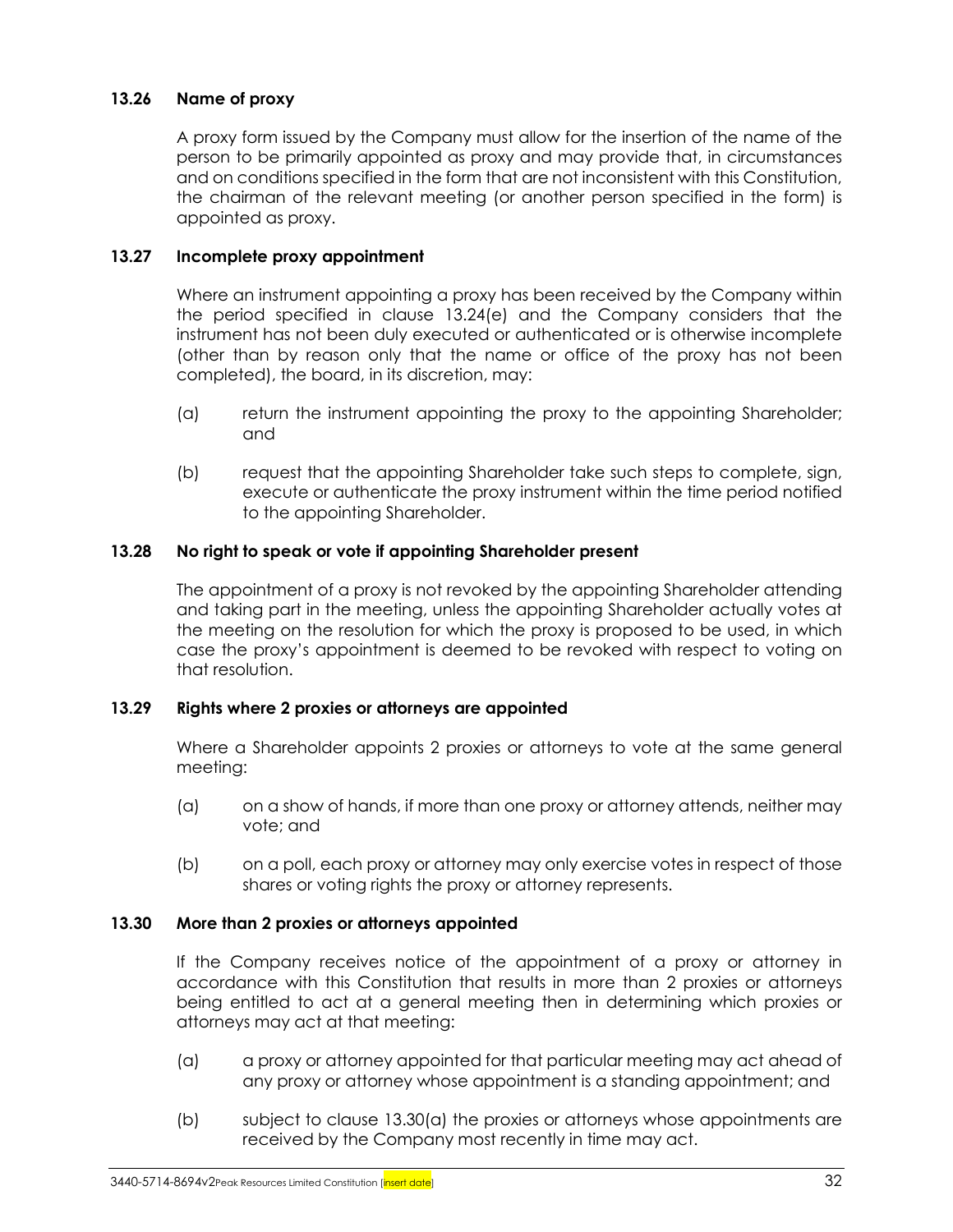# **13.31 Proxy Votes**

A vote given in accordance with the terms of an instrument of proxy or attorney is valid notwithstanding the previous death or unsoundness of mind of the principal, the revocation of the instrument (or the authority under which the instrument was executed) or the transfer of the Share in respect of which the instrument or power is given, if no intimation in writing of the death, unsoundness of mind, revocation or transfer has been received by the Company at the Registered Office before the commencement of the meeting or adjourned meeting at which the instrument is used or the power is exercised.

# <span id="page-40-3"></span>**13.32 Representatives of Corporate Shareholders**

A body corporate (the **appointor**) that is a Shareholder may authorise, in accordance with section 250D of the Corporations Act, by resolution of its Directors or other governing body, such person or persons as it may determine to act as its Representative at any general meeting of the Company or of any class of Shareholders. A person so authorised shall be entitled to exercise all the rights and privileges of the appointor as a Shareholder. When a Representative is present at a general meeting of the Company, the appointor shall be deemed to be personally present at the meeting unless the Representative is otherwise entitled to be present at the meeting. The original form of appointment of a Representative, a certified copy of the appointment, or a certificate of the body corporate evidencing the appointment of a Representative is evidence of a Representative having been appointed.

# <span id="page-40-1"></span>**13.33 More than one Representative present**

If more than one Representative appointed by a Shareholder (and in respect of whose appointment the Company has not received notice of revocation) is present at a general meeting then:

- <span id="page-40-0"></span>(a) a Representative appointed for that particular meeting may act to the exclusion of a Representative whose appointment is a standing appointment; and
- (b) subject to clause [13.33\(a\),](#page-40-0) the Representative appointed most recently in time may act to the exclusion of a Representative appointed earlier.

# <span id="page-40-2"></span>**13.34 Rights of Representatives, proxies and attorneys**

Subject to clauses [13.23](#page-37-0) to [13.33,](#page-40-1) unless the terms of appointment of a Representative, proxy or attorney provide otherwise, the Representative, proxy or attorney:

- (a) has the same rights to speak, demand a poll, join in the demanding of a poll or act generally at the meeting as the appointing Shareholder would have if the Shareholder had been present but may not cast a vote by Direct Vote;
- (b) is taken to have authority to vote on any amendment moved to the proposed resolutions, any motion that the proposed resolutions not be put or any similar motion and any procedural resolution, including any resolution for the election of a chairman or the adjournment of a general meeting; and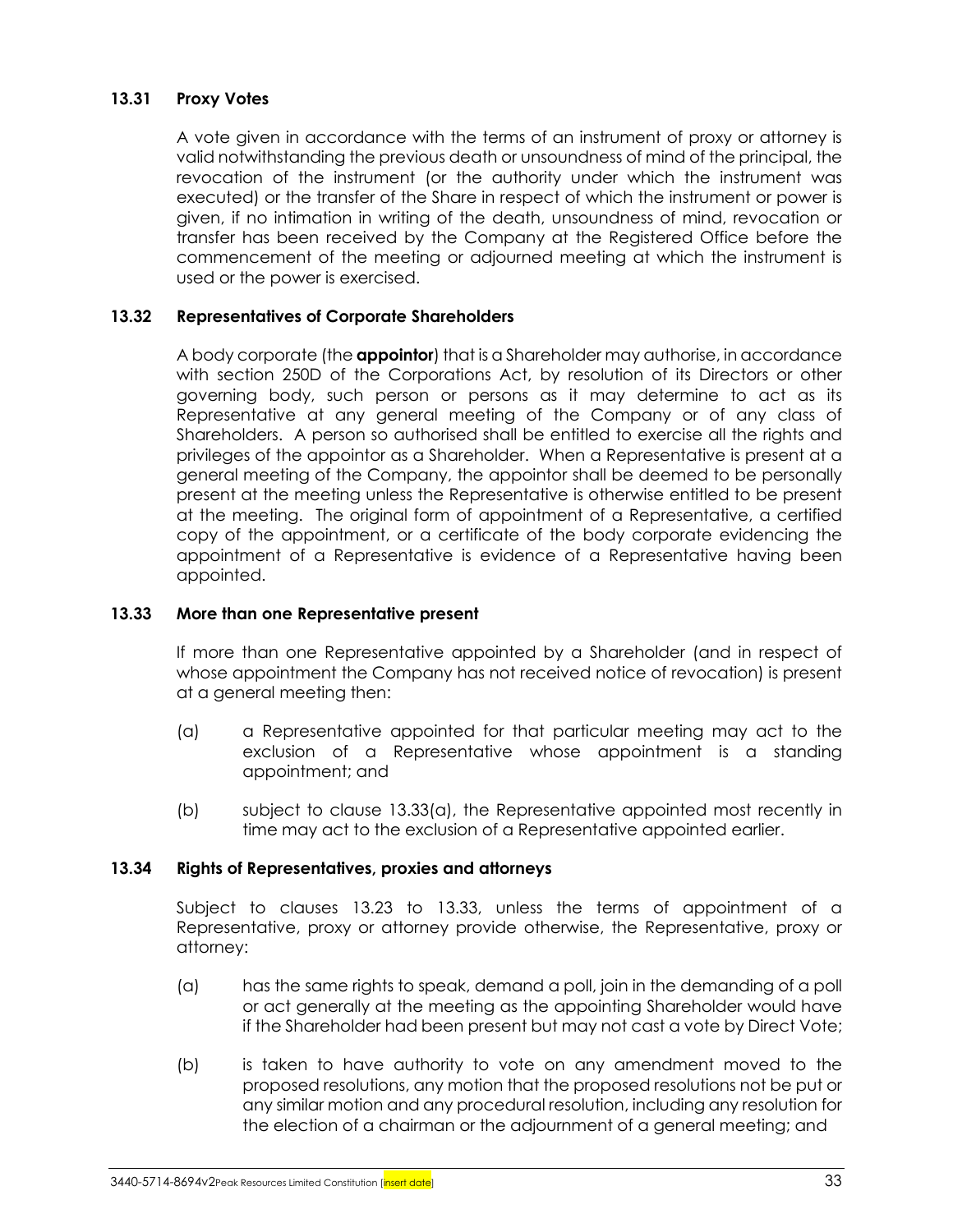(c) may attend and vote at any postponed or adjourned meeting unless the appointing Shareholder gives the Company notice in writing to the contrary not less than 48 hours before the time to which the holding of the meeting has been postponed or adjourned.

This clause [13.34](#page-40-2) applies even if the terms of appointment of a Representative, proxy or attorney refers to specific resolutions or to a specific meeting to be held at a specific time.

# <span id="page-41-0"></span>**13.35 Board may determine Direct Voting to apply**

- (a) The Board may determine that Shareholders may cast votes to which they are entitled on any or all of the resolutions (including any special resolution) proposed to be considered at, and specified in the notice convening, a meeting of Shareholders, by Direct vote.
- (b) If the Board determines that votes may be cast by Direct Vote, the Board may make such regulations as it considers appropriate for the casting of Direct Votes, including regulations for:
	- (i) the form, method and manner of voting by Direct Vote; and
	- (ii) the time by which the votes of Shareholders to be cast by Direct Vote must be received by the Company in order to be effective.
- (c) If the Board determines to allow voting by Direct Vote on a resolution at a meeting, the notice of meeting must inform shareholders of their right to vote by direct vote in respect of that resolution.

# **13.36 Direct Voting instrument – form, signature and deposit**

- (a) If sent by post or fax, a Direct Vote must be signed by the Shareholder or properly authorised attorney or, if the Shareholder is a company, either under seal or by a duly authorised officer, attorney or representative.
- (b) If sent by electronic transmission, a Direct Vote is taken to have been signed if it has been signed or authorised by the Shareholder in the manner approved by the Board or specified in the notice of meeting.
- (c) At least 48 hours before the time for holding the relevant meeting, an adjourned meeting or a poll at which a person proposes to vote, the Company must receive at its registered office or such other place as specified for that purpose in the notice of meeting, or be transmitted to a facsimile number or electronic address specified for that purpose in the notice of meeting:
	- (i) the Direct Vote; and
	- (ii) if relevant, any authority or power under which the Direct Vote was signed or a certified copy of that power or authority if not already lodged with the Company.
- (d) A notice of intention of voting is valid if it contains the following information: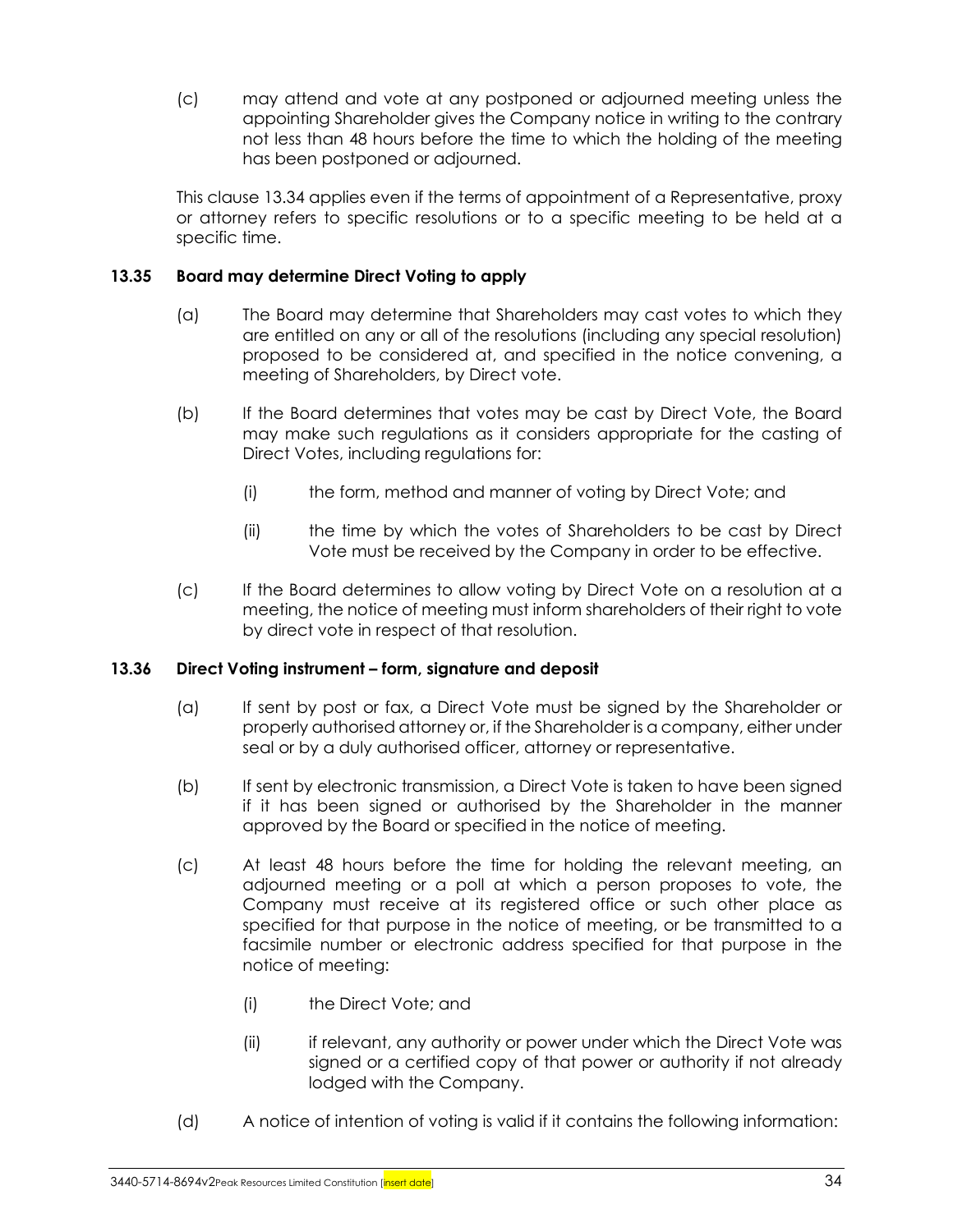- (i) the Shareholder's name and address and any applicable identifying notations such as the holder identification number or similar approved by the Board or specified in the notice of meeting; and
- (ii) the Shareholder's voting intention on any or all of the resolutions to be put before the meeting.

# **13.37 Voting Forms**

- (a) If a single voting form contains instructions for both a Direct Vote and appointment of a proxy, the Shareholder will be understood not to have appointed a proxy by exercising their right to Direct Vote pursuant to that voting form. The authority of any proxy will be revoked and only the Direct Votes will be counted.
- (b) If a single voting form is received and neither the direct voting box nor the appointment of proxy box is selected, the Shareholder will be taken to have appointed the person named in the form as proxy and if no person is named, the chair of the meeting as proxy.
- (c) The Shareholder may include in their voting form the number of shares to be voted on any resolution by inserting the percentage or number of shares. Otherwise the instructions apply to all Shares held by the Shareholder.
- (d) If more than one joint holder votes on a resolution, only the vote of the joint holder whose name appears first in the register of members is counted.

# **13.38 Direct Votes count on a poll**

- (a) Direct Votes are not counted if a resolution is decided on a show of hands.
- (b) Subject to clauses [13.39](#page-43-0) and [13.40,](#page-43-1) if a poll is held on a resolution a vote cast by Direct Vote by a Shareholder entitled to vote on the resolution is taken to have been cast on the poll as if the Shareholder had cast the vote in the poll at the meeting.
- (c) Direct Votes abstained will not be counted in computing the required majority on a poll.
- (d) If the Direct Votes lodged (together with the proxies received) could result in a different outcome from a vote on a show of hands, the Chair of the meeting should call for a poll.
- (e) A Direct Vote received by the Company on a resolution which is amended is taken to be a Direct Vote on that resolution as amended, unless the Chair of the meeting determines that this is not appropriate.
- (f) Receipt of a Direct Vote from a Shareholder has the effect of revoking (or, in the case of a standing appointment, suspending) the appointment of a proxy, attorney or representative made by the shareholder under an instrument received by the Company before the Direct Vote was received.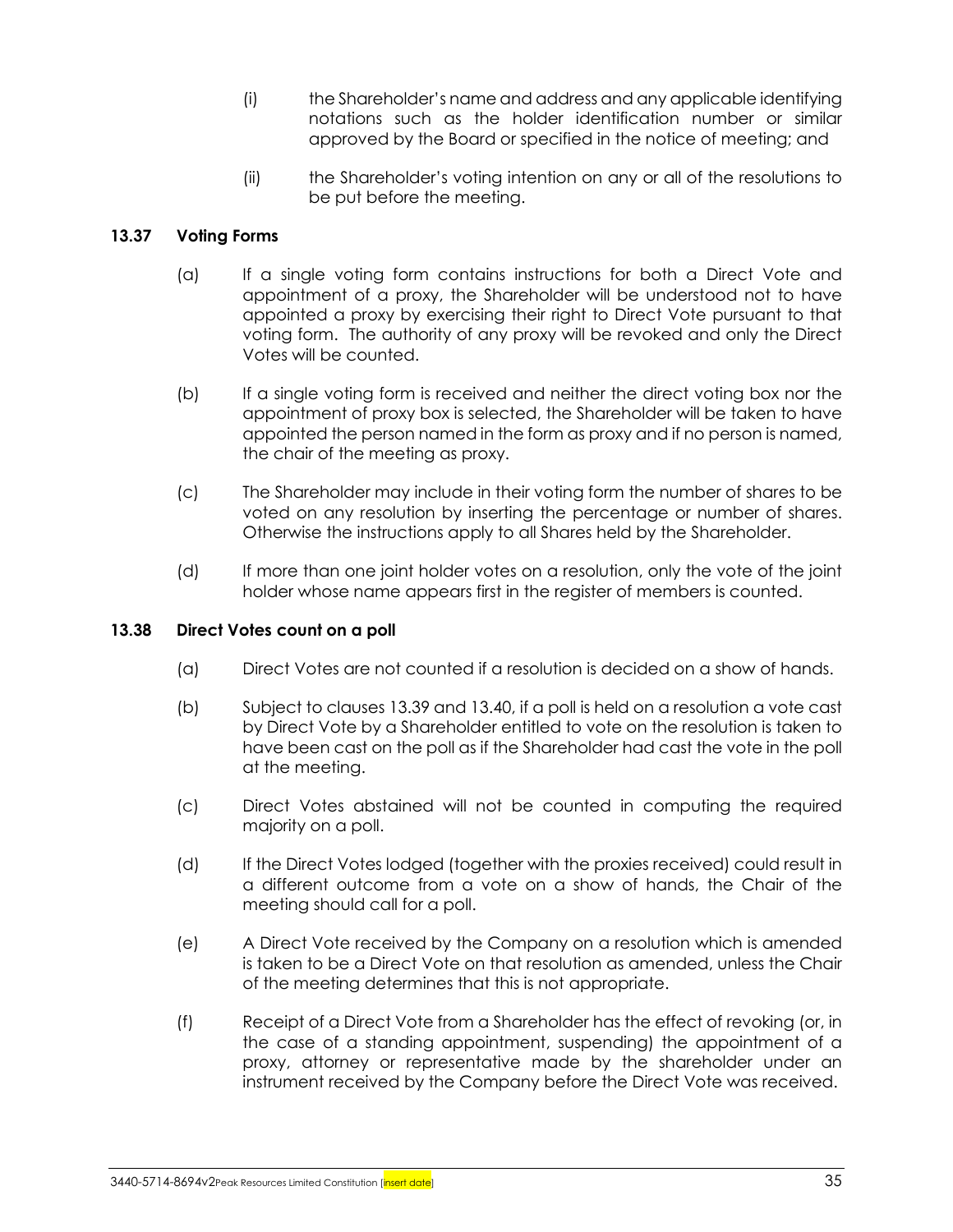# <span id="page-43-0"></span>**13.39 Withdrawal of a Direct Vote**

A Direct Vote:

- (a) may be withdrawn by the Shareholder by notice in writing received by the Company before the commencement of the meeting (or in the case of an adjournment, the resumption of the meeting;
- (b) is automatically withdrawn if:
	- (i) the Shareholder attends the meeting in person and registers to vote at the meeting (including in the case of a body corporate, by representative);
	- (ii) the Company receives from the Shareholder a further Direct Vote or Direct Votes (in which case the most recent Direct Vote is, subject to the rules in clause [13.35](#page-41-0) t[o 13.40,](#page-43-1) counted in lieu of the prior Direct Vote;
	- (iii) the Company receives, after the Direct Vote, an instrument under which a representative, proxy or attorney is appointed to act for the Shareholder at the meeting in accordance with clause [13.24](#page-38-1) and [13.32.](#page-40-3)

A Direct Vote withdrawn under this clause [13.39](#page-43-0) is not counted.

# <span id="page-43-1"></span>**13.40 Validity of Direct Vote**

- (a) A Direct Vote received by the Company is valid even if, before the meeting, the Shareholder:
	- (i) dies or becomes mentally incapacitated;
	- (ii) becomes bankrupt or an insolvent under administration or is wound up;
	- (iii) transfers the Shares in respect of which the Direct vote was given;
	- (iv) where the Direct Vote is given on behalf of the Shareholder by an attorney, revokes the appointment of the attorney or the authority under which the appointment was made by a third party,

unless the Company has received written notice of the matter before the commencement or resumption of the meeting.

(b) A decision by the Chair of the meeting as to whether a Direct Vote is valid is conclusive.

# **14. THE DIRECTORS**

# <span id="page-43-2"></span>**14.1 Number of Directors**

The Company shall at all times have at least 3 Directors. The number of Directors shall not exceed 10. Subject to the Corporations Act, the Company may, by ordinary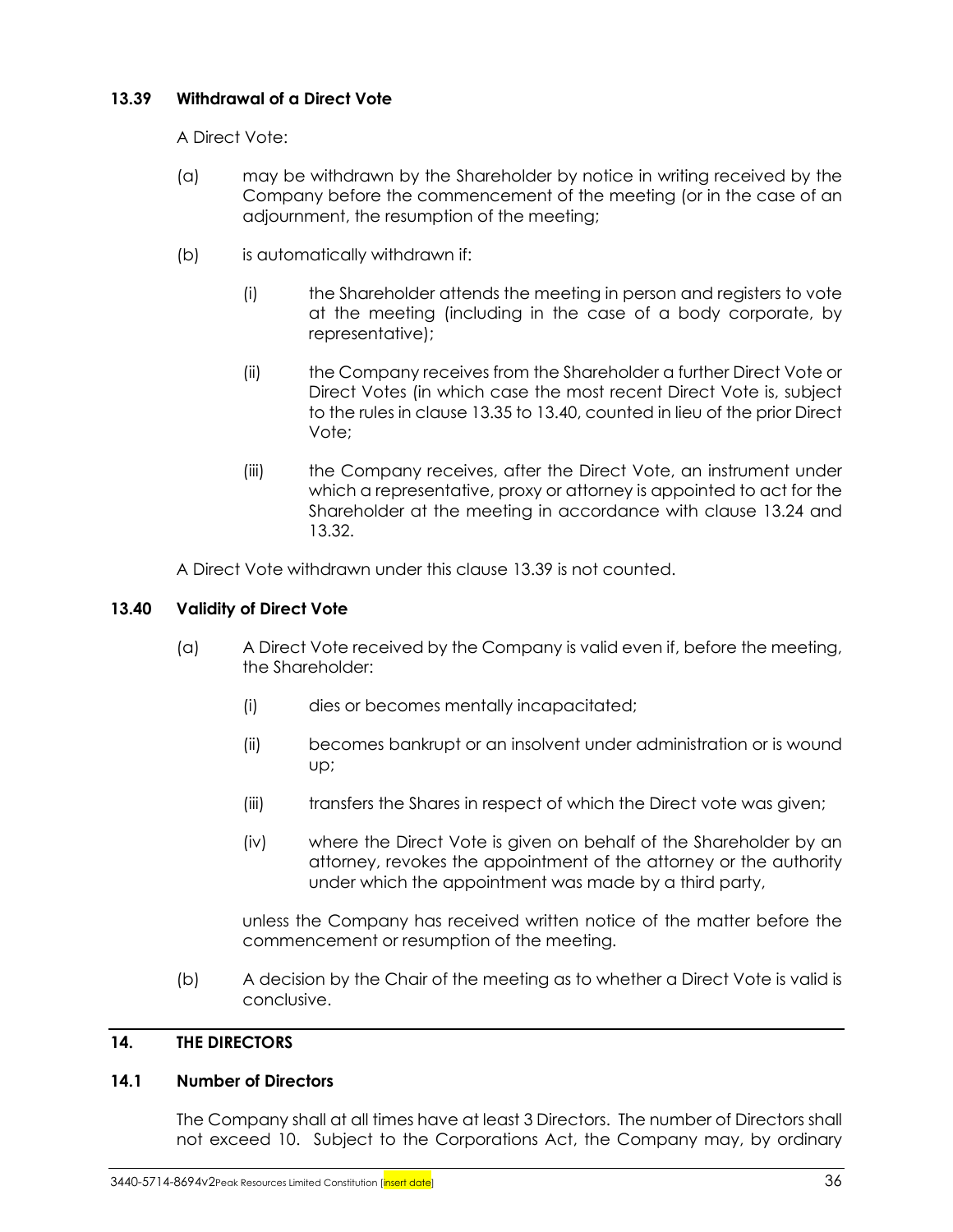resolution, increase or reduce the number of Directors and may also determine in what rotation the increased or reduced number is to go out of office. Subject to any resolution of the Company determining the maximum and minimum numbers of Directors, the Directors may from time to time determine the respective number of Executive and non-executive Directors.

# <span id="page-44-0"></span>**14.2 Rotation of Directors**

Subject to clause [18.4,](#page-54-0) at the Company's annual general meeting in every year, onethird of the Directors for the time being, or, if their number is not a multiple of 3, then the number nearest one-third (rounded upwards in case of doubt), shall retire from office, provided always that no Director except a Managing Director shall hold office for a period in excess of 3 years, or until the third annual general meeting following his or her appointment, whichever is the longer, without submitting himself for reelection. The Directors to retire at an annual general meeting are those who have been longest in office since their last election, but, as between persons who became Directors on the same day, those to retire shall (unless they otherwise agree among themselves) be determined by drawing lots. A retiring Director is eligible for reelection. An election of Directors shall take place each year.

In determining the number of Directors to retire, no account is to be taken of:

- (a) a Director who only holds office until the next annual general meeting pursuant to clause [14.4;](#page-45-0) and/ or
- (b) a Managing Director,

each of whom are exempt from retirement by rotation. However, if more than one Managing Director has been appointed by the Directors, only one of them (nominated by the Directors) is entitled to be excluded from any determination of the number of Directors to retire and/or retirement by rotation.

# **14.3 Election of Directors**

Subject to the provisions of this Constitution, the Company may elect a person as a Director by resolution passed in general meeting. A Director elected at a general meeting is taken to have been elected with effect immediately after the end of that general meeting unless the resolution by which the Director was appointed or elected specifies a different time. No person other than a Director seeking re-election shall be eligible for election to the office of Director at any general meeting unless the person or some Shareholder intending to propose his or her nomination has, at least 30 Business Days before the meeting, left at the Registered Office a notice in writing duly signed by the nominee giving his or her consent to the nomination and signifying his or her candidature for the office or the intention of the Shareholder to propose the person. Notice of every candidature for election as a Director shall be given to each Shareholder with or as part of the notice of the meeting at which the election is to take place. The Company shall observe the requirements of the Corporations Act with respect to the election of Directors. If the number of nominations exceeds the vacancies available having regard to claus[e 14.1,](#page-43-2) the order in which the candidates shall be put up for election shall be determined by the drawing of lots supervised by the Directors and once sufficient candidates have been elected to fill up the vacancies available, the remaining candidates shall be deemed defeated without the need for votes to be taken on their election.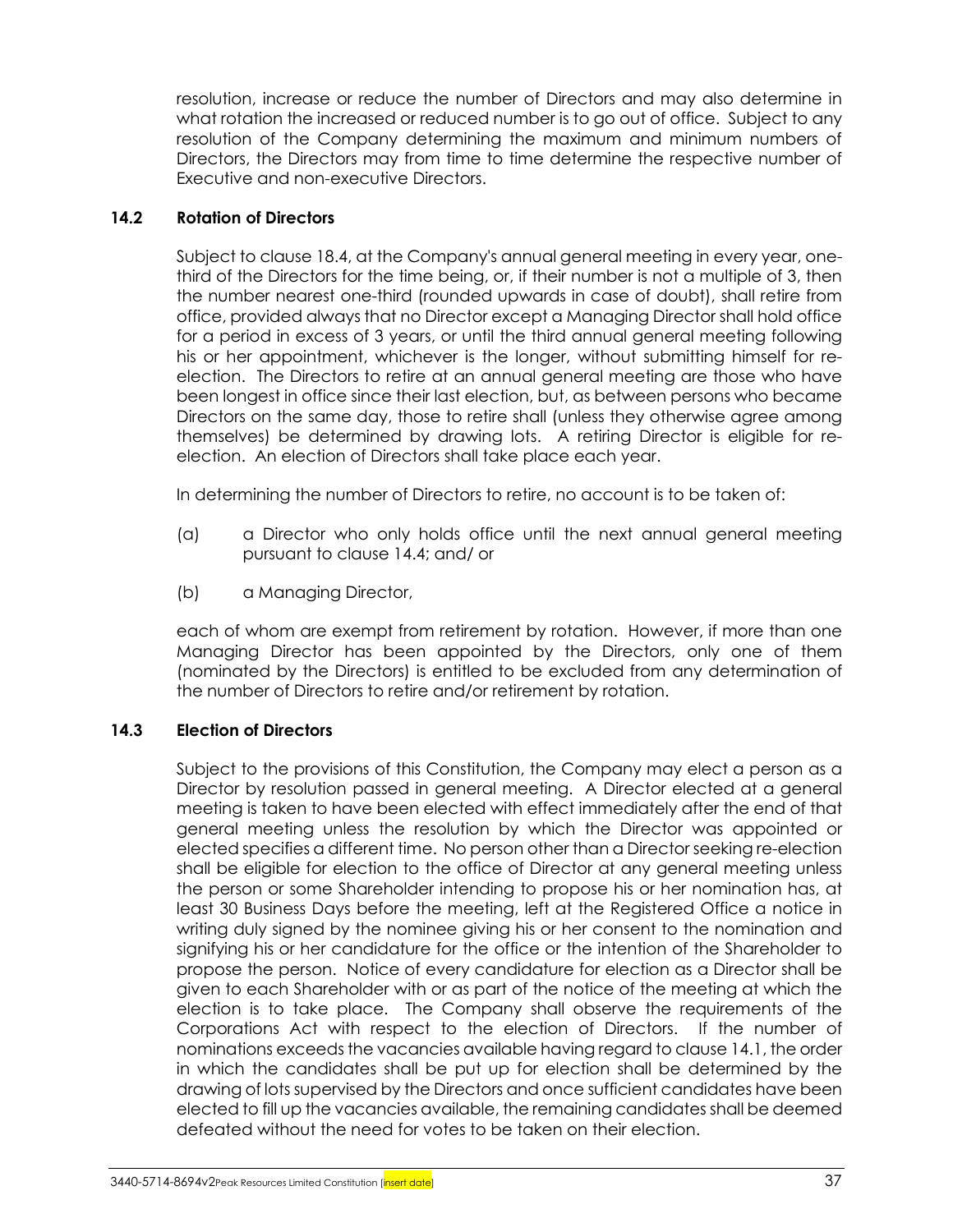# <span id="page-45-0"></span>**14.4 Additional Directors**

The Directors may at any time appoint a person to be a Director, either to fill a casual vacancy or as an addition to the existing Directors, but so that the total number of Directors does not at any time exceed the maximum number specified by this Constitution. Any Director so appointed holds office only until the next following annual general meeting and is then eligible for re-election but shall not be taken into account in determining the Directors who are to retire by rotation (if any) at that meeting.

# <span id="page-45-1"></span>**14.5 Removal of Director**

The Company may by resolution remove any Director before the expiration of his period of office, and may by resolution appoint another person in his place. The person so appointed is subject to retirement at the same time as if he had become a Director on the day on which the Director in whose place he is appointed was last elected a Director.

### **14.6 Vacation of Office**

The office of Director shall automatically become vacant if the Director:

- (a) ceases to be a Director by virtue of section 203D or any other provision of the Corporations Act;
- (b) becomes bankrupt or insolvent or makes any arrangement or composition with his creditors generally;
- (c) becomes prohibited from being a Director by reason of any order made under the Corporations Act;
- (d) becomes of unsound mind or a person whose person or estate is liable to be dealt with in any way under the law relating to mental health;
- (e) resigns his or her office by notice in writing to the Company;
- (f) is removed from office under clause [14.5;](#page-45-1) or
- (g) is absent for more than 3 months, without permission of the Directors, from meetings of the Directors held during that period.

#### <span id="page-45-2"></span>**14.7 Remuneration**

The Directors shall be paid out of the funds of the Company, by way of remuneration for their services as Directors. Subject to claus[e 14.8](#page-46-0) below, the total aggregate fixed sum per annum to be paid to the Directors (excluding salaries of executive Directors) from time to time will not exceed the sum determined by the Shareholders in general meeting and the total aggregate fixed sum will be divided between the Directors as the Directors shall determine and, in default of agreement between them, then in equal shares. No non-executive Director shall be paid as part or whole of his remuneration a commission on or a percentage of profits or a commission or a percentage of operating revenue, and no executive Director shall be paid as whole or part of his remuneration a commission on or percentage of operating revenue. The remuneration of a Director shall be deemed to accrue from day to day.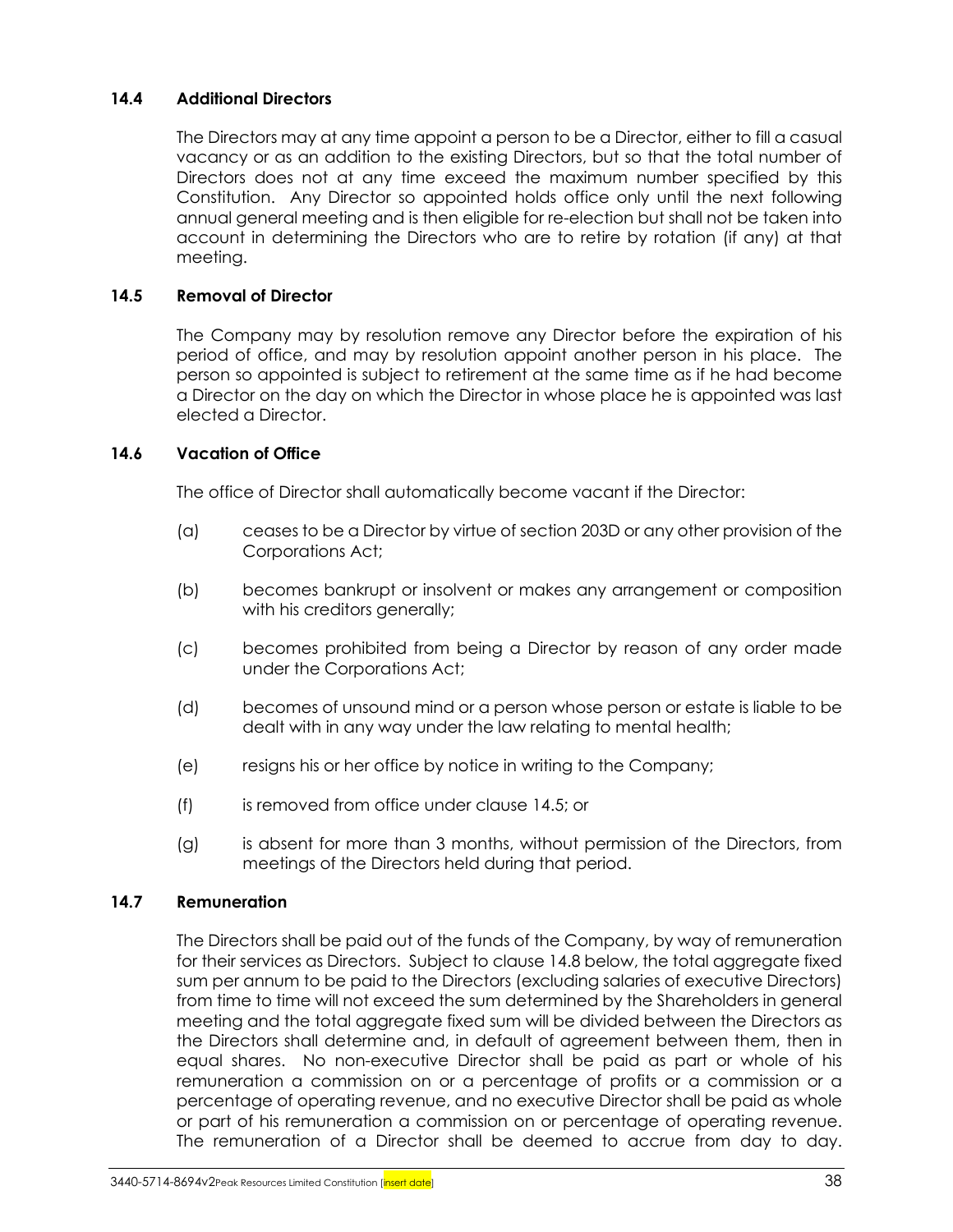Remuneration under this clause [14.7](#page-45-2) may be provided in such manner that the Directors decide (including by way of contribution to a superannuation fund on behalf of the Director) and if any part of the fees of any Director is to be provided other than in cash the Directors may determine the manner in which the non-cash component of the fees is to be valued.

# <span id="page-46-0"></span>**14.8 Initial Fees to Directors**

The total aggregate fixed sum per annum to be paid to Directors (excluding salaries of executive Directors) in accordance with clause [14.7](#page-45-2) shall initially be no more than \$300,000 and may be varied by ordinary resolution of the Shareholders in general meeting.

# **14.9 Expenses**

The Directors shall be entitled to be paid reasonable travelling, accommodation and other expenses incurred by them respectively in or about the performance of their duties as Directors. If any of the Directors being willing are called upon to perform extra services or make any special exertions on behalf of the Company or its business, the Directors may remunerate this Director in accordance with such services or exertions, and this remuneration may be either in addition to or in substitution for his or her share in the remuneration provided for by clause [14.7.](#page-45-2)

# **14.10 No Share Qualification**

A Director is not required to hold any Shares.

# **15. POWERS AND DUTIES OF DIRECTORS**

# <span id="page-46-1"></span>**15.1 Management of the Company**

Subject to the Corporations Act and the Listing Rules and to any other provision of this Constitution, the business of the Company shall be managed by the Directors, who may pay all expenses incurred in promoting and forming the Company, and may exercise all such powers of the Company as are not, by the Corporations Act or the Listing Rules or by this Constitution, required to be exercised by the Company in general meeting.

# **15.2 Borrowings**

Without limiting the generality of clause [15.1,](#page-46-1) the Directors may at any time:

- (a) exercise all powers of the Company to borrow money, to charge any property or business of the Company or all or any of its uncalled capital and to issue debentures or give any other security for a debt, liability or obligation of the Company or of any other person;
- (b) sell or otherwise dispose of the whole or any part of the assets, undertakings and other properties of the Company or any that may be acquired on such terms and conditions as they may deem advisable, but:
	- (i) if the Company is listed on ASX, the Company shall comply with the Listing Rules which relate to the sale or disposal of a company's assets, undertakings or other properties; and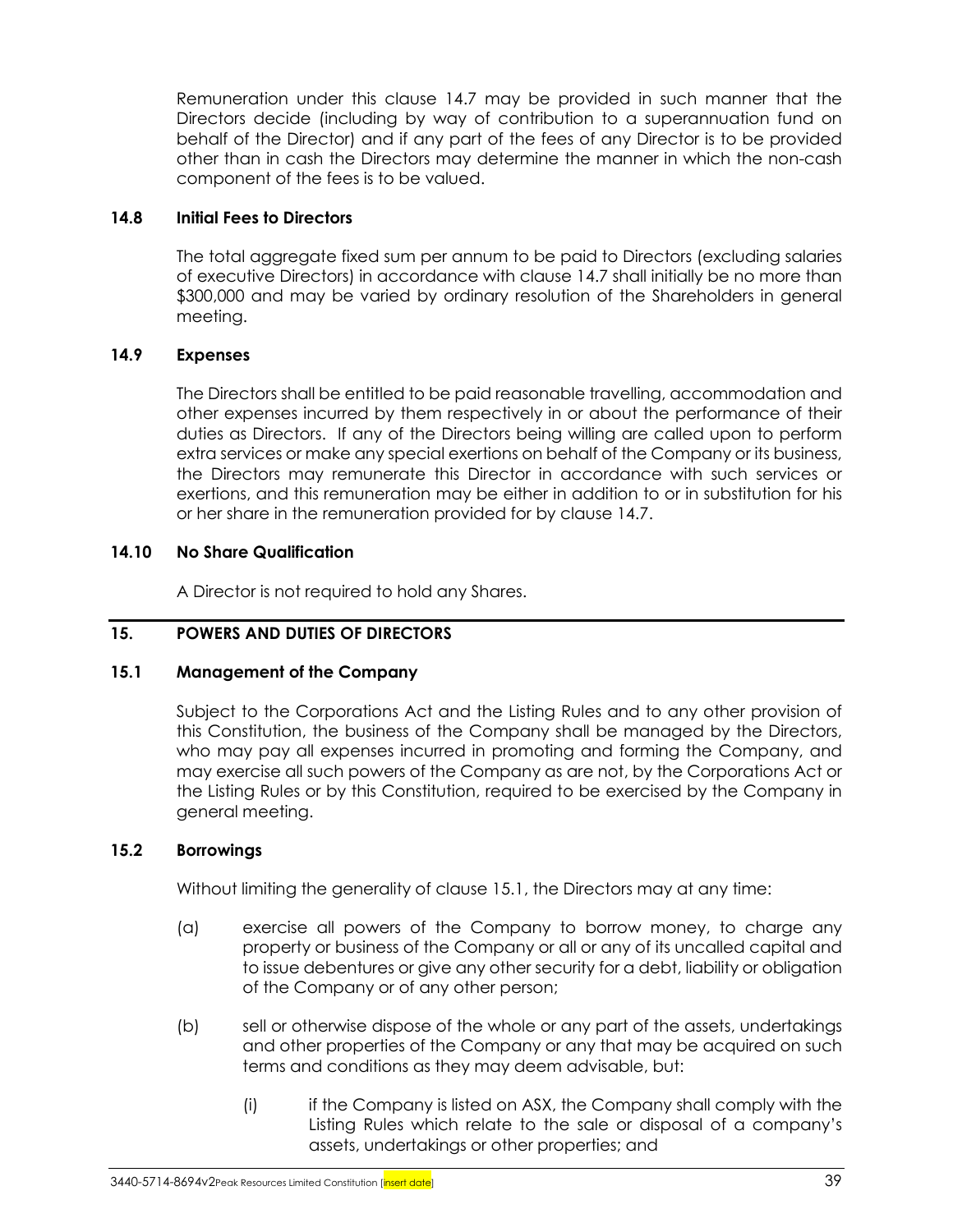- (ii) on the sale or disposition of the Company's main undertaking or on the liquidation of the Company, no commission or fee shall be paid to any Director or Directors or to any liquidator of the Company unless it shall have been ratified by the Company in general meeting, with prior notification of the amount of such proposed payments having been given to all Shareholders at least 7 days prior to the meeting at which any such payment is to be considered; and
- (c) take any action necessary or desirable to enable the Company to comply with the Listing Rules.

# **15.3 Attorneys**

The Directors may, by power of attorney, appoint any person or persons to be the attorney or attorneys of the Company for the purposes, with the powers, authorities and discretions (being powers, authorities and discretions vested in or exercisable by the Directors), for the period and subject to the conditions as they think fit. This power of attorney may contain provisions for the protection and convenience of persons dealing with the attorney as the Directors may determine and may also authorise the attorney to delegate all or any of the powers, authorities and discretions vested in the person.

### **15.4 Cheques, etc.**

All cheques, promissory notes, bankers drafts, bills of exchange, electronic transfers and other negotiable instruments, and all receipts for money paid to the Company, shall be signed, drawn, accepted, endorsed or otherwise executed, as the case may be, by any two Directors or in any other manner as the Directors determine.

#### **15.5 Retirement Benefits for Directors**

The Directors may at any time, subject to the Listing Rules, adopt any scheme or plan which they consider to be in the interests of the Company and which is designed to provide retiring or superannuation benefits for both present and future non-executive Directors, and they may from time to time vary this scheme or plan. Any scheme or plan may be effected by agreements entered into by the Company with individual Directors, or by the establishment of a separate trust or fund, or in any other manner the Directors consider proper. The Directors may attach any terms and conditions to any entitlement under any such scheme or plan that they think fit, including, without limitation, a minimum period of service by a Director before the accrual of any entitlement and the acceptance by the Directors of a prescribed retiring age. No scheme or plan shall operate to confer upon any Director or on any of the dependants of any Director any benefits exceeding those contemplated in section 200F of the Corporations Act or the Listing Rules, except with the approval of the Company in general meeting.

#### **15.6 Securities to Directors or Shareholders**

If a Director acting solely in the capacity of Director of the Company shall become personally liable for the payment of any sum primarily due by the Company, the Directors may create any mortgage, charge or security over or affecting the whole or any part of the assets of the Company by way of indemnity to secure the persons or person so becoming liable from any loss in respect of such liability.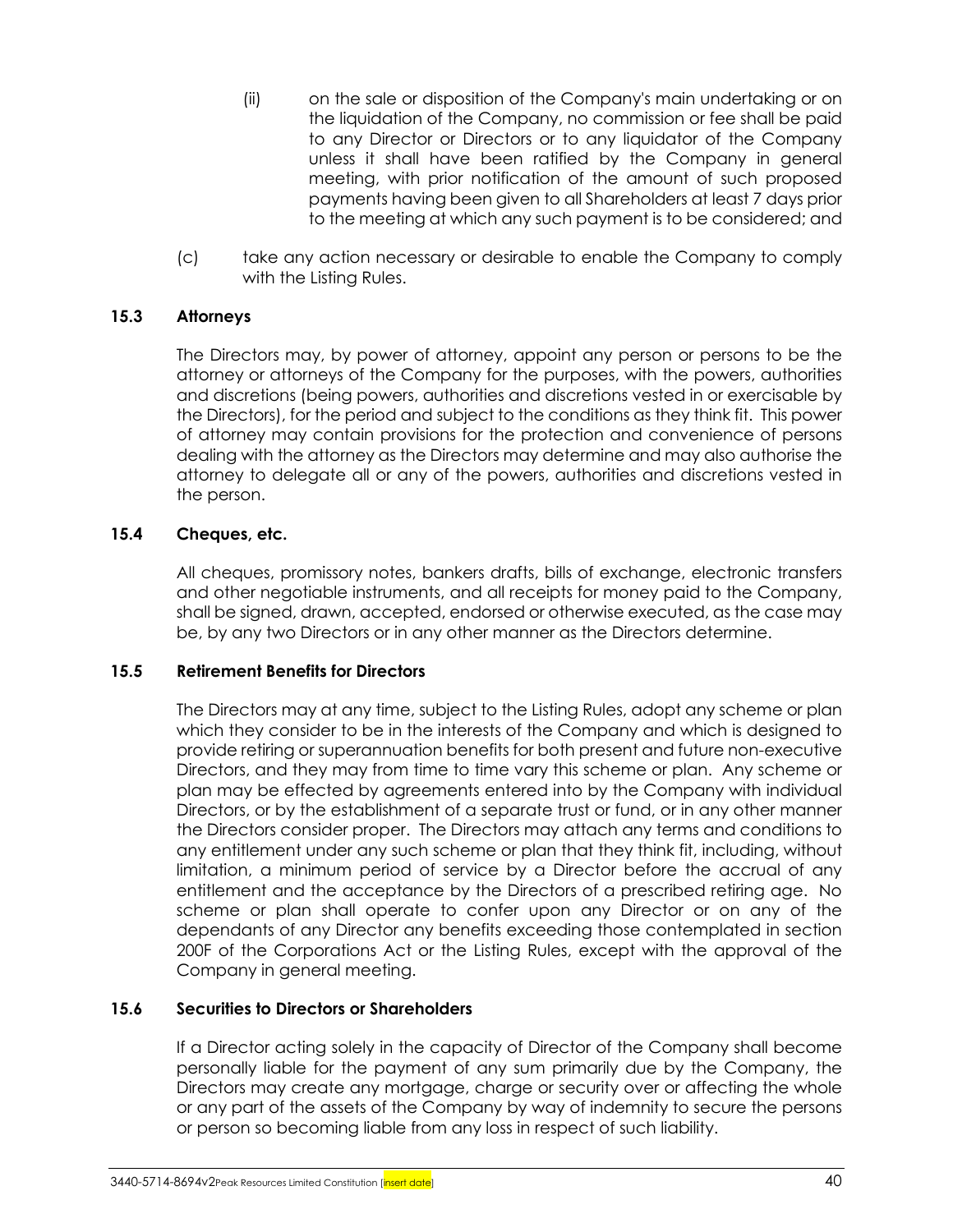# <span id="page-48-0"></span>**16. PROCEEDINGS OF DIRECTORS**

# **16.1 Convening a Meeting**

- (a) A meeting of the Directors can be held in any manner permitted by law.
- (b) A Director may at any time, and a Secretary shall, whenever requested to do so by one or more Directors, convene a meeting of the Directors by notice to the other Directors, and to each Alternate Director, either by personal telephone contact or in writing by the convenor of the meeting. An accidental omission to send a notice of a meeting of Directors to any Director or the non-receipt of such a notice by any Director does not invalidate the proceedings, or any resolution passed, at the meeting.

### **16.2 Procedure at Meetings**

The Directors may meet together for the despatch of business and adjourn and, subject to this clause [16,](#page-48-0) otherwise regulate the meetings as they think fit.

### **16.3 Quorum**

No business shall be transacted at any meeting of Directors unless a quorum is present, comprising two Directors present in person, or by instantaneous communication device, notwithstanding that less than two Directors may be permitted to vote on any particular resolution or resolutions at that meeting for any reason whatsoever. Where a quorum cannot be established for the consideration of a particular matter at a meeting of Directors, one or more of the Directors may call a general meeting of the Company to deal with the matter. In determining whether a quorum is present, each individual participating as a Director or as an Alternate Director for another Director is to be counted except that an individual participating in more than one capacity is to be counted only once.

# **16.4 Secretary May Attend and Be Heard**

The Secretary is entitled to attend any meeting of Directors and is entitled to be heard on any matter dealt with at any meeting of Directors.

# **16.5 Majority Decisions**

Questions arising at any meeting of Directors shall be decided by a majority of votes. A resolution passed by a majority of Directors shall for all purposes be deemed a determination of "the Directors". An Alternate Director has one vote for each Director for whom he or she is an alternate. If an Alternate Director is also a Director, he or she also has a vote as a Director.

# **16.6 Casting Votes**

In the case of an equality of votes, the chairman of the meeting shall have a second or casting vote, but the chairman shall have no casting vote where only 2 Directors are competent to vote on the question.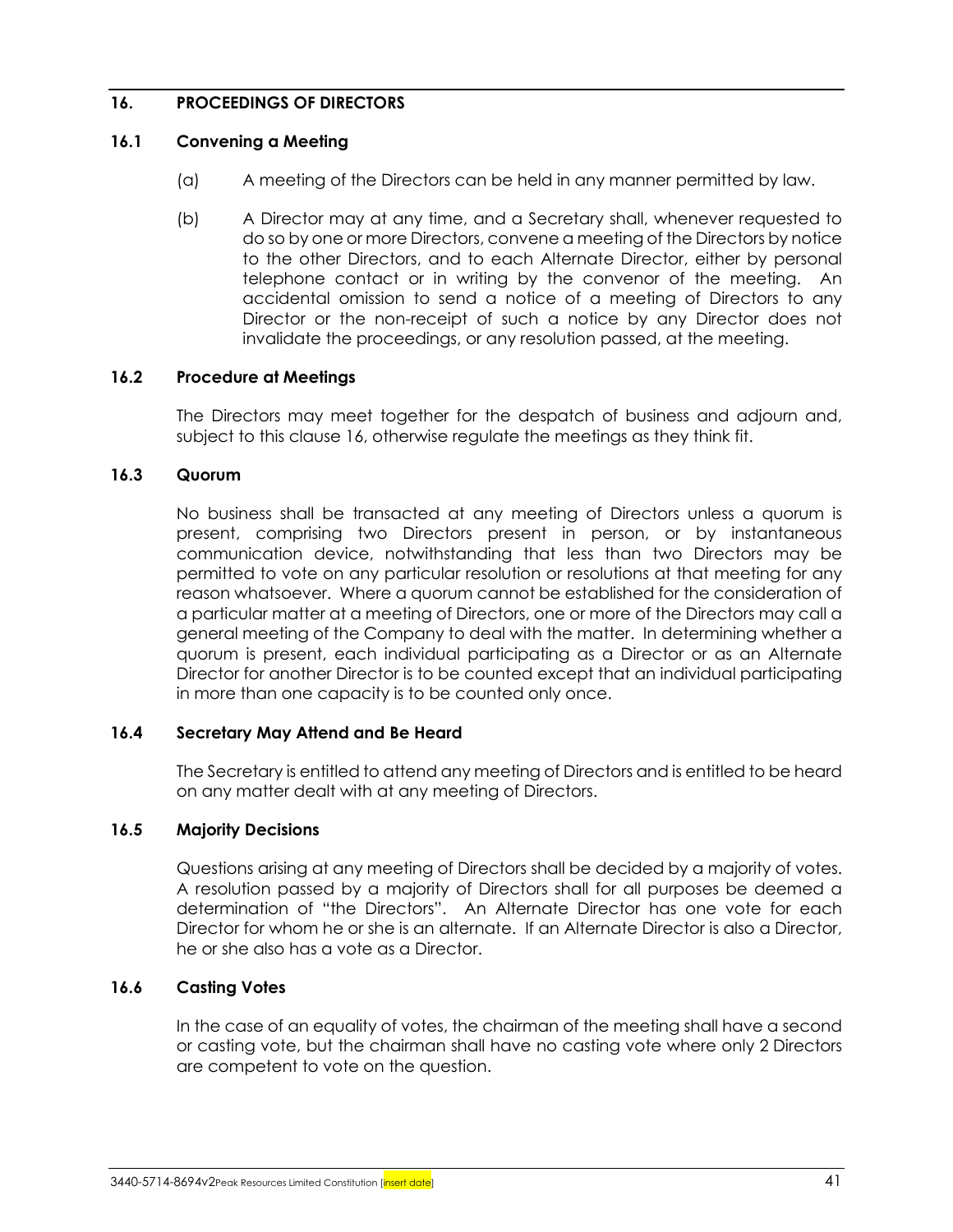# **16.7 Alternate Directors**

A Director may, with the approval of a majority of the other Directors, appoint any person to be an alternate Director in his or her place during any period as he or she thinks fit, and the following provisions shall apply with respect to any Alternate Director:

- (a) he or she is entitled to notice of meetings of the Directors and, if his or her appointor Director is not present at such a meeting, he or she is entitled to attend and vote in the place of the absent Director;
- (b) he or she may exercise any powers that his or her appointor Director may exercise (except the power to appoint an Alternate Director), and the exercise of any such power by the alternate Director shall be deemed to be the exercise of the power by his or her appointor Director;
- (c) he or she is subject to the provisions of this Constitution which apply to Directors, except that Alternate Directors are not entitled in that capacity to any remuneration from the Company (but Alternate Directors are entitled to reasonable travelling, accommodation and other expenses as the Alternate Director may properly incur in travelling to, attending and returning from meetings of Directors or meetings of a committees by the Directors of which the appointor is not present);
- (d) he or she is not required to hold any Shares;
- (e) his or her appointment may be terminated at any time by his or her appointor Director notwithstanding that the period of the appointment of the alternate Director has not expired, and the appointment shall terminate in any event if his or her appointor Director vacates office as a Director;
- (f) the appointment, or the termination of an appointment, of an alternate Director shall be effected by a written notice signed by the Director who made the appointment given to the Company; and
- (g) is, whilst acting as an Alternate Director, an officer of the Company and not the agent of the appointor and is responsible to the exclusion of the appointor for the Alternate Director's own acts and defaults.

# **16.8 Continuing Directors May Act**

In the event of a vacancy or vacancies in the office of a Director, the remaining Directors may act but, if the number of remaining Directors is not sufficient to constitute a quorum at a meeting of Directors, they may act only for the purposes of appointing a Director or Directors, or in order to convene a general meeting of the Company.

# **16.9 Chairman**

The Directors shall elect from their number a chairman of their meetings and may determine the period for which he or she is to hold office. Where a Directors' meeting is held and a chairman has not been elected or is not present at the meeting within 10 minutes after the time appointed for the meeting to begin, the Directors present shall elect one of their number to be the acting chairman of the meeting. The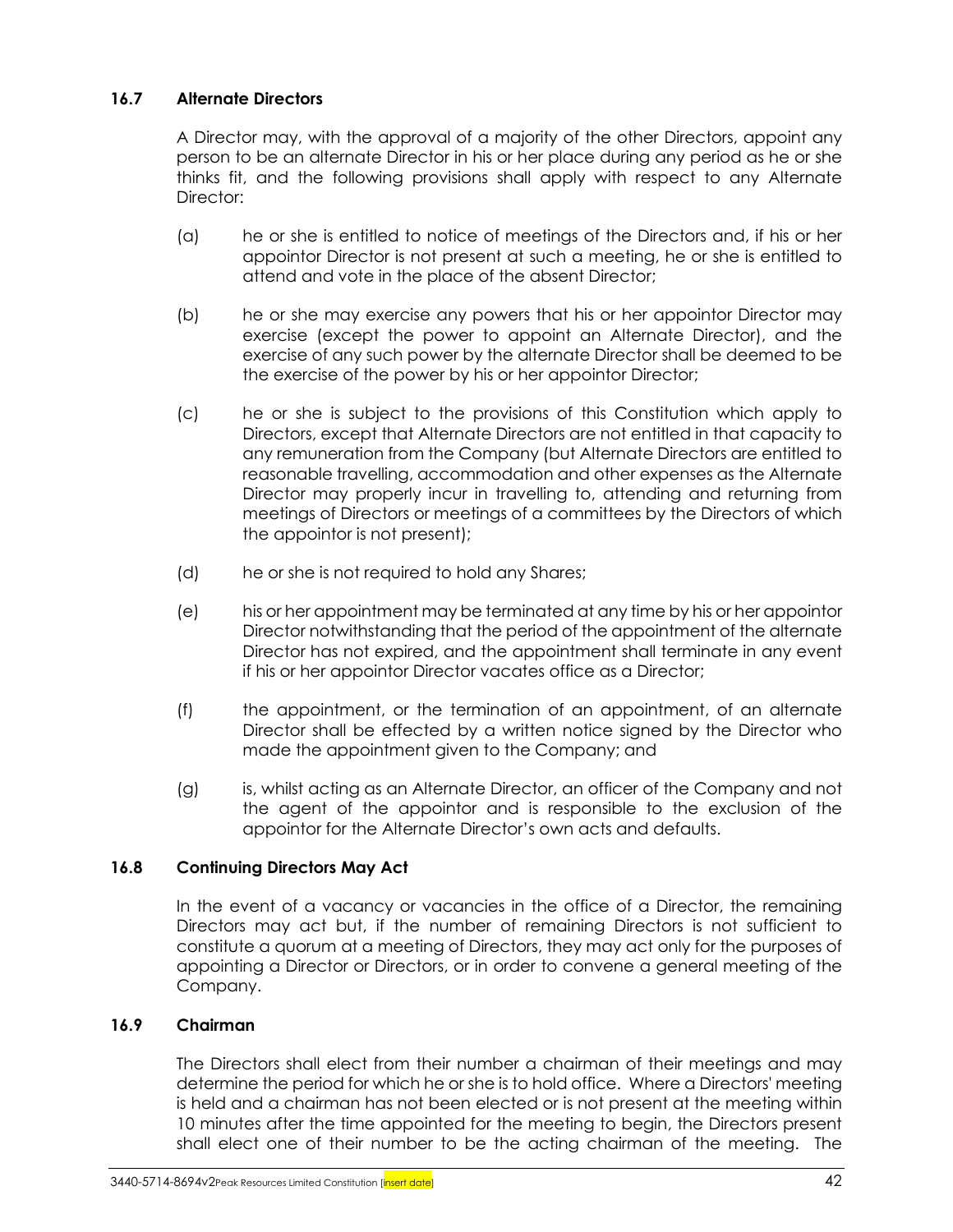Directors may elect a Director as deputy chairman to act as chairman in the chairman's absence.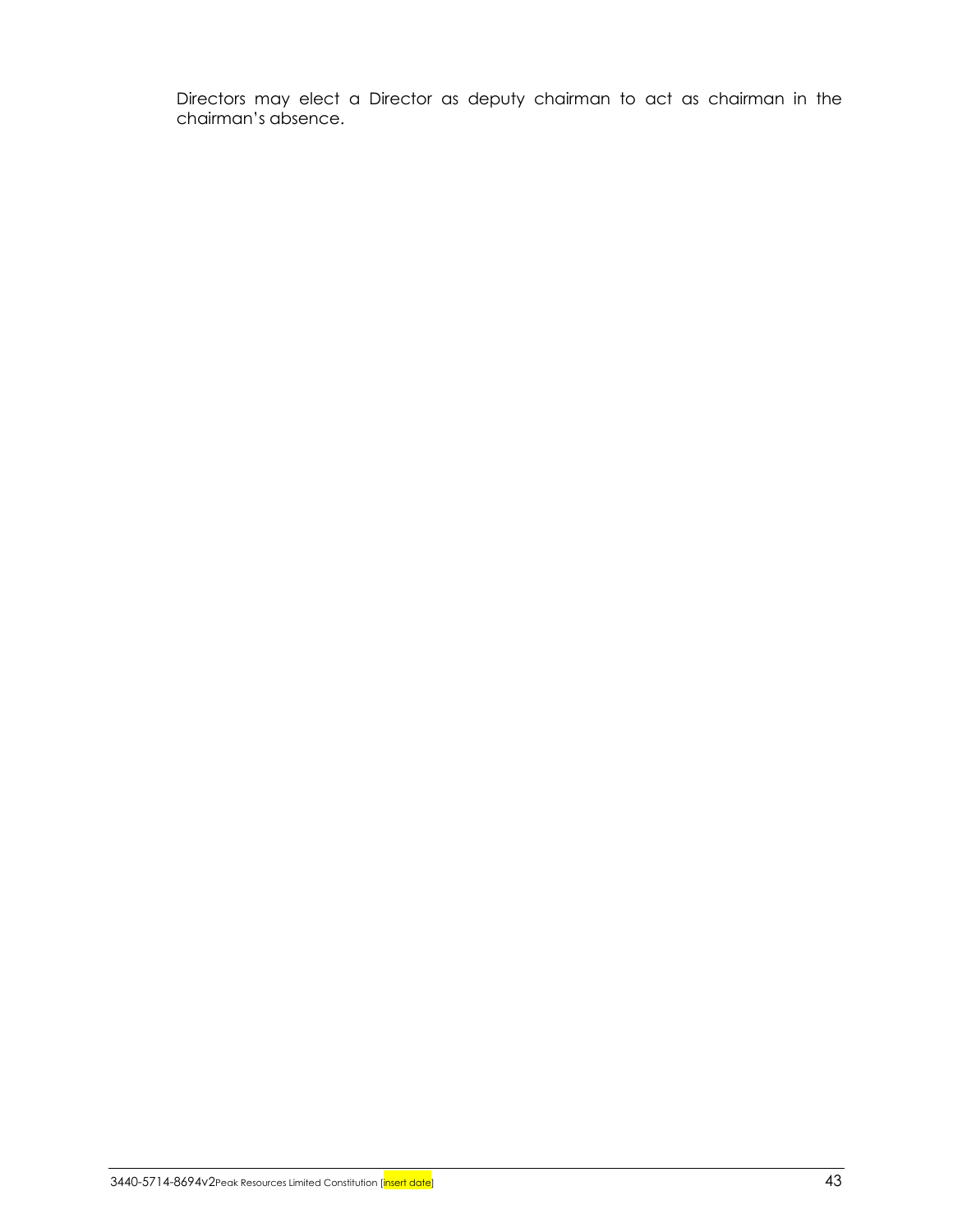# <span id="page-51-0"></span>**16.10 Committees**

The Directors may delegate any of their powers to a committee or committees consisting of such of their number as they think fit. The Directors may at any time revoke any such delegation of power. A committee to which any powers have been so delegated shall exercise the powers delegated in accordance with any directions of the Directors, and a power so exercised shall be deemed to have been exercised by the Directors. The members of such a committee may elect one of their number as chairman of their meetings. Questions arising at a meeting of a committee shall be determined by a majority of votes of the members present and voting. In the case of an equality of votes, the chairman shall have a casting vote. The provisions of this Constitution applying to meetings and resolutions of Directors apply, so far as they can and with any necessary changes, to meetings and resolutions of a committee of Directors, except to the extent they are contrary to any direction given under this clause [16.10.](#page-51-0)

# **16.11 Written Resolutions**

A resolution in writing signed by all the Directors for the time being (or their respective alternate Directors), except those Directors (or their alternates) who expressly indicate their abstention in writing to the Company and those who would not be permitted, by virtue of section 195 of the Corporations Act to vote, shall be as valid and effectual as if it had been passed at a meeting of the Directors duly convened and held. This resolution may consist of several documents in like form, each signed by one or more Directors. Copies of the documents to be signed under this clause must be sent to every Director who is entitled to vote on the resolution. The resolution is taken to have been passed when the last Director signs the relevant documents. A facsimile transmission, an email bearing the signature of the Director or an email of the Director addressed to another officer of the Company confirming agreement with the resolution and undertaking to sign the resolution as soon as practicable shall be deemed to be a document in writing signed by the Directors.

# **16.12 Defective Appointment**

All acts done by any meeting of the Directors or of a committee of Directors or by any person acting as a Director are, notwithstanding that it is afterwards discovered that there was some defect in the appointment of a person to be, or to act as, a Director, or that a person so appointed was disqualified, as valid as if the person had been duly appointed and was qualified to be a Director or to be a member of the committee.

# **16.13 Directors May Hold Other Offices**

A Director may hold any other office or place of profit in or in relation to the Company or a related body corporate of the Company (except that of auditor) in conjunction with his or her office of Director and on any terms as to remuneration or otherwise that the Directors shall approve.

# <span id="page-51-1"></span>**16.14 Directors May Hold Shares, etc.**

A Director may be or become a shareholder in or director of or hold any other office or place of profit in or in relation to any other company promoted by the Company or a related body corporate of the Company or in which the Company may be interested, whether as a vendor, shareholder or otherwise.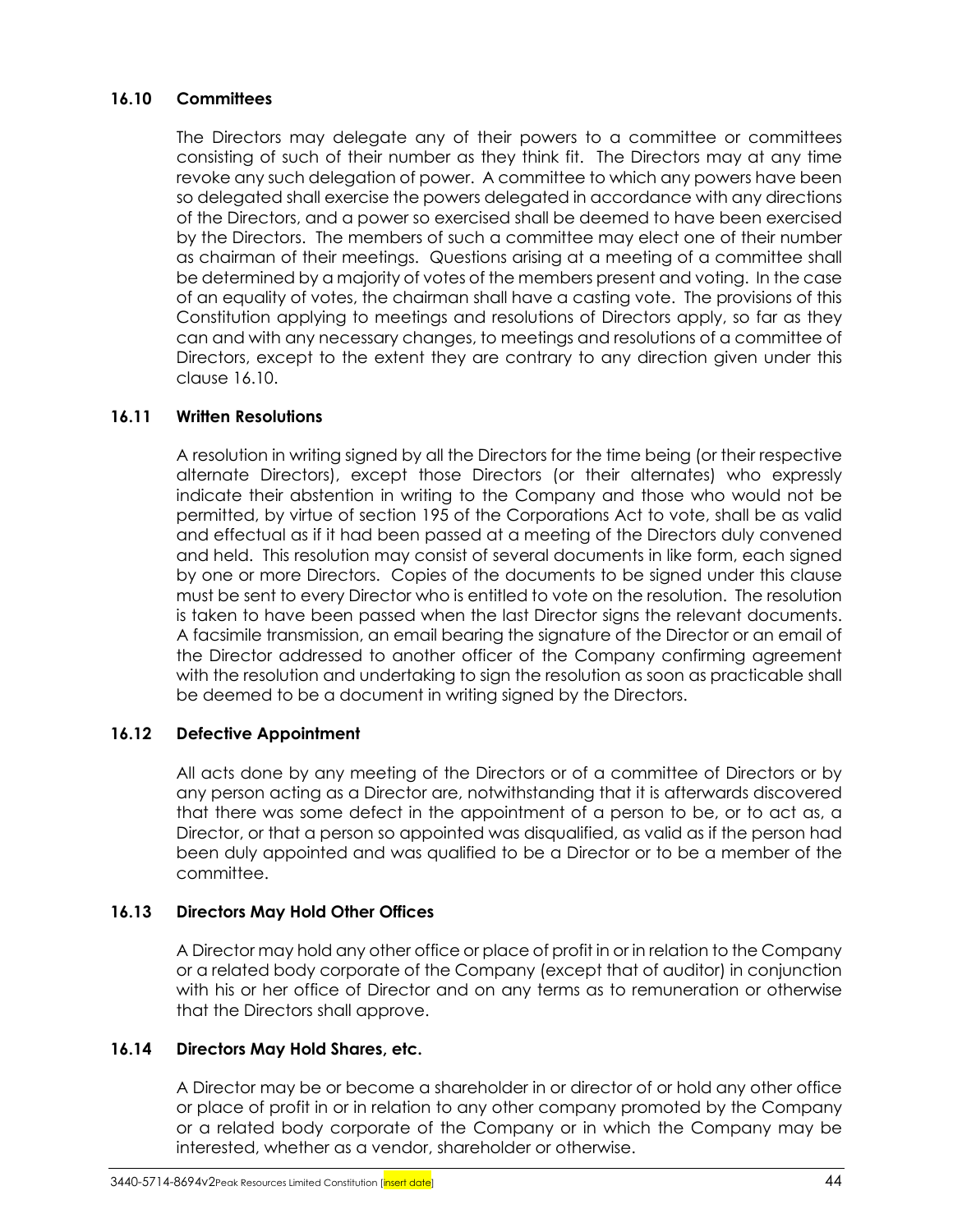# **16.15 Directors Not Accountable for Benefits**

No Director shall be accountable for any benefits received as the holder of any other office or place of profit in or in relation to the Company or any other company referred to in clause [16.14](#page-51-1) or as a shareholder in or director of any such company.

# **16.16 Disclosure of Interests in Related Matters**

As required by the Corporations Act, a Director must give the Directors notice of any material personal interest in a matter that relates to the affairs of the Company. No Director shall be disqualified by his office from contracting with the Company whether as vendor, purchaser or otherwise, nor shall any such contract or any contract or arrangement entered into by or on behalf of the Company in which any Director shall be in any way interested be avoided or prejudiced on that account, nor shall any Director be liable to account to the Company for any profit arising from any such contract or agreement by reason only of such Director holding that office or of the fiduciary relationship thereby established. A Director who has a material personal interest in a matter that is being considered at a meeting of Directors must not be present while the matter is being considered at the meeting or vote on that matter except where permitted by the Corporations Act. Nothing in this Constitution shall be read or construed so as to place on a Director any restrictions other than those required by the Corporations Act or the Listing Rules.

# **16.17 Disclosure of Shareholding**

A Director must give to the Company such information about the Shares or other securities in the Company in which the Director has a relevant interest and at the times that the Secretary requires, to enable the Company to comply with any disclosure obligations it has under the Corporations Act or the Listing Rules.

# **16.18 Related Body Corporate Contracts**

A Director shall not be deemed to be interested or to have been at any time interested in any contract or arrangement by reason only that in a case where the contract or arrangement has been or will be made with, for the benefit of, or on behalf of a Related Body Corporate, he or she is a shareholder in that Related Body Corporate.

# **16.19 Voting, Affixation of Seal**

A Director may in all respects act as a Director in relation to any contract or arrangement in which he or she is interested, including, without limiting the generality of the above, in relation to the use of the Company's common seal, but a Director may not vote in relation to any contract or proposed contract or arrangement in which the Director has directly or indirectly a material interest except as permitted by the Corporations Act.

# **16.20 Home Branch to be Advised**

The Directors shall advise the Home Branch without delay of any material contract involving Director's or Directors' interests. The advice shall include at least the following information:

(a) the names of the parties to the contract;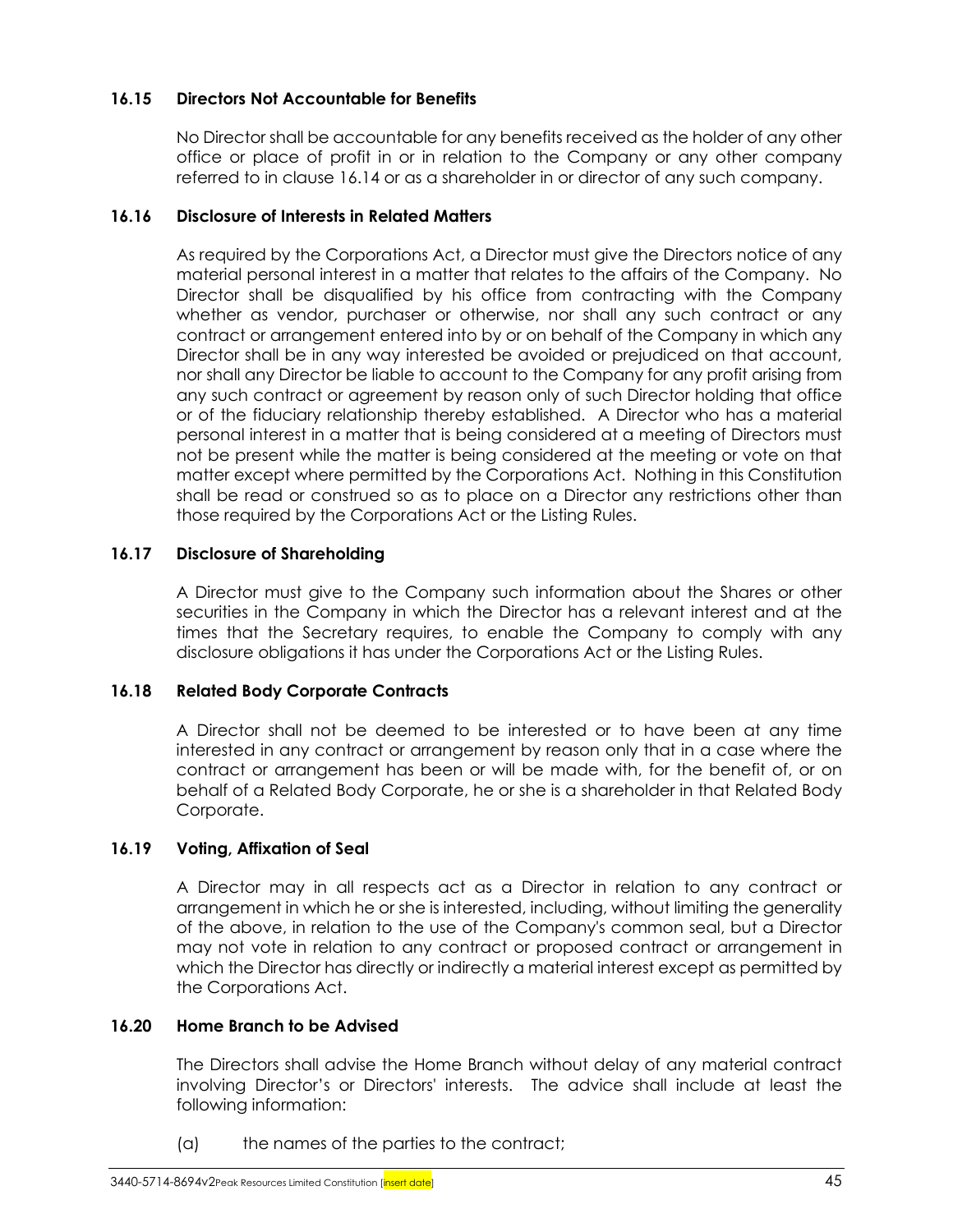- (b) the name or names of the Director or Directors who has or have any material interest in the contract;
- (c) particulars of the contract; and
- (d) particulars of the relevant Director's or Directors' interest or interests in that contract.

# **17. MEETING BY INSTANTANEOUS COMMUNICATION DEVICE**

# <span id="page-53-0"></span>**17.1 Meetings to be Effectual**

A Director shall be entitled to attend a Directors' meeting by means of an instantaneous communication device rather than in person. In those circumstances, a Director shall still receive all materials and information to be made available for the purposes of the Directors' meeting.

For the purposes of this Constitution, the contemporaneous linking together by instantaneous communication device of a number of consenting Directors not less than the quorum, whether or not any one or more of the Directors is out of Australia, shall be deemed to constitute a Directors' meeting and all the provisions of this Constitution as to the Directors' meetings shall apply to such meetings held by instantaneous communication device so long as the following conditions are met:

- (a) all the directors for the time being entitled to receive notice of the Directors' meeting (including any alternate for any Director) shall be entitled to notice of a meeting by instantaneous communication device for the purposes of such meeting. Notice of any such Directors' meeting shall be given on the instantaneous communication device or in any other manner permitted by this Constitution;
- (b) each of the Directors taking part in the Directors' meeting by instantaneous communication device must be able to hear each of the other Directors taking part at the commencement of the Directors' meeting; and
- (c) at the commencement of the Directors' meeting each Director must acknowledge his or her presence for the purpose of a Directors' meeting of the Company to all the other Directors taking part.

A Directors' meeting held by instantaneous communication device shall be deemed to have been held at the Registered Office.

# **17.2 Procedure at Meetings**

A Director may leave a Directors' meeting held under clause [17.1](#page-53-0) by informing the Chairman of the Directors' meeting and then disconnecting his instantaneous communication device. Unless this procedure has been followed a Director shall be conclusively presumed to have been present and to have formed part of the quorum at all times during the Directors' meeting by instantaneous communication device.

# **17.3 Minutes**

A minute of the proceedings at a meeting held under clause [17.1](#page-53-0) shall be sufficient evidence of such proceedings and of the observance of all necessary formalities if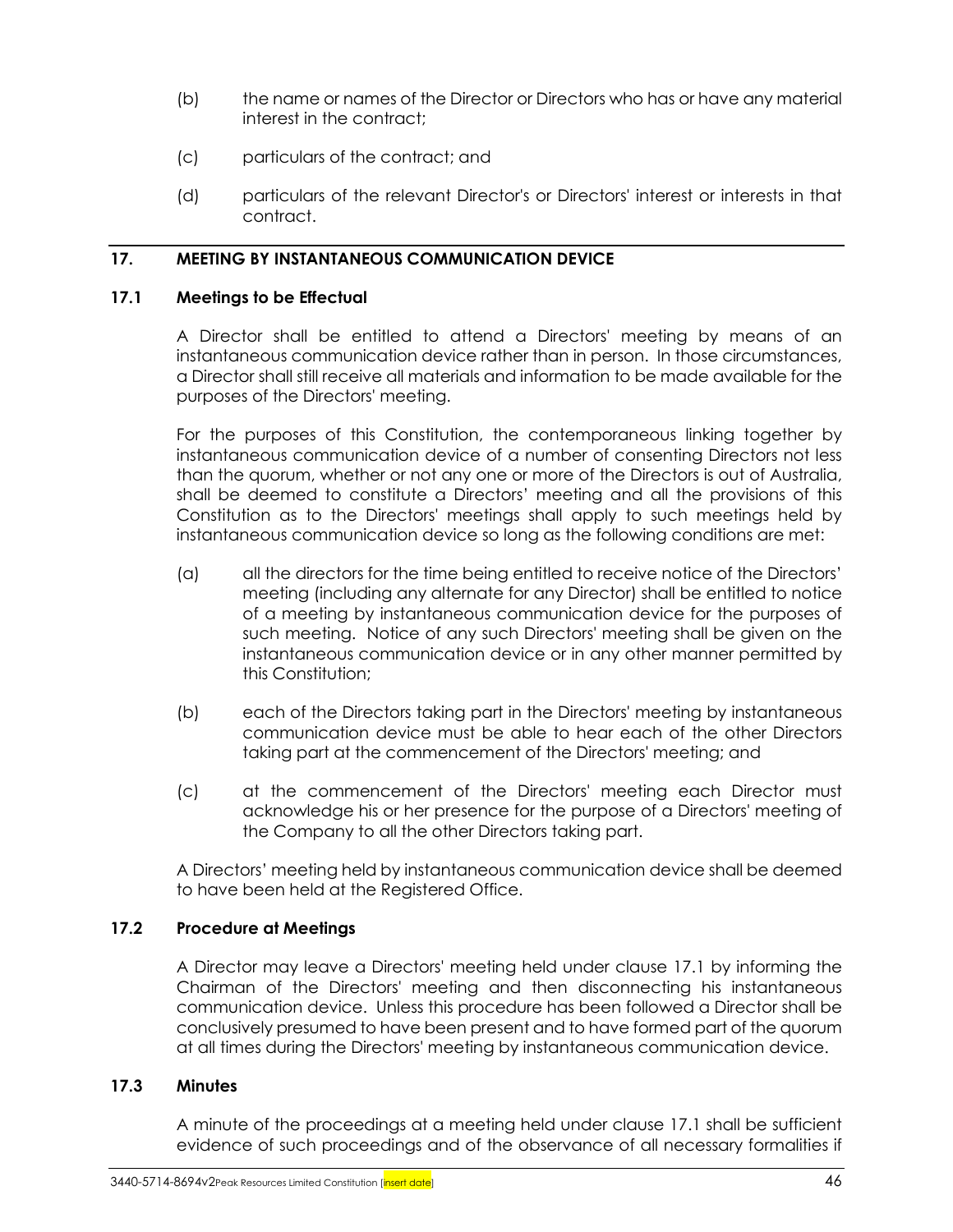certified as a correct minute by the chairman or the person taking the chair at the meeting under clause [17.1.](#page-53-0)

# **17.4 Definition**

For the purposes of this Constitution, "**instantaneous communication device**" shall include telephone, television or any other audio or visual device which permits instantaneous communication.

# **18. MANAGING AND EXECUTIVE DIRECTORS AND SECRETARIES**

# **18.1 Appointment**

The Directors may from time to time appoint one or more of their number to the office of managing director (**Managing Director**) of the Company or to any other office, (except that of auditor), or employment under the Company, either for a fixed term or at will, but not for life and, subject to the terms of any agreement entered into in a particular case, may revoke any such appointment. A Director other than a Managing Director so appointed is in this Constitution referred to as an executive director (**Executive Director**). The appointment of a Managing Director or Executive Director so appointed automatically terminates if he ceases for any reason to be a Director.

# **18.2 Remuneration**

Subject to clause [14.7,](#page-45-2) a Managing Director or Executive Director shall, subject to the terms of any agreement entered into in a particular case, receive remuneration (whether by way of salary, commission or participation in profits, or partly in one way and partly in another) as the Directors may determine.

# **18.3 Powers**

The Directors may, upon such terms and conditions and with such restrictions as they think fit, confer upon a Managing Director or Executive Director any of the powers exercisable by them. Any powers so conferred may be concurrent with, or be to the exclusion of, the powers of the Directors. The Directors may at any time withdraw or vary any of the powers so conferred on a Managing Director or Executive Director.

# <span id="page-54-0"></span>**18.4 Rotation**

Subject to claus[e 14.2,](#page-44-0) a Managing Director shall not retire by rotation, but Executive Directors shall.

# **18.5 Secretary**

A Secretary of the Company shall hold office on such terms and conditions, as to remuneration and otherwise, as the Directors determine. There must be at least one Secretary of the Company at all times.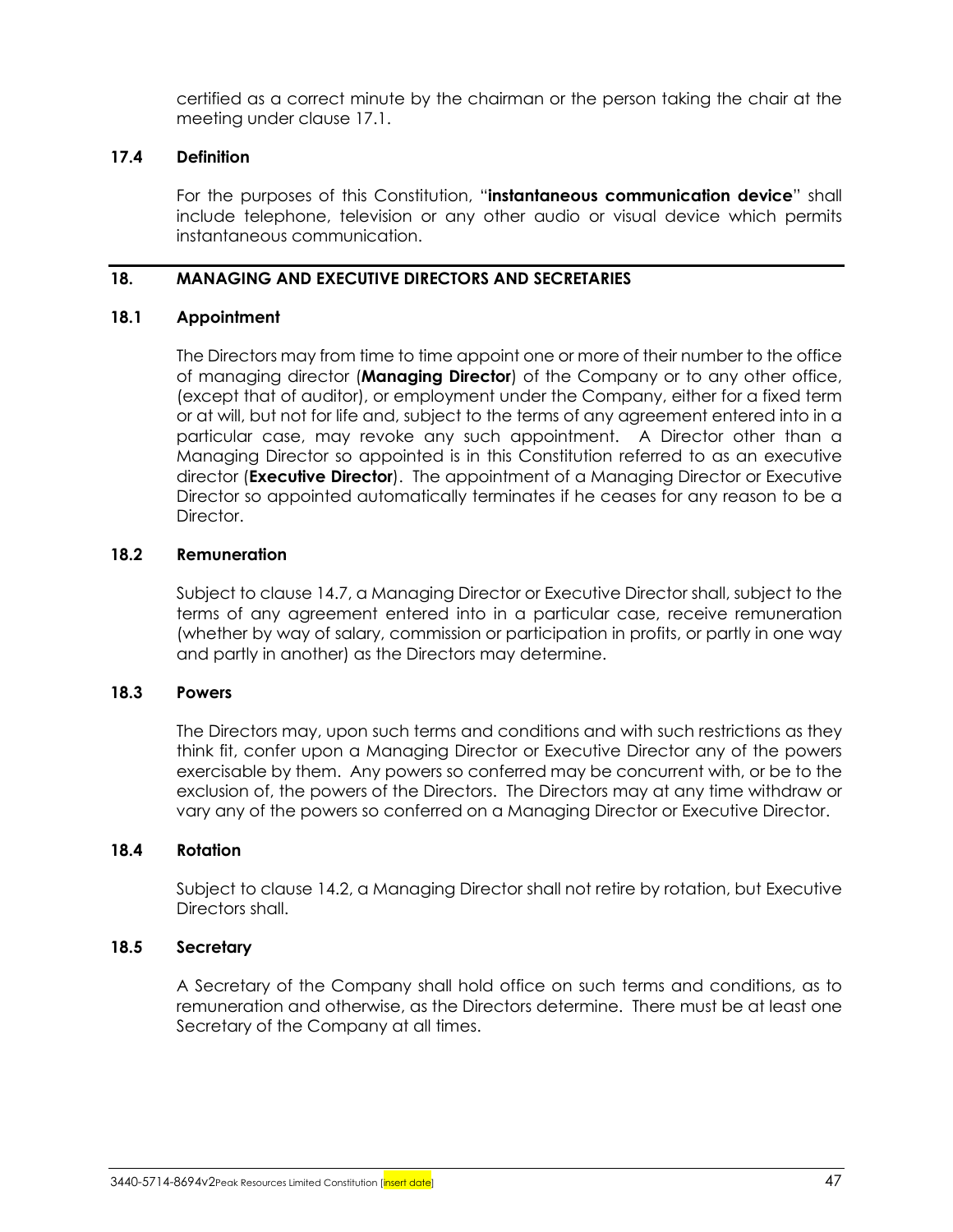# **19. SEALS**

# <span id="page-55-1"></span>**19.1 Common Seal**

Subject to the Corporations Act, the Company may have a Seal. The Directors shall provide for the safe custody of the Seal. The Seal shall only be used by the authority of the Directors, or of a committee of the Directors authorised by the Directors to authorise the use of the Seal. Every document to which the Seal is affixed shall be signed by a Director and countersigned by another Director, (who may be an alternate Director) a Secretary or another person appointed by the Directors to countersign that document or a class of documents in which that document is included.

# **19.2 Execution of Documents Without a Seal**

Without limiting the ways a document can be signed under the Corporations Act, the Company may execute a document without using the Seal if the document is signed by:

- (a) two Directors;
- (b) a Director and a Secretary; or
- (c) any person or persons authorised by the Directors for the purposes of executing that document or the class of document to which that document belongs.

# <span id="page-55-0"></span>**19.3 Share Seal**

Subject to the Corporations Act, the Company may have a duplicate Seal, known as the Share Seal, which shall be a facsimile of the Seal with the addition on its face of the words "**Share Seal**", and the following provisions shall apply to its use:

- (a) any certificate for Shares may be issued under the Share Seal and if so issued shall be deemed to be sealed with the Seal;
- (b) subject to the following provisions of this clause [19.3,](#page-55-0) the signatures required by clause [19.1](#page-55-1) on a document to which the Seal is affixed may be imposed by some mechanical means;
- (c) subject to the following provisions of this clause [19.3,](#page-55-0) the Directors may determine the manner in which the Share Seal shall be affixed to any document and by whom a document to which the Share Seal is affixed shall be signed, and whether any signature so required on such a document must be actually written on the document or whether it may be imposed by some mechanical means;
- <span id="page-55-2"></span>(d) the only documents on which the Share Seal may be used shall be Share or stock unit certificates, debentures or certificates of debenture stock, secured or unsecured notes, option certificates and any certificates or other documents evidencing any Share Options or rights to take up any Shares in or debenture stock or debentures or notes of the Company; and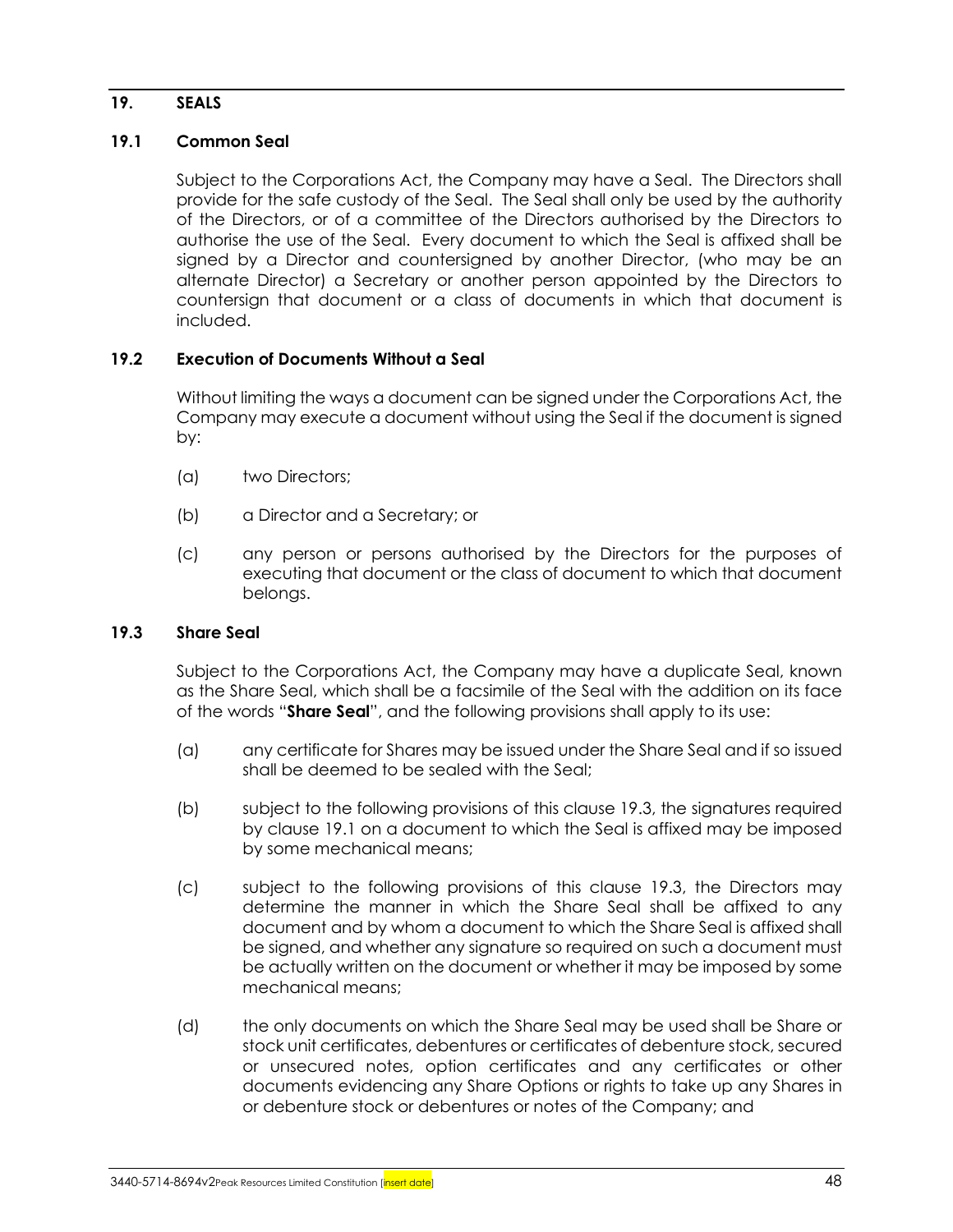(e) signatures shall not be imposed by mechanical means nor (except when the requirements of clause [19.1](#page-55-1) as to signatures are complied with) shall the Share Seal be used on any certificate or other document mentioned in clause [19.3\(d\)](#page-55-2) unless the certificate or other document has first been approved for sealing or signature (as the case may be) by the Board or other authorised person or persons.

### **20. ACCOUNTS, AUDIT AND RECORDS**

#### **20.1 Accounting records to be kept**

The Directors shall cause proper accounting and other records to be kept by the Company and shall distribute copies of the Company's accounts and reports as required by the Corporations Act and the Listing Rules.

#### **20.2 Audit**

The Company shall comply with the requirements of the Corporations Act and the Listing Rules as to the audit of accounts, registers and records.

#### **20.3 Inspection**

The Directors shall determine whether and to what extent, and at what time and places and under what conditions, the accounting records and other documents of the Company or any of them will be open to the inspection of Shareholders other than Directors. A Shareholder other than a Director shall not be entitled to inspect any document of the Company except as provided by law or authorised by the Directors or by the Company in general meeting.

#### **21. MINUTES**

#### **21.1 Minutes to be Kept**

The Directors shall cause to be kept, in accordance with section 1306 of the Corporations Act, minutes of:

- (a) all proceedings of general meetings and Directors meetings; and
- (b) all appointments of Officers and persons ceasing to be Officers.

#### **21.2 Signature of Minutes**

All minutes shall be signed by the chairman of the meeting at which the proceedings took place or by the chairman of the next succeeding meeting.

#### **21.3 Requirements of the Corporations Act**

The Company and the Officers shall comply with the requirements of Part 2G.3 of Chapter 2G of the Corporations Act.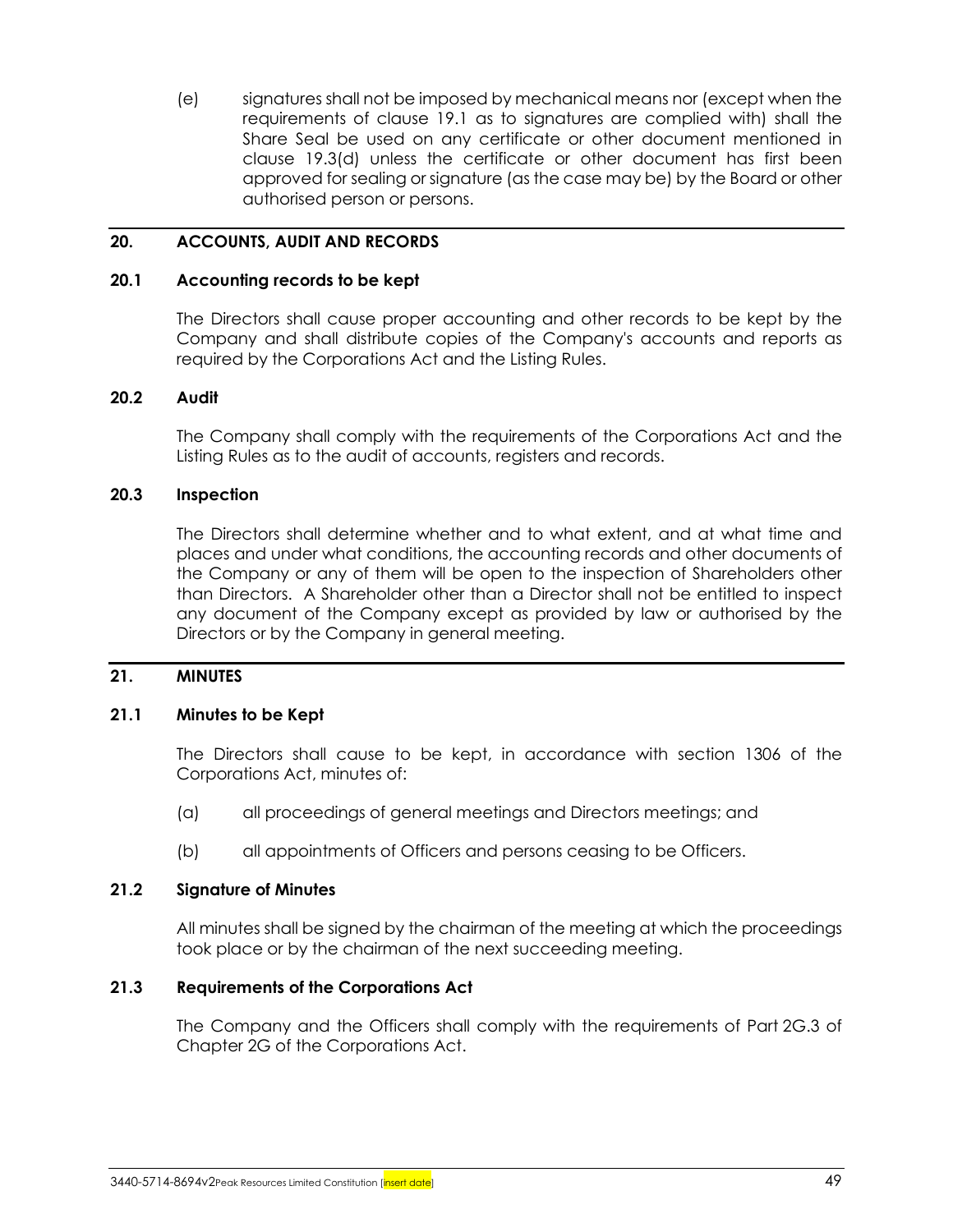# <span id="page-57-0"></span>**22. DIVIDENDS AND RESERVES**

### **22.1 Dividends**

Subject to and in accordance with the Corporations Act, the Listing Rules, the rights of any preference Shareholders and to the rights of the holders of any shares created or raised under any special arrangement as to dividend, the Directors may from time to time decide to pay a dividend to the Shareholders entitled to the dividend which shall be payable on all Shares according to the proportion that the amount paid (not credited) is of the total amounts paid and payable (excluding amounts credited) in respect of such Shares. The Directors may rescind a decision to pay a dividend if they decide, before the payment date, that the Company's financial position no longer justifies the payment.

# **22.2 Interim Dividend**

The Directors may from time to time pay to the Shareholders any interim dividends that they may determine.

# **22.3 No Interest**

No dividend shall carry interest as against the Company.

### **22.4 Reserves**

The Directors may set aside out of the profits of the Company any amounts that they may determine as reserves, to be applied at the discretion of the Directors, for any purpose for which the profits of the Company may be properly applied. Pending any application of the reserves, the Directors may invest or use the reserves in the business of the Company or in other investments as they think fit. Any amount set aside as a reserve is not required to be held separately from the Company's other assets and may be used by the Company or invested as the Directors think fit.

# **22.5 Carrying forward profits**

The Directors may carry forward any part of the profits of the Company that it decides not to distribute as dividends without transferring those profits to a reserve.

# **22.6 Alternative Method of Payment of Dividend**

When declaring any dividend and subject at all times to the Corporations Act and the Listing Rules, the Directors may:

(a) direct payment of the dividend to be made wholly or in part by the distribution of specific assets or documents of title (including, without limitation, paid-up Shares, debentures or debenture stock of this or any other company, gold, gold or mint certificates or receipts and like documents) or in any one or more of these ways, and where any difficulty arises with regard to the distribution the Directors may settle it as they think expedient and in particular may issue fractional certificates and may fix the value for distribution of specific assets or any part of them and may determine that cash payments shall be made to any Shareholders upon the basis of the value so fixed in order to adjust the rights of all parties and may vest any of these specific assets in trustees upon trusts for the persons entitled to the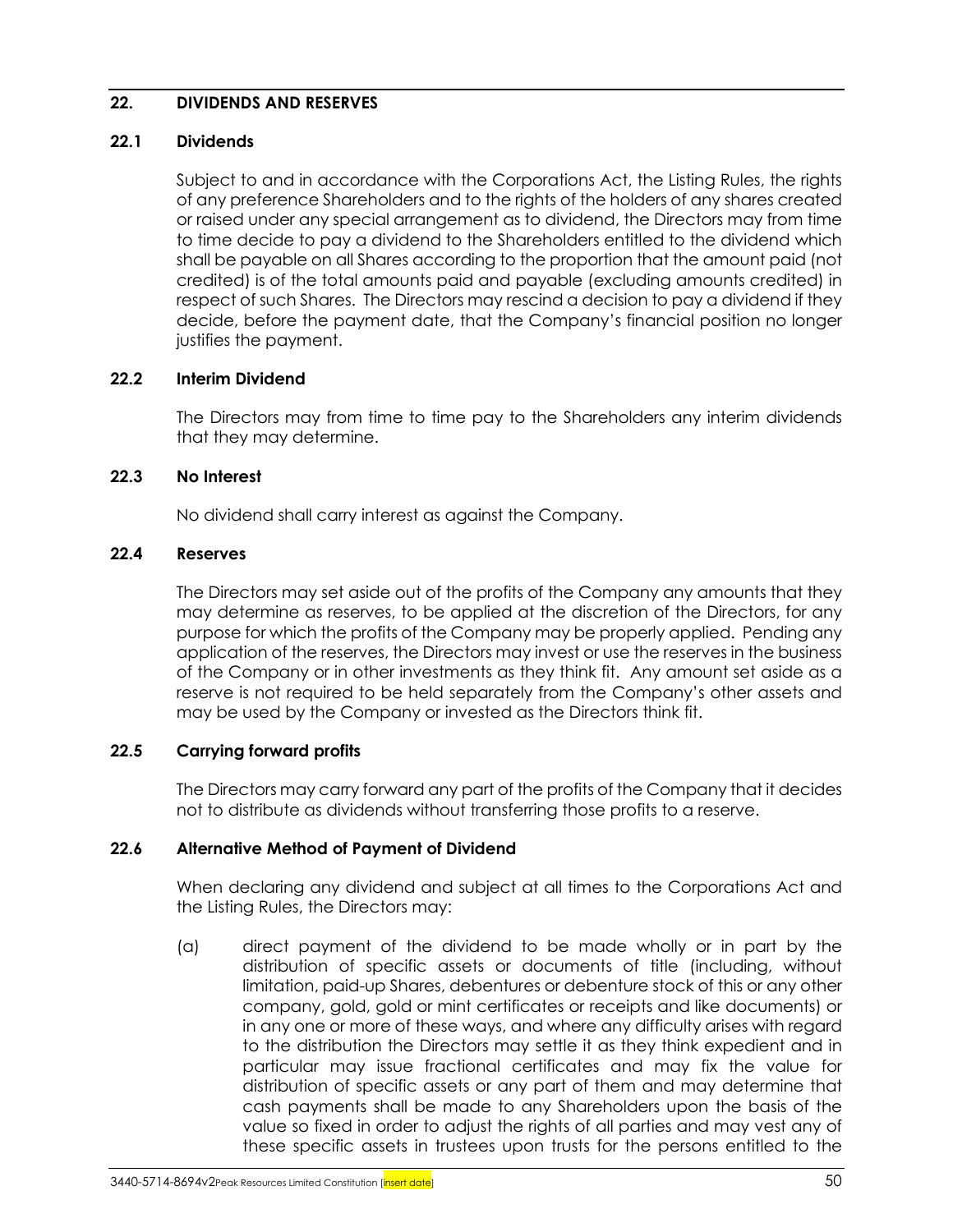dividend as may seem expedient to the Directors; or

(b) direct that a dividend be payable to particular Shareholders wholly or partly out of any particular fund or reserve or out of profits derived from any particular source and to the remaining Shareholders wholly or partly or of any other particular fund or reserve or out of profits derived from any other particular source and may so direct notwithstanding that by so doing the dividend will form part of the assessable income for taxation purposes of some Shareholders and will not form part of the assessable income of others.

For the purposes of this clause, the Company is authorised to distribute securities of another body corporate by way of dividend and, on behalf of the Shareholders, provide the consent of each Shareholder to becoming a member of that body corporate and the agreement of each Shareholder to being bound by the constitution of that body corporate.

# **22.7 Shareholders entitled to dividend**

Subject to this Constitution, a dividend in respect of a Share is payable to the person registered as the holder of that share:

- (a) if the Directors have fixed a time for determining entitlements to the dividend, at that time; and
- (b) in any other case, on the date on which the dividend is paid.

### **22.8 Payment of Dividends**

Any dividend payable may be paid by:

- (a) cheque sent through the mail directed to:
	- (i) the address of the Shareholder shown in the Register or to the address of the joint holders of Shares shown first in the Register; or
	- (ii) an address which the Shareholder has, or joint holders have, in writing notified the Company as the address to which dividends should be sent;
- (b) electronic funds transfer to an account with a bank or other financial institution nominated by the Shareholder and acceptable to the Company; or
- (c) any other means determined by the Directors.

#### **22.9 Unclaimed Dividends**

Except as otherwise provided by statute, all dividends unclaimed for one year after having been declared may be invested or otherwise made use of by the Directors for the benefit of the Company until claimed.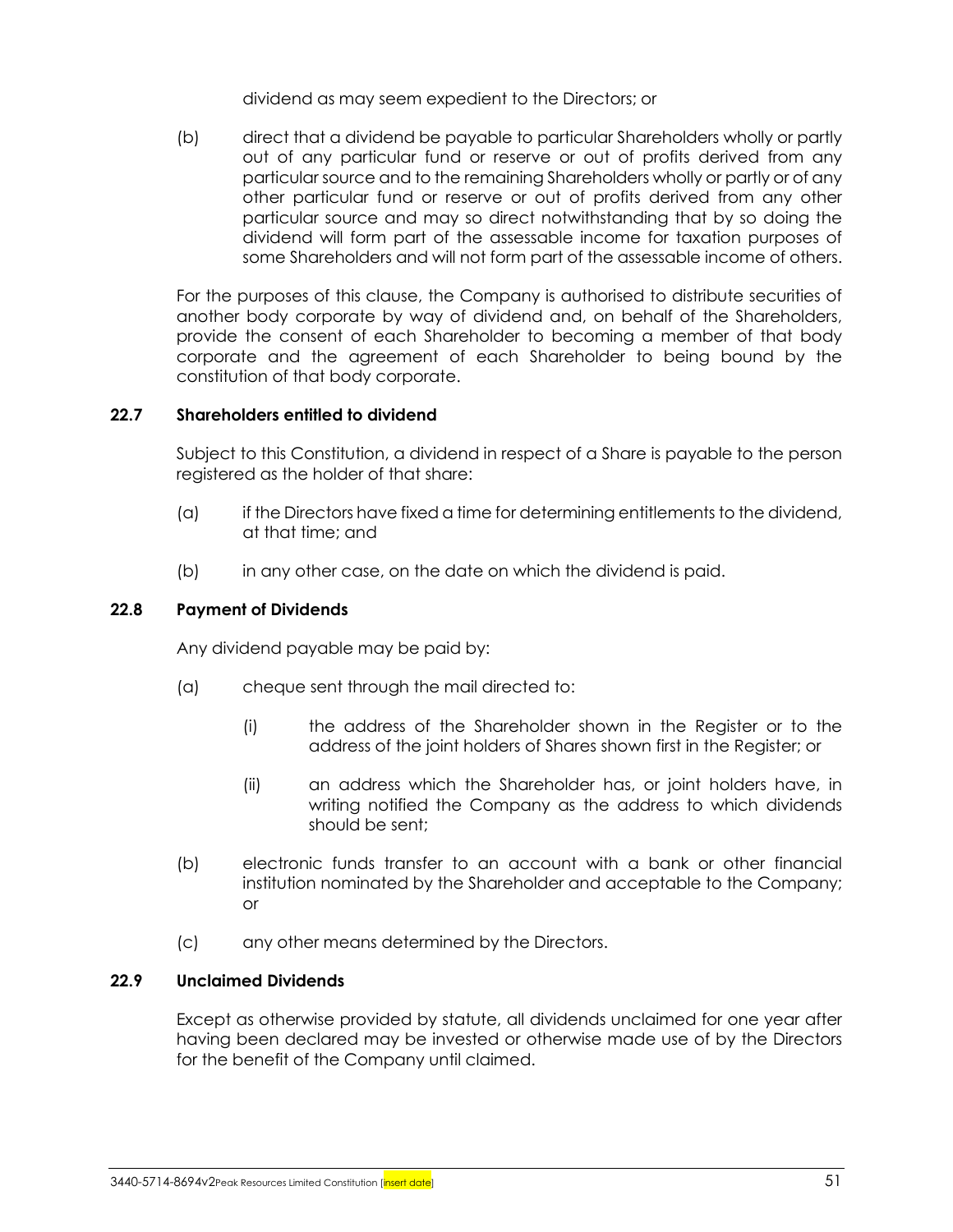# **22.10 Breach of Restriction Agreement**

In the event of a breach of the Listing Rules relating to Restricted Securities or of any escrow arrangement entered into by the Company under the Listing Rules in relation to any Shares which are classified under the Listing Rules or by ASX as Restricted Securities, the Shareholder holding the Shares in question shall cease to be entitled to be paid any dividends in respect of those Shares for so long as the breach subsists.

# **23. CAPITALISATION OF PROFITS**

### <span id="page-59-1"></span>**23.1 Capitalisation**

The Directors, subject to the Listing Rules and any rights or restrictions for the time being attached to any class of Shares, may from time to time resolve to capitalise any amount, being the whole or a part of the amount for the time being standing to the credit of any reserve account or the profit and loss account or otherwise available for distribution to Shareholders, and that that amount be applied, in any of the ways mentioned in clause [23.2](#page-59-0) for the benefit of Shareholders in the proportions to which those Shareholders would have been entitled in a distribution of that amount by way of dividend.

# <span id="page-59-0"></span>**23.2 Application of Capitalised Amounts**

The ways in which an amount may be applied for the benefit of Shareholders under claus[e 23.1](#page-59-1) are:

- <span id="page-59-2"></span>(a) in paying up any amounts unpaid on Shares held by Shareholders;
- <span id="page-59-3"></span>(b) in paying up in full, at an issue price decided by Director's resolution, unissued Shares or debentures to be issued to Shareholders as fully paid; or
- (c) partly as mentioned in paragraph [\(a\)](#page-59-2) and partly as mentioned in paragraph [\(b\).](#page-59-3)

# **23.3 Procedures**

The Directors shall do all things necessary to give effect to the resolution referred to in clause [23.1](#page-59-1) and, in particular, to the extent necessary to adjust the rights of the Shareholders among themselves, may:

- (a) issue fractional certificates or make cash payments in cases where Shares or debentures could only be issued in fractions; and
- <span id="page-59-4"></span>(b) authorise any person to make, on behalf of all the Shareholders entitled to any further Shares or debentures upon the capitalisation, an agreement with the Company providing for the issue to them, credited as fully paid up, of any further Shares or debentures or for the payment up by the Company on their behalf of the amounts or any part of the amounts remaining unpaid on their existing Shares by the application of their respective proportions of the sum resolved to be capitalised,

and any agreement made under an authority referred to in paragrap[h \(b\)](#page-59-4) is effective and binding on all the Shareholders concerned.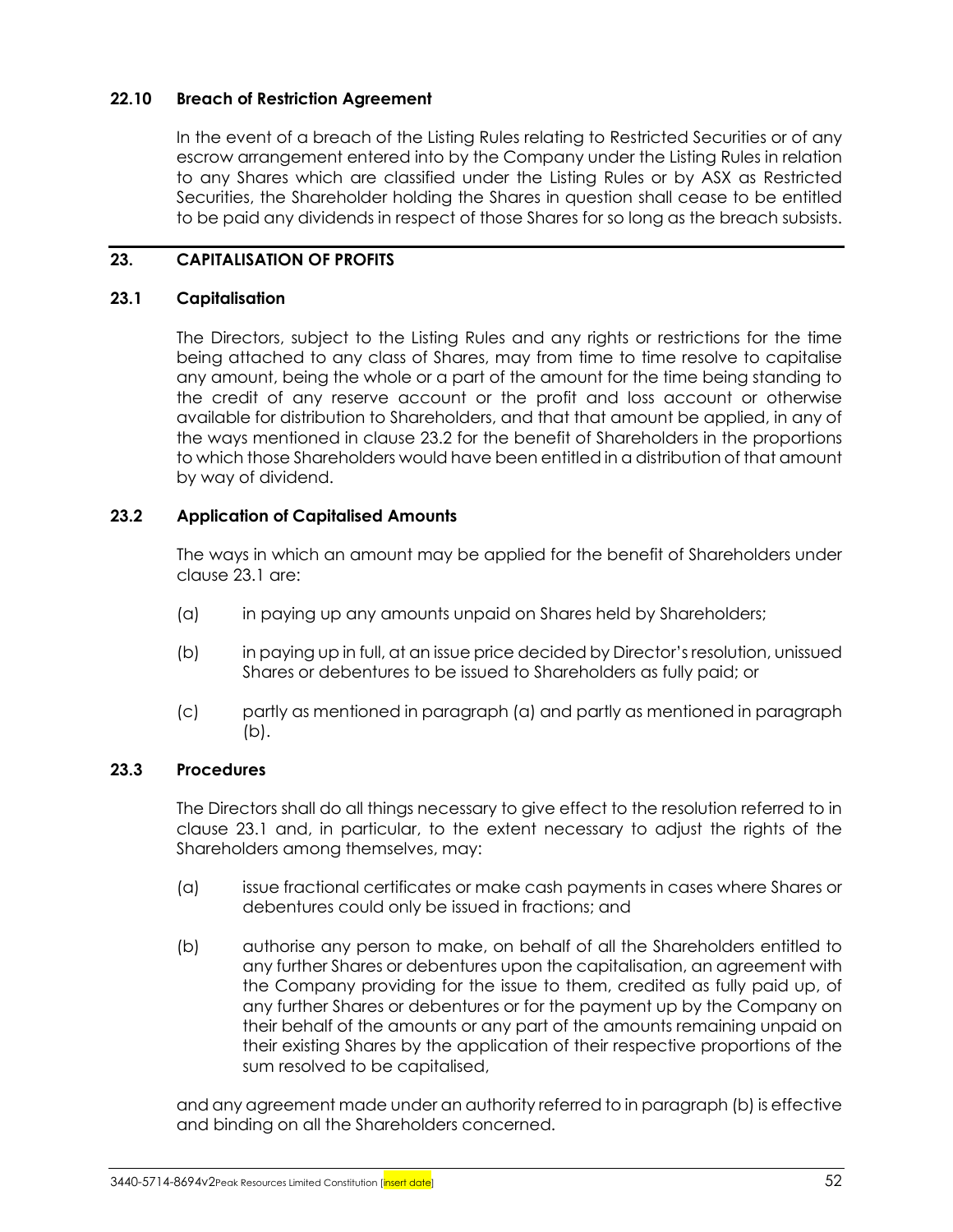# **24. BONUS SHARE PLAN**

### <span id="page-60-0"></span>**24.1 Authorisation of Bonus Share Plan**

Subject to the Listing Rules and the Corporations Act, the Company may, by ordinary resolution in general meeting, authorise the Directors to implement a Bonus Share Plan on such terms and conditions as are referred to in the resolution and which plan provides for any dividend which the Directors may declare from time to time under clause [22,](#page-57-0) less any amount which the Company shall either pursuant to this Constitution or any law be entitled or obliged to retain, not to be payable on Shares which are participating Shares in the Bonus Share Plan but for those Shares to carry instead an entitlement to receive an allotment of additional fully paid ordinary Shares to be issued as bonus Shares.

### **24.2 Amendment and Revocation**

Any resolution passed by the Company in general meeting pursuant to clause [24.1](#page-60-0) may, at any time, be amended or revoked by the Company by ordinary resolution in general meeting.

# **25. DIVIDEND REINVESTMENT PLAN**

### <span id="page-60-1"></span>**25.1 Authorisation of Dividend Reinvestment Plan**

Subject to the Listing Rules and the Corporations Act, the Company may, by resolution of the Directors, implement a Dividend Reinvestment Plan on such terms and conditions as are referred to in the resolution and which plan provides for any dividend which the Directors may declare from time to time under clause [22](#page-57-0) and payable on Shares which are participating Shares in the Dividend Reinvestment Plan, less any amount which the Company shall either pursuant to this Constitution or any law be entitled or obliged to retain, to be applied by the Company to the payment of the subscription price of ordinary fully paid Shares.

#### **25.2 Amendment and Revocation**

Any resolution passed by the Directors pursuant to clause [25.1](#page-60-1) may, at any time, be amended or revoked by the Company by ordinary resolution in general meeting.

# **26. NOTICES**

#### **26.1 Service by the Company to Shareholders**

A notice may be given by the Company to any Shareholder either by:

- (a) serving it on him or her personally; or
- (b) sending it by post to the Shareholder at his or her address as shown in the Register of Shareholders or the address supplied by the Shareholder to the Company for the giving of notices to this person. Notices to Shareholders whose registered address is outside Australia shall be sent by airmail or, where applicable, by the means provided for by clause [26.9;](#page-62-0) or
- (c) sending it by fax or other electronic means to the fax number or electronic address nominated by the Shareholder for giving notices,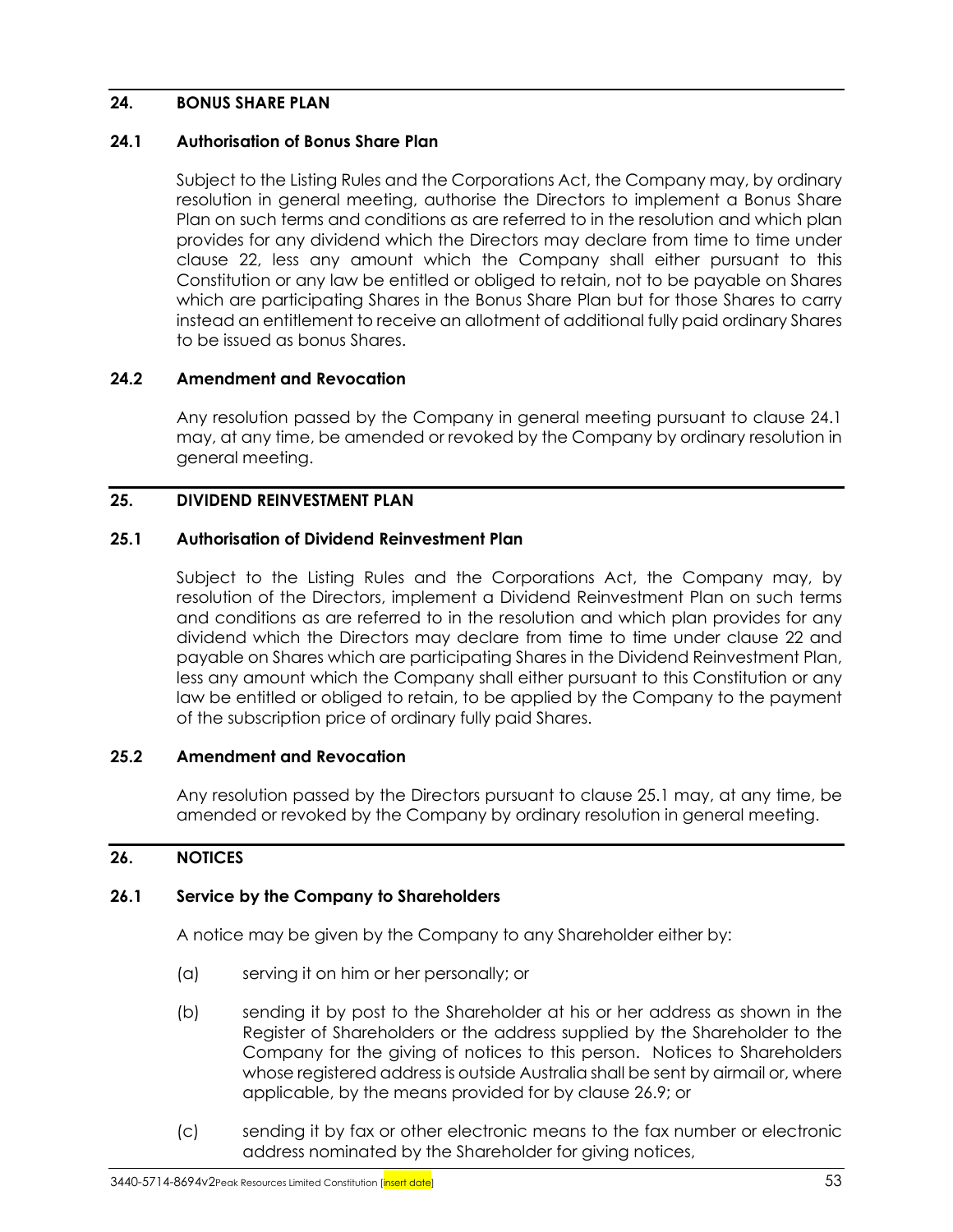in each case including by providing a Uniform Resource Locator link in any document or attachment.

# **26.2 Service of notices by the Company to Directors**

A notice may be given by the Company to a Director or Alternate Director by:

- (a) serving it on him or her personally;
- (b) sending it by ordinary post to his or her usual residential or business address, or any other address he or she has supplied to the Company for giving notices;
- (c) sending it by fax or other electronic means (including providing a URL link to any document or attachment) to the fax number or electronic address he or she has supplied to the Company for giving notices.

# **26.3 Service of notices by Directors, Alternate Directors and Shareholders to the Company**

Without limiting any other way that a communication may be given under the Corporations Act, a notice may be given by a Director or Alternate Director or a Shareholder to the Company by:

- (a) delivering it to the Company's registered office;
- (b) sending it by ordinary post to the Company's registered office;
- (c) sending it by fax or other electronic means to the principal fax number or electronic address at the Company's registered office.

# **26.4 Deemed receipt of Notice**

A notice will be deemed to be received by a Shareholder when:

- (a) where a notice is served personally, service of the notice shall be deemed to be effected when hand delivered to the member in person;
- (b) where a notice is sent by post, service of the notice shall be deemed to be effected by properly addressing, pre-paying and posting a letter containing the notice, and to have been effected, in the case of a notice of a meeting, on the date after the date of its posting and, in any other case, at the time at which the letter would be delivered in the ordinary course of post;
- (c) where a notice is sent by facsimile, service of the notice shall be deemed to be effected upon confirmation being received by the Company that all pages of the notice have been successfully transmitted to the Shareholder's facsimile machine at the facsimile number nominated by the Shareholder; and
- (d) where a notice is sent to an electronic address by electronic means, service of the notice shall be deemed to be effected once sent by the Company to the electronic address nominated by the Shareholder (regardless of whether or not the notice is actually received by the Shareholder).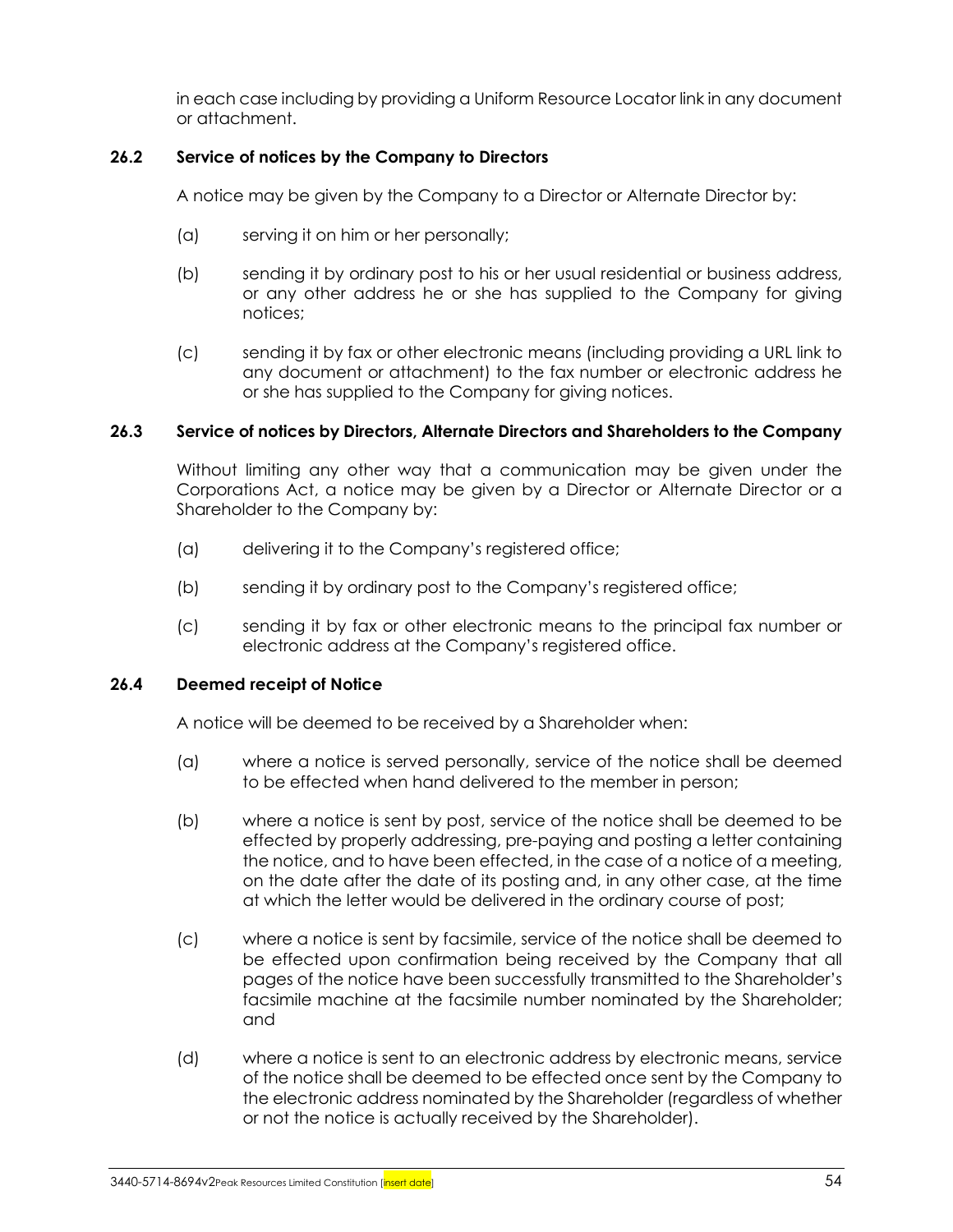# **26.5 Notice to Joint Holders**

A notice may be given by the Company to the joint holders of a Share by giving the notice to the joint holder first named in the Register of Shareholders in respect of the Share.

# **26.6 Notices to Personal Representatives and Others**

A notice may be given by the Company to a person entitled to a Share in consequence of the death or bankruptcy of a Shareholder by serving it on him or her or by sending it to him or her by post addressed to the person by name or by the title or representative of the deceased or assignee of the bankrupt, or by any like description, at the address (if any) supplied for the purpose by the person or, if such an address has not been supplied, at the address to which the notice might have been sent if the death or bankruptcy had not occurred.

# **26.7 Persons Entitled to Notice**

Notice of every general meeting shall be given to each person who at the time of giving the notice is:

- (a) a Shareholder;
- (b) a person entitled to a Share in consequence of the death or bankruptcy of a Shareholder who, but for his death or bankruptcy, would be entitled to receive notice of the meeting;
- (c) a Director or Alternate Director;
- (d) the auditor for the time being of the Company; and
- (e) if the Company has issued and there are currently any Listed Securities, the Home Branch,

unless that person waives the right to receive notice by written notice to the Company. No other person is entitled to receive notices of general meetings.

#### **26.8 Change of Address**

The Company shall acknowledge receipt of all notifications of change of address by Shareholders.

# <span id="page-62-0"></span>**26.9 Incorrect Address**

Where the Company has bona fide reason to believe that a Shareholder is not known at his or her registered address, and the Company has subsequently made an enquiry in writing at that address as to the whereabouts of the Shareholder and this enquiry either elicits no response or a response indicating that the Shareholder or his present whereabouts are unknown, all future notices will be deemed to be given to the Shareholder if the notice is exhibited in the Registered Office (or, in the case of a Shareholder registered on a Branch Register, in a conspicuous place in the place where the Branch Register is kept) for a period of 48 hours (and shall be deemed to be duly served at the commencement of that period) unless and until the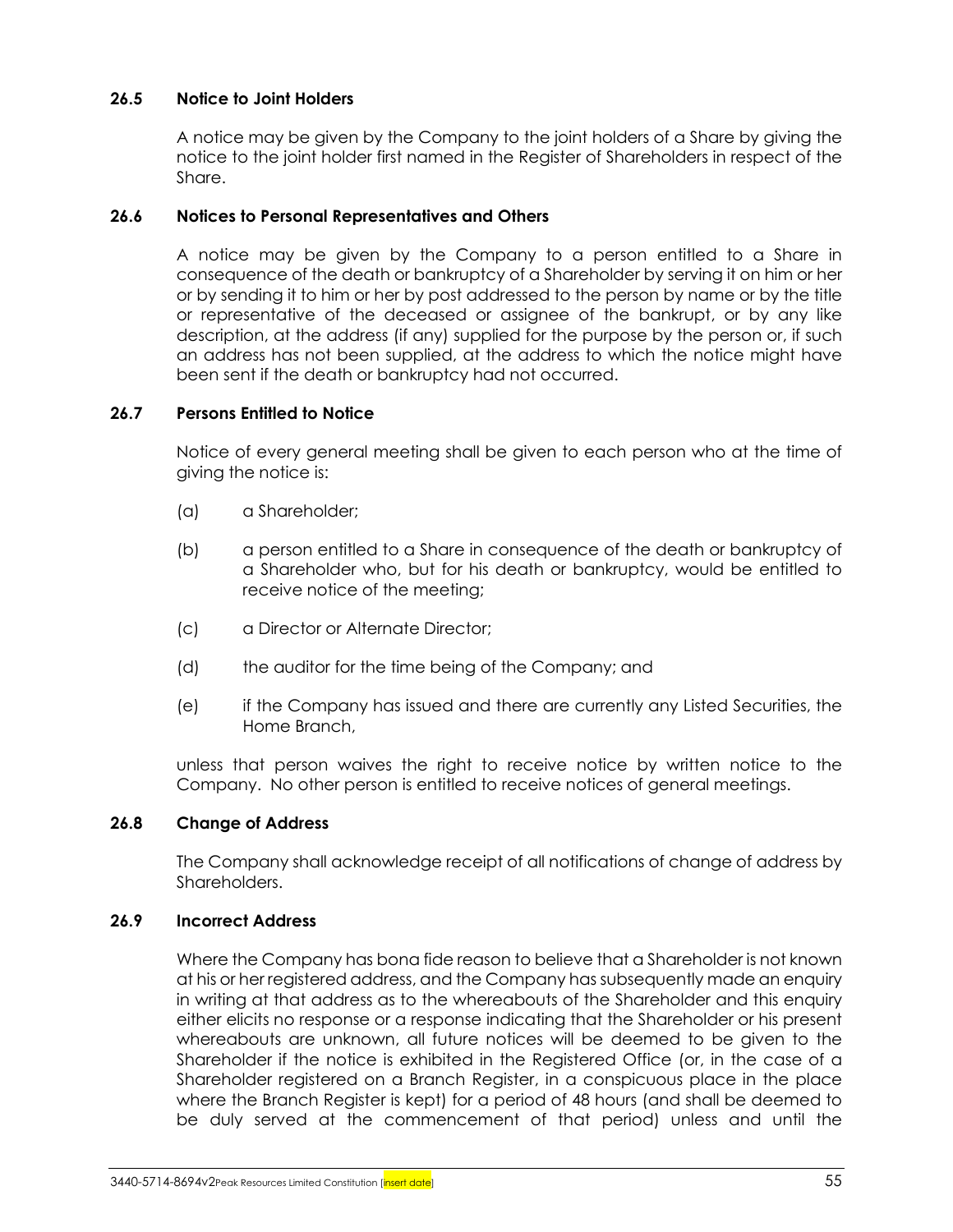Shareholder informs the Company of a new address to which the Company may send him notices (which new address shall be deemed his registered address).

# **27. WINDING UP**

# **27.1 Distribution in Kind**

If the Company is wound up, the liquidator may, with the authority of a special resolution, divide among the Shareholders in kind the whole or any part of the property of the Company, and may for that purpose set a value as the liquidator considers fair upon any property to be so decided, and may determine how the division is to be carried out as between the Shareholders or different classes of Shareholders. No member is obliged to accept any Shares, securities or other assets in respect of which there is any liability.

# **27.2 Trust for Shareholders**

The liquidator may, with the authority of a special resolution, vest the whole or any part of any property in trustees upon such trusts for the benefit of the contributories as the liquidator thinks fit, but so that no Shareholder is compelled to accept any Shares or other securities in respect of which there is any liability.

# **27.3 Distribution in Proportion to Shares Held**

Subject to the rights of Shareholders (if any) entitled to Shares with special rights in a winding-up and the Corporations Act all monies and property that are to be distributed among Shareholders on a winding-up, shall be distributed in proportion to the Shares held by them respectively, irrespective of the amount paid-up or credited as paid-up on the Shares.

# <span id="page-63-0"></span>**28. INDEMNITIES AND INSURANCE**

# **28.1 Liability to Third Parties**

To the extent permitted by law, the Company:

- (a) indemnifies and agrees to keep indemnified every Director, executive officer or Secretary of the Company; and
- (b) may, by deed, indemnify or agree to indemnify an officer (other than a Director, executive officer or Secretary) of the Company,

against a liability to another person, other than the Company or a related body corporate of the Company, PROVIDED THAT:

- (c) the provisions of the Corporations Act (including, but not limited to, Chapter 2E) are complied with in relation to the giving of the indemnity; and
- (d) the liability does not arise in respect of conduct involving a lack of good faith on the part of the officer.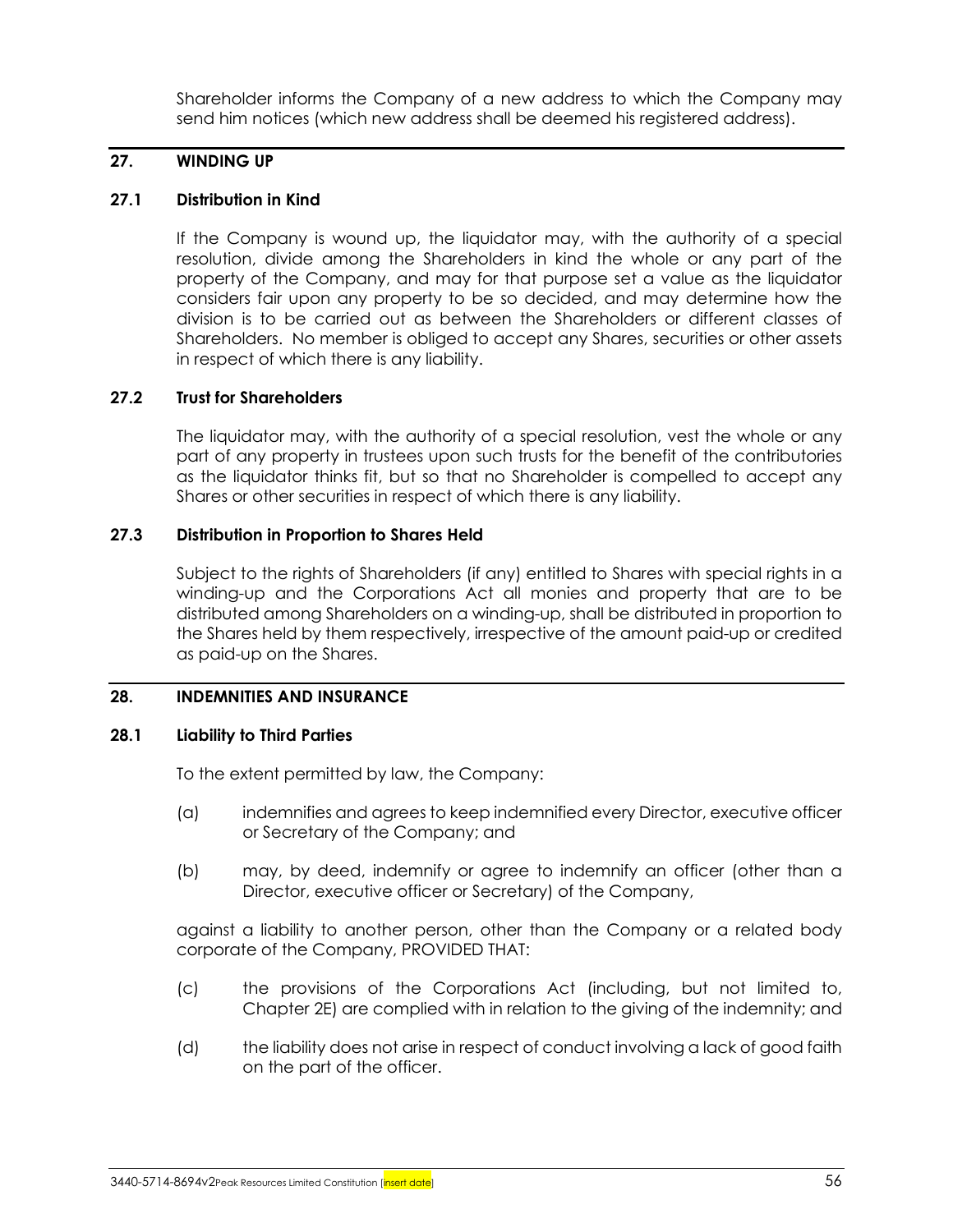# **28.2 Defending Proceedings**

To the extent permitted by law, the Company:

- (a) hereby indemnifies and agrees to keep indemnified every Director, executive officer and Secretary of the Company; and
- (b) may, by deed, indemnify or agree to indemnify an officer of the Company (other than a director, executive officer or secretary);

out of the property of the Company in relation to the period during which that officer held his or her office against a liability for costs and expenses incurred by that officer in that capacity:

- <span id="page-64-0"></span>(c) in defending proceedings, whether civil or criminal, in which:
	- (i) judgment is given in favour of that officer; or
	- (ii) that officer is acquitted; or
- (d) in connection with an application in relation to any proceedings referred to in clause [28.2\(c\)](#page-64-0) in which relief is granted to that officer by the Court under the Corporations Act.

# **28.3 Insurance**

To the extent permitted by law, the Company or a related body corporate of the Company may pay, or agree to pay, a premium under a contract insuring an officer in relation to the period during which that officer held that office, including in respect of a liability for costs and expenses incurred by a person in defending civil or criminal proceedings whether or not the officer has successfully defended himself or herself in these proceedings, provided that:

- (a) the provisions of the Corporations Act (including, but not limited to, Chapter 2E) are complied with in relation to the payment of the premium; and
- (b) the liability does not arise out of conduct involving a wilful breach of duty to the Company or a contravention of sections 182 or 183 of the Corporations Act.

# **28.4 Disclosure**

Subject to any exception provided for in the Corporations Act, full particulars of the Company's indemnities and insurance premiums in relation to the officers must be included each year in the Directors' Report.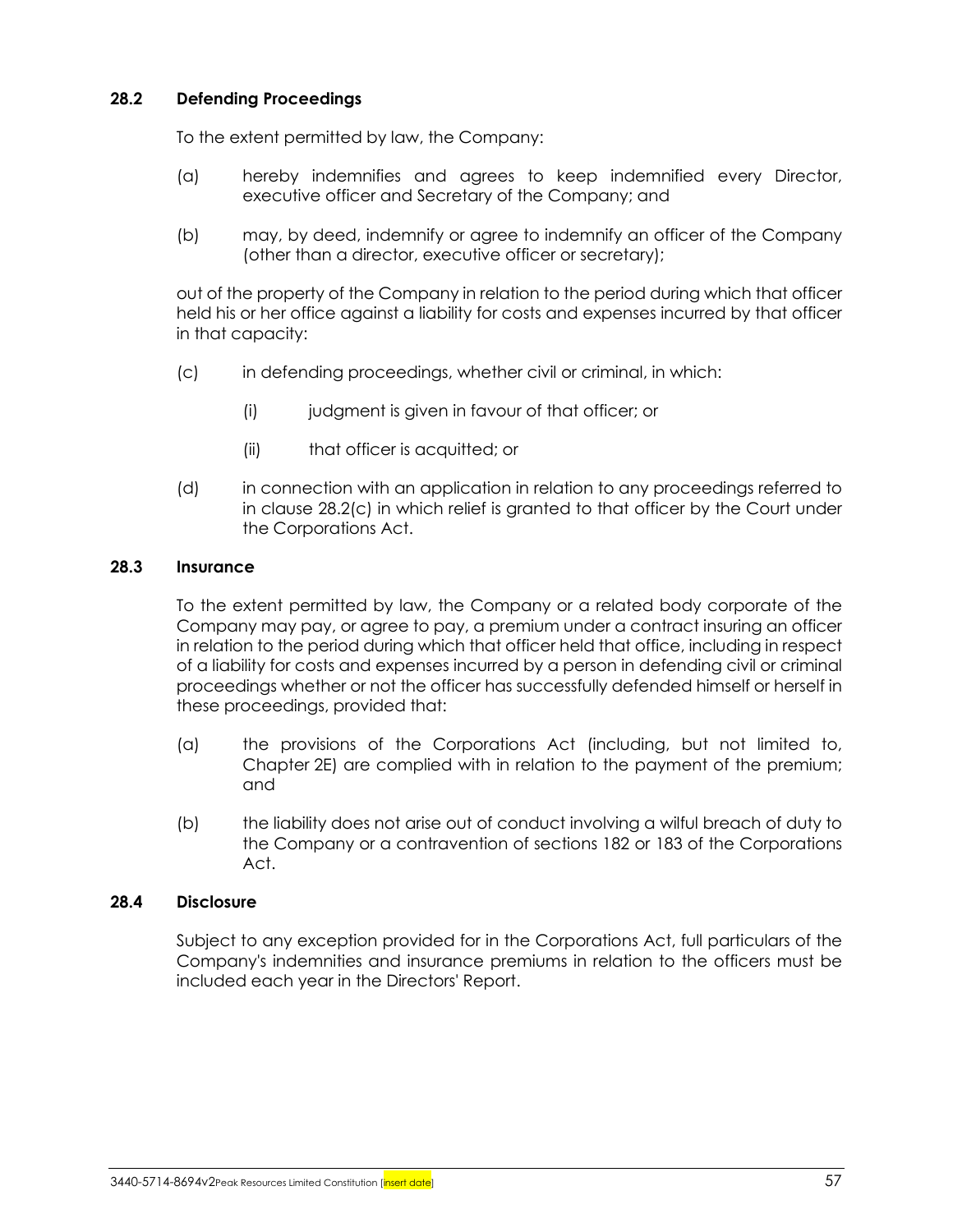### **28.5 Definition**

For the purposes of this clause [28,](#page-63-0) "**officer**" means:

- (a) a Director, Secretary or executive officer of the Company, whether past, present or future by whatever name called and whether or not validly appointed to occupy or duly authorised to act in such a position; and
- (b) any person who by virtue of any applicable legislation or law is deemed to be a Director or officer of the Company, including without limitation, the persons defined as an officer of a company by section 9 of the Corporations Act.

Nothing in this clause [28](#page-63-0) precludes the Company from indemnifying employees (other than officers) and consultants or sub-contractors where the Directors consider it is necessary or appropriate in the exercise of their powers to manage the Company.

# **29. DIRECTORS' ACCESS TO INFORMATION**

Where the Directors consider it appropriate, the Company may:

- (a) give a former Director access to certain papers, including documents provided or available to the Directors and other papers referred to in those documents; and
- (b) bind itself in any contract with a Director or former Director to give the access.

#### **30. OVERSEAS SHAREHOLDERS**

Each Shareholder with a registered address outside Australia acknowledges that, with the approval of the Home Branch, the Company may, as contemplated by the Listing Rules, arrange for a nominee to dispose of any of its entitlement to participate in any issue of Shares or Share Options by the Company to Shareholders.

#### **31. LOCAL MANAGEMENT**

#### <span id="page-65-1"></span>**31.1 Local Management**

The Directors may from time to time provide for the management and transaction of the affairs of the Company in any specified locality whether in or outside the State in such manner as it thinks fit and the provisions contained in clauses [31.2,](#page-65-0) [31.3](#page-66-0) an[d 31.4](#page-66-1) shall be without prejudice to the general powers conferred by this clause [31.1.](#page-65-1)

#### <span id="page-65-0"></span>**31.2 Local Boards or Agencies**

The Directors may at any time and from time to time establish any local boards or agencies for managing any of the affairs of the Company in any specified locality and appoint any persons to be Shareholders of a local board or any managers or agents and may fix their remuneration. The Directors may from time to time and at any time delegate to any person so appointed any of the powers, authorities and discretions for the time being vested in the Directors other than the power of making calls and may authorise the Shareholders for the time being of any local board or any of them to fill up any vacancies on a local board and to act notwithstanding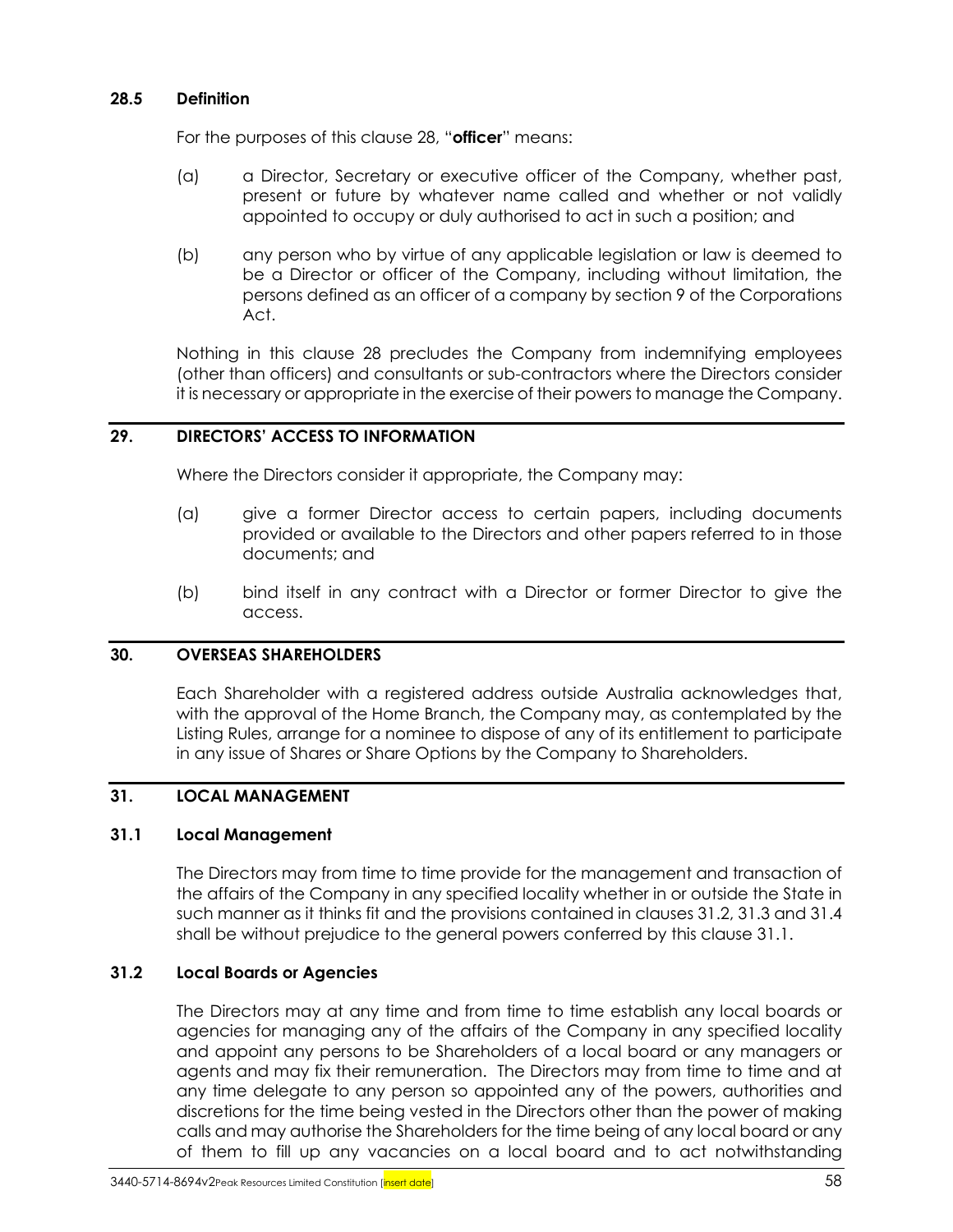vacancies. This appointment or delegation may be made on the terms and subject to the conditions that the Directors think fit and the Directors may at any time remove any person so appointed and may annul or vary any or all of this delegation.

### <span id="page-66-0"></span>**31.3 Appointment of Attorneys**

The Company may at any time and from time to time by power of attorney appoint any person or persons to be the attorney or attorneys of the Company for purposes and with powers, authorities and discretions (not exceeding those vested in or exercisable by the Company) and for the period and subject to the conditions that the Company may from time to time think fit. This appointment may (if the Company thinks fit) be made in favour of the Shareholders or any of the Shareholders of any local board established under clause [31.2](#page-65-0) or in favour of any company or of the Shareholders, directors, nominees or managers of any company or firm or in favour of any fluctuating body of persons whether or not nominated directly by the Company. The power of attorney may contain any provisions for the protection or convenience of persons dealing with such attorney or attorneys that the Company thinks fit.

# <span id="page-66-1"></span>**31.4 Authority of Attorneys**

Any such delegates or attorneys as appointed under this Constitution may be authorised by the Company to sub-delegate all or any of the powers, authorities and discretions for the time being vested in them.

### **32. DISCOVERY**

Save as provided by the Corporations Act or the Listing Rules no Shareholder shall be entitled to require discovery of any information in respect of any details of the Company's trading or any matter which is or may be in the nature of a trade secret, mystery of trade or technical process which may relate to the business of the Company and which in the opinion of the Directors it would be expedient in the interests of the Shareholders of the Company to communicate.

#### **33. COMPLIANCE (OR INCONSISTENCY) WITH THE LISTING RULES**

- (a) In this Constitution, a reference to the Listing Rules is to have effect if, and only if, at the relevant time, the Company has been admitted to and remains on the Official List and is otherwise to be disregarded.
- (b) If the Company is admitted to the Official List, the following clauses apply:
	- (i) notwithstanding anything contained in this Constitution, if the Listing Rules prohibit an act being done, the act shall not be done;
	- (ii) nothing contained in this Constitution prevents an act being done that the Listing Rules require to be done;
	- (iii) if the Listing Rules require an act to be done or not to be done, authority is given for that act to be done or not to be done (as the case may be);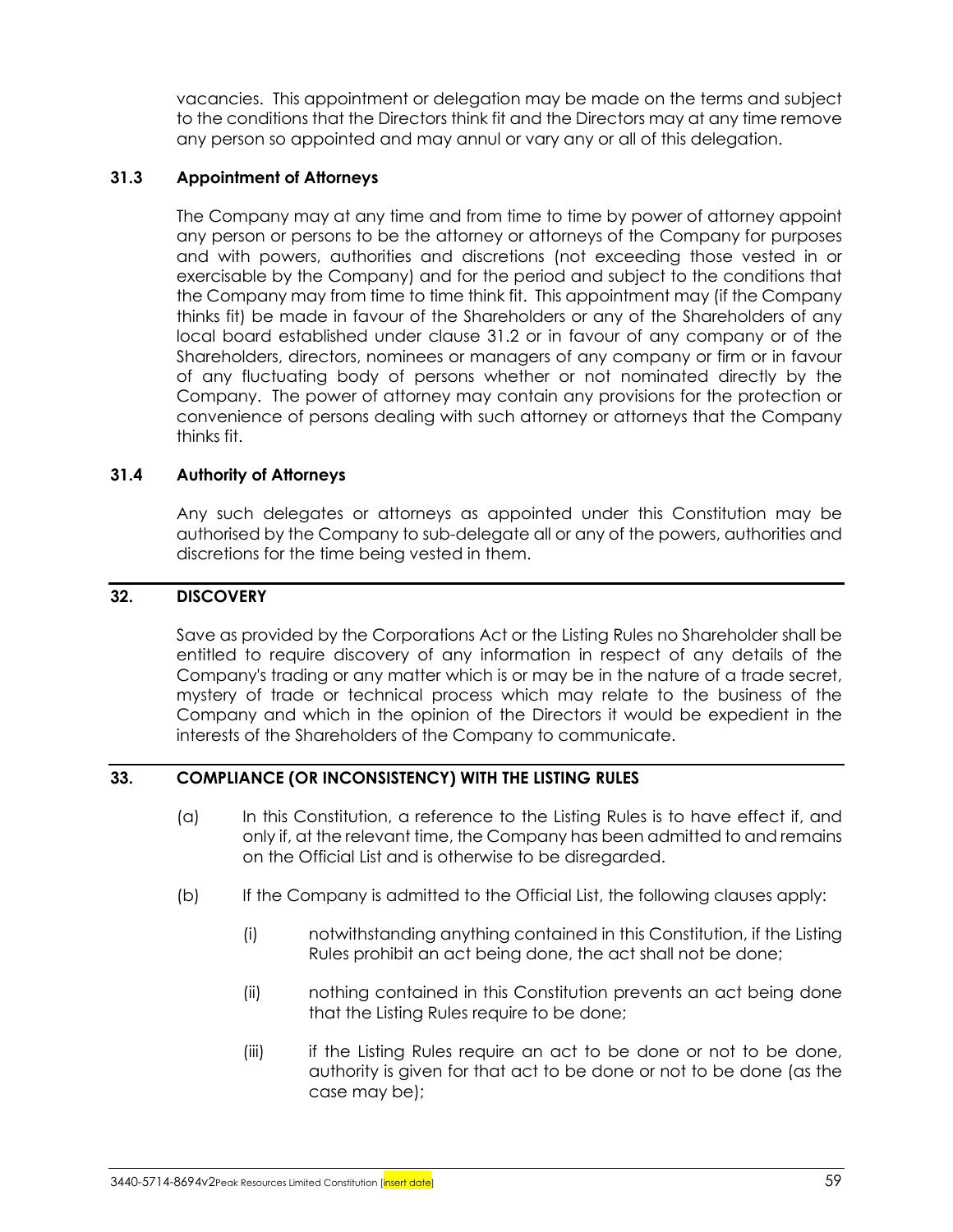- (iv) if the Listing Rules require this Constitution to contain a provision and it does not contain such a provision, this Constitution is deemed to contain that provision;
- (v) if the Listing Rules require this Constitution not to contain a provision and it contains such a provision, this Constitution is deemed not to contain that provision; and
- (vi) if any provision of this Constitution is or becomes inconsistent with the Listing Rules, this Constitution is deemed not to contain that provision to the extent of inconsistency.

# <span id="page-67-0"></span>**34. CONSISTENCY WITH CHAPTER 2E OF THE CORPORATIONS ACT**

# **34.1 Requirements of Chapter 2E**

Notwithstanding any other provision to the contrary contained in this Constitution:

- (a) the Company shall not give a financial benefit to a related party except as permitted by Chapter 2E of the Corporations Act;
- (b) all notices convening general meetings for the purposes of section 208 of the Corporations Act shall comply with the requirements of sections 217 to 227 of the Corporations Act;
- (c) all meetings convened pursuant to section 221 shall be held in accordance with the requirements of section 225 of the Corporations Act; and
- (d) no holder of Shares or person on their behalf shall be entitled to vote or vote on a proposed resolution under Part 2E.1 of the Corporations Act if that holder of Shares is a related party of the public company to whom the resolution would permit a financial benefit to be given or an associate of such a related party.

# **34.2 Definitions**

For the purposes of this clause [34](#page-67-0) the terms:

- (a) "**financial benefit**" and "related party" shall have the meanings given or indicated by Part 2E.1 and Part 2E.2 of the Corporations Act; and
- (b) "**associate**" shall have the meaning given to it in Division 2 of Part 1.2 of the Corporations Act.

# **35. INADVERTENT OMISSIONS**

If some formality required by this Constitution is inadvertently omitted or is not carried out the omission does not invalidate any resolution, act, matter or thing which but for the omission would have been valid unless it is proved to the satisfaction of the Directors that the omission has directly prejudiced any Shareholder financially. The decision of the Directors is final and binding on all Shareholders.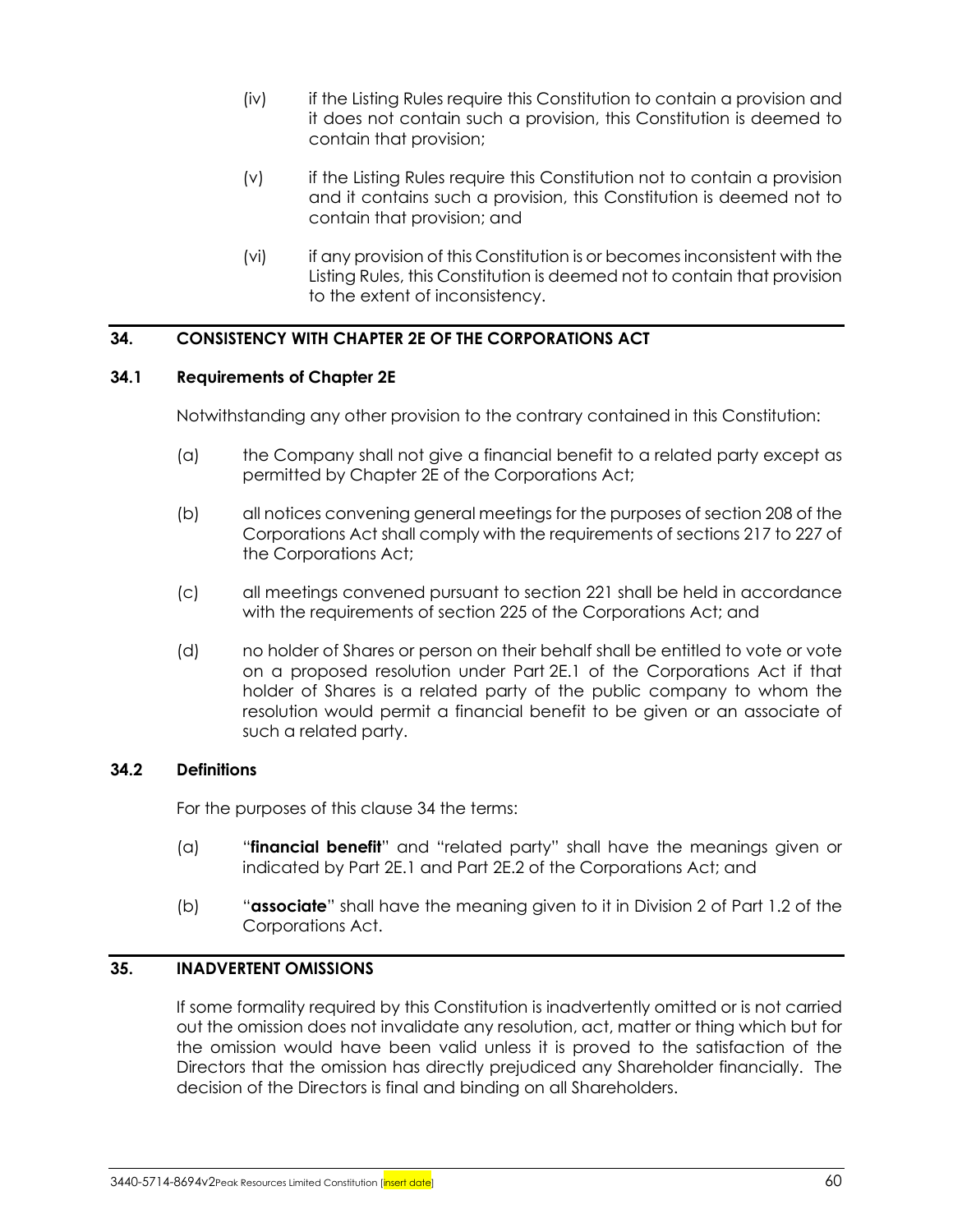# <span id="page-68-0"></span>**36. PARTIAL TAKEOVER PLEBISCITES**

### **36.1 Resolution to Approve Proportional Off-Market Bid**

- (a) Where offers have been made under a proportional off-market bid in respect of a class of securities of the Company ("**bid class securities**"), the registration of a transfer giving effect to a contract resulting from the acceptance of an offer made under the proportional off-market bid is prohibited unless and until a resolution (in this clause [36](#page-68-0) referred to as a "**prescribed resolution**") to approve the proportional off-market bid is passed in accordance with the provisions of this Constitution.
- (b) A person (other than the bidder or a person associated with the bidder) who, as at the end of the day on which the first offer under the proportional offmarket bid was made, held bid class securities is entitled to vote on a prescribed resolution and, for the purposes of so voting, is entitled to one vote for each of the bid class securities.
- (c) A prescribed resolution is to be voted on at a meeting, convened and conducted by the Company, of the persons entitled to vote on the prescribed resolution.
- (d) A prescribed resolution that has been voted on is to taken to have been passed if the proportion that the number of votes in favour of the prescribed resolution bears to the total number of votes on the prescribed resolution is greater than one half, and otherwise is taken to have been rejected.

# <span id="page-68-1"></span>**36.2 Meetings**

- (a) The provisions of this Constitution that apply in relation to a general meeting of the Company apply, with modifications as the circumstances require, in relation to a meeting that is convened pursuant to this clause [36.2](#page-68-1) as if the last mentioned meeting was a general meeting of the Company.
- (b) Where takeover offers have been made under a proportional off-market bid, the Directors are to ensure that a prescribed resolution to approve the proportional off-market bid is voted on in accordance with this clause [36](#page-68-0) before the 14th day before the last day of the bid period for the proportional off-market bid (the "**resolution deadline**").

# **36.3 Notice of Prescribed Resolution**

Where a prescribed resolution to approve a proportional off-market bid is voted on in accordance with this clause [36](#page-68-0) before the resolution deadline, the Company is, on or before the resolution deadline:

- (a) to give the bidder; and
- (b) if the Company is listed each relevant financial market (as defined in the Corporations Act) in relation to the Company;

a notice in writing stating that a prescribed resolution to approve the proportional off-market bid has been voted on and that the prescribed resolution has been passed, or has been rejected, as the case requires.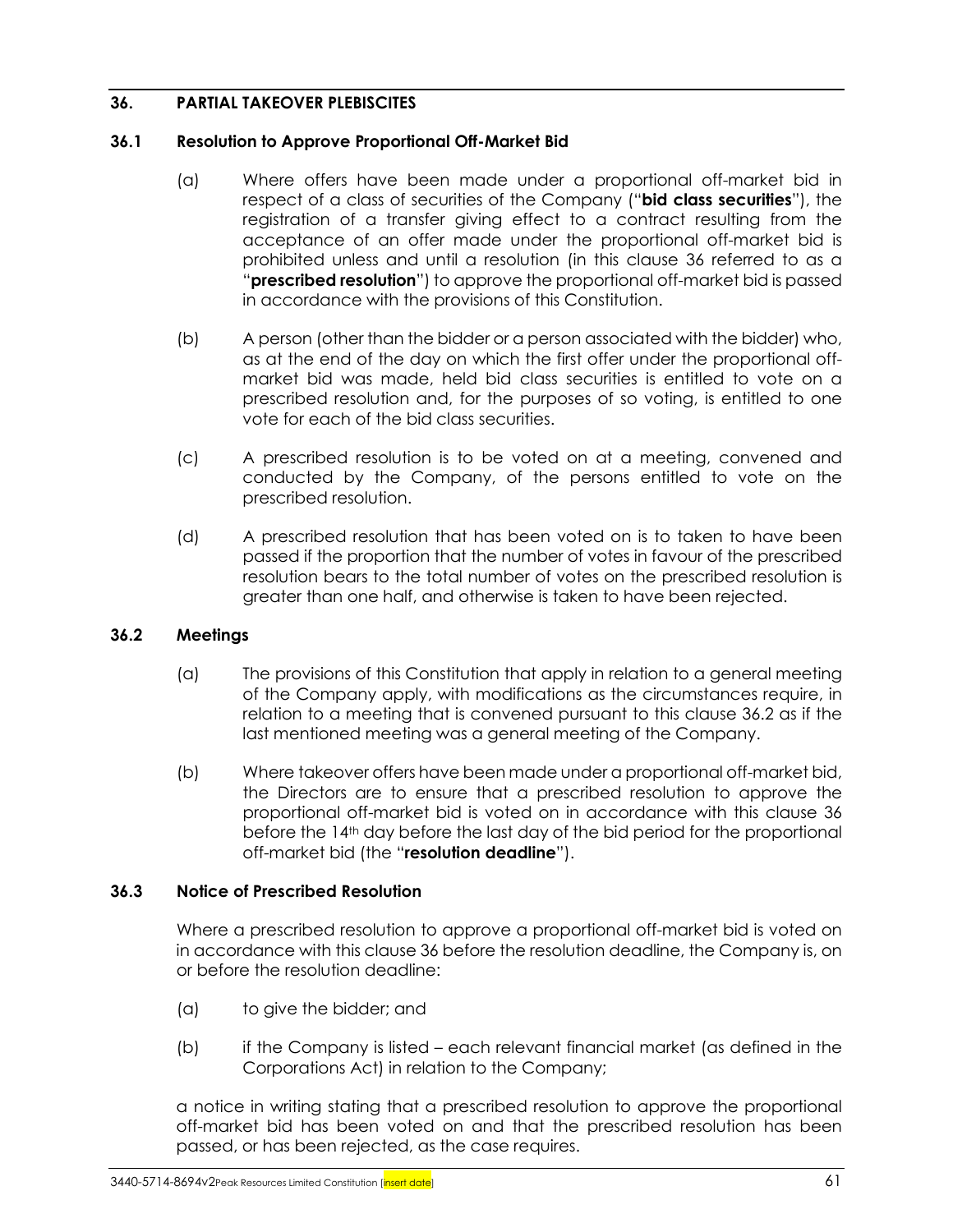# **36.4 Takeover Resolution Deemed Passed**

Where, at the end of the day before the resolution deadline, no prescribed resolution to approve the proportional off-market bid has been voted on in accordance with this clause [36,](#page-68-0) a resolution to approve the proportional off-market bid is to be, for the purposes of this clause [36,](#page-68-0) deemed to have been passed in accordance with this clause [36.](#page-68-0)

### **36.5 Takeover Resolution Rejected**

Where a prescribed resolution to approve a proportional off-market bid under which offers have been made is voted on in accordance with this clause [36](#page-68-0) before the resolution deadline, and is rejected, then:

- <span id="page-69-0"></span>(a) despite section 652A of the Corporations Act:
	- (i) all offers under the proportional off-market bid that have not been accepted as at the end of the resolution deadline; and
	- (ii) all offers under the proportional off-market bid that have been accepted and from whose acceptance binding contracts have not resulted as at the end of the resolution deadline,

are deemed to be withdrawn at the end of the resolution deadline;

- (b) as soon as practicable after the resolution deadline, the bidder must return to each person who has accepted any of the offers referred to in clause [36.5\(a\)\(ii\)](#page-69-0) any documents that were sent by the person to the bidder with the acceptance of the offer;
- (c) the bidder:
	- (i) is entitled to rescind; and
	- (ii) must rescind as soon as practicable after the resolution deadline,

each binding takeover contract resulting from the acceptance of an offer made under the proportional off-market bid; and

(d) a person who has accepted an offer made under the proportional offmarket bid is entitled to rescind the takeover contract (if any) resulting from the acceptance.

# **36.6 Renewal**

This clause [36](#page-68-0) ceases to have effect on the third anniversary of the date of the adoption of the last renewal of this claus[e 36.](#page-68-0)

#### **37. TRANSITIONAL**

#### <span id="page-69-1"></span>**37.1 Provisions Relating to Official Quotation of Securities**

Subject to clause [37.2](#page-70-0) the provisions of this Constitution which relate to the official quotation of the Company's securities on ASX (**Official Quotation**), including but not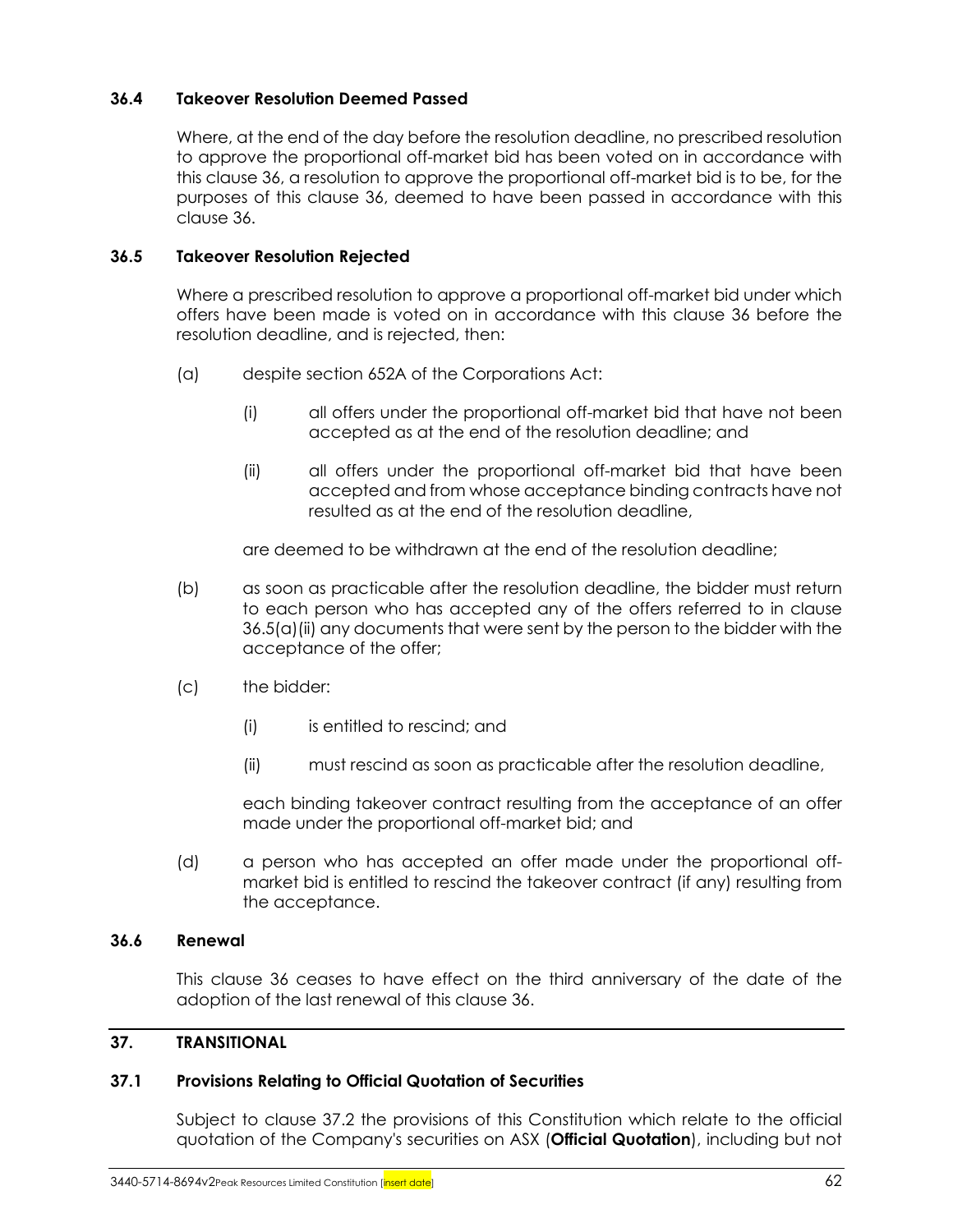limited to clauses which refer to ASX, the Listing Rules, the ASX Settlement Operating Rules, the Home Exchange, CHESS, Restricted Securities or Listed Securities shall not have effect except while the Company is admitted to the official list of entities that ASX has admitted and not removed.

# <span id="page-70-0"></span>**37.2 Severance**

To the extent that any of the provisions of this Constitution referred to in clause [37.1](#page-69-1) above can continue to have effect following severance of the matters relating to Official Quotation, then such provisions shall be valid and effectual, notwithstanding clause [37.1,](#page-69-1) as from the date of adoption of this Constitution by special resolution of the Shareholders of the Company.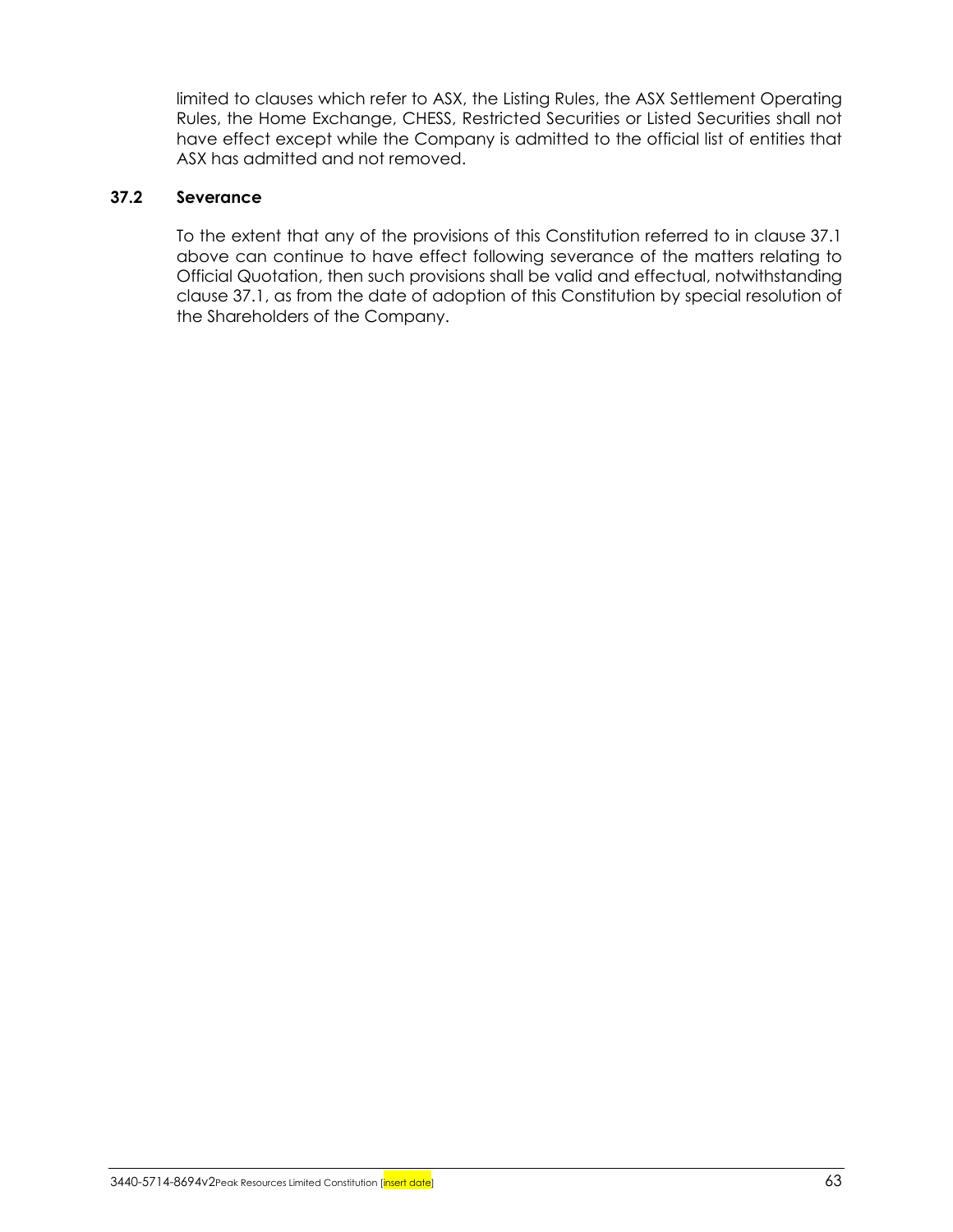# **SCHEDULE 1 – PREFERENCE SHARES (CLAUSE [2.6\)](#page-13-0)**

1. In this schedule, unless the context otherwise requires:

**Dividend Date** means, in relation to a Preference Share, a date specified in the Issue Resolution on which a dividend in respect of that Preference Share is payable.

**Dividend Rate** means, in relation to a Preference Share, the term specified in the Issue Resolution for the calculation of the amount of dividend to be paid in respect of that Preference Share on any Dividend Date, which calculation may be wholly or partly established by reference to an algebraic formula.

**Franked Dividend** has the same meaning ascribed to Franked Distribution in Part 3-6 of the Tax Act.

**Issue Resolution** means the resolution specified in clause [4](#page-72-0) of this schedule.

**Preference Share** means a preference share issued under clause [2.6.](#page-13-0)

**Redeemable Preference Share** means a Preference Share which the Issue Resolution specified as being, or being at the option of the Company to be, liable to be redeemed.

**Redemption Amount** means, in relation to a Redeemable Preference Share, the amount specified to be paid on redemption of the Redeemable Preference Share.

**Redemption Date** means, in relation to a Redeemable Preference Share, the date specified in the Issue Resolution for the redemption of that Preference Share.

**Tax Act** means the *Income Tax Assessment Act 1997*.

- <span id="page-71-0"></span>2. Each Preference Share confers upon its holder:
	- (a) the right in a winding up to payment in cash of the capital (including any premium) then paid up on it, and any arrears of dividend in respect of that Preference Share, in priority to any other class of Shares;
	- (b) the right in priority to any payment of dividend to any other class of Shares to a cumulative preferential dividend payable on each Dividend Date in relation to that Preference Share calculated in accordance with the Dividend Rate in relation to that Preference Share; and
	- (c) no right to participate beyond the extent elsewhere specified in clause [2](#page-71-0) of this schedule in surplus assets or profits of the Company, whether in a winding up or otherwise.
- 3. Each Preference Share also confers upon its holder the same rights as the holders of ordinary Shares to receive notices, reports, audited accounts and balance sheets of the Company and to attend general meetings and confers upon its holder the right to vote at any general meeting of the Company in each of the following circumstances and in no others:
	- (a) during a period during which a dividend (or part of a dividend) in respect of the Preference Share is in arrears;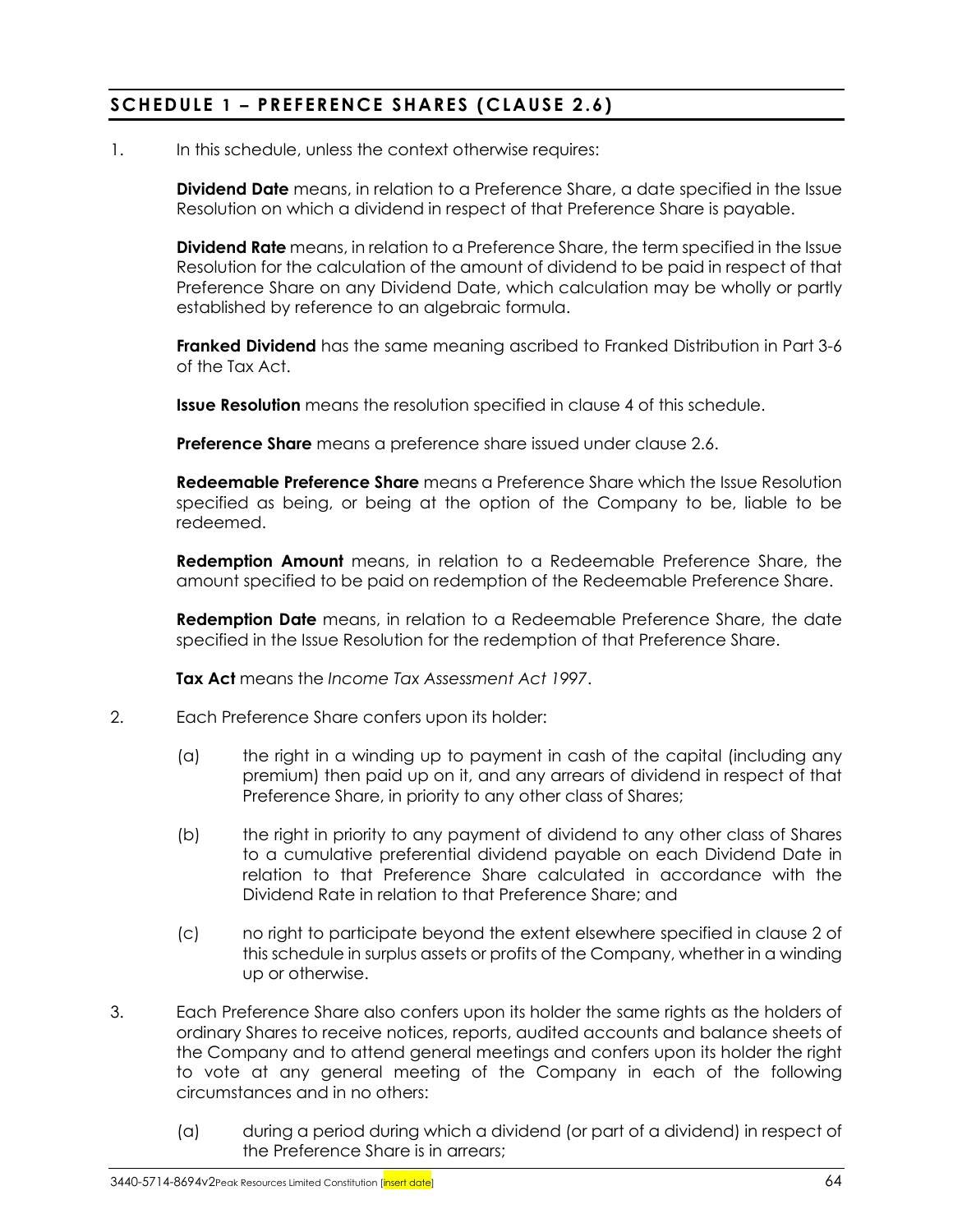- (b) on a proposal to reduce the Company's share capital;
- (c) on a resolution to approve the terms of a buy-back agreement;
- (d) on a proposal that affects rights attached to the Preference Share;
- (e) on a proposal to wind up the Company;
- (f) on a proposal for the disposal of the whole of the Company's property, business and undertaking;
- (g) during the winding up of the Company; and
- (h) in any other circumstances in which the Listing Rules require holders of preference shares to vote.
- 4. The Board may only allot a Preference Share where by resolution it specifies the Dividend Date, the Dividend Rate, and whether the Preference Share is or is not, or at the option of the Company is to be, liable to be redeemed, and, if the Preference Share is a Redeemable Preference Share, the Redemption Amount and Redemption Date for that Redeemable Preference Share and any other terms and conditions to apply to that Preference Share.
- 5. The Issue Resolution in establishing the Dividend Rate for a Preference Share may specify that the dividend is to be one of:
	- (a) fixed;
	- (b) variable depending upon any variation of the respective values of any factors in an algebraic formula specified in the Issue Resolution; or
	- (c) variable depending upon such other factors as the Board may specify in the Issue Resolution,

and may also specify that the dividend is to be a Franked Dividend or not a Franked Dividend.

- 6. Where the Issue Resolution specifies that the dividend to be paid in respect of the Preference Share is to be a Franked Dividend the Issue Resolution may also specify:
	- (a) the extent to which such dividend is to be franked (within the meaning of the Tax Act); and
	- (b) the consequences of any dividend paid not being so franked, which may include a provision for an increase in the amount of the dividend to such an extent or by reference to such factors as may be specified in the Issue Resolution.
- 7. Subject to the Corporations Act, the Company must redeem a Redeemable Preference Share on issue:
	- (a) on the specified date where the Company, at least 15 Business Days before that date, has given a notice to the holder of that Redeemable Preference